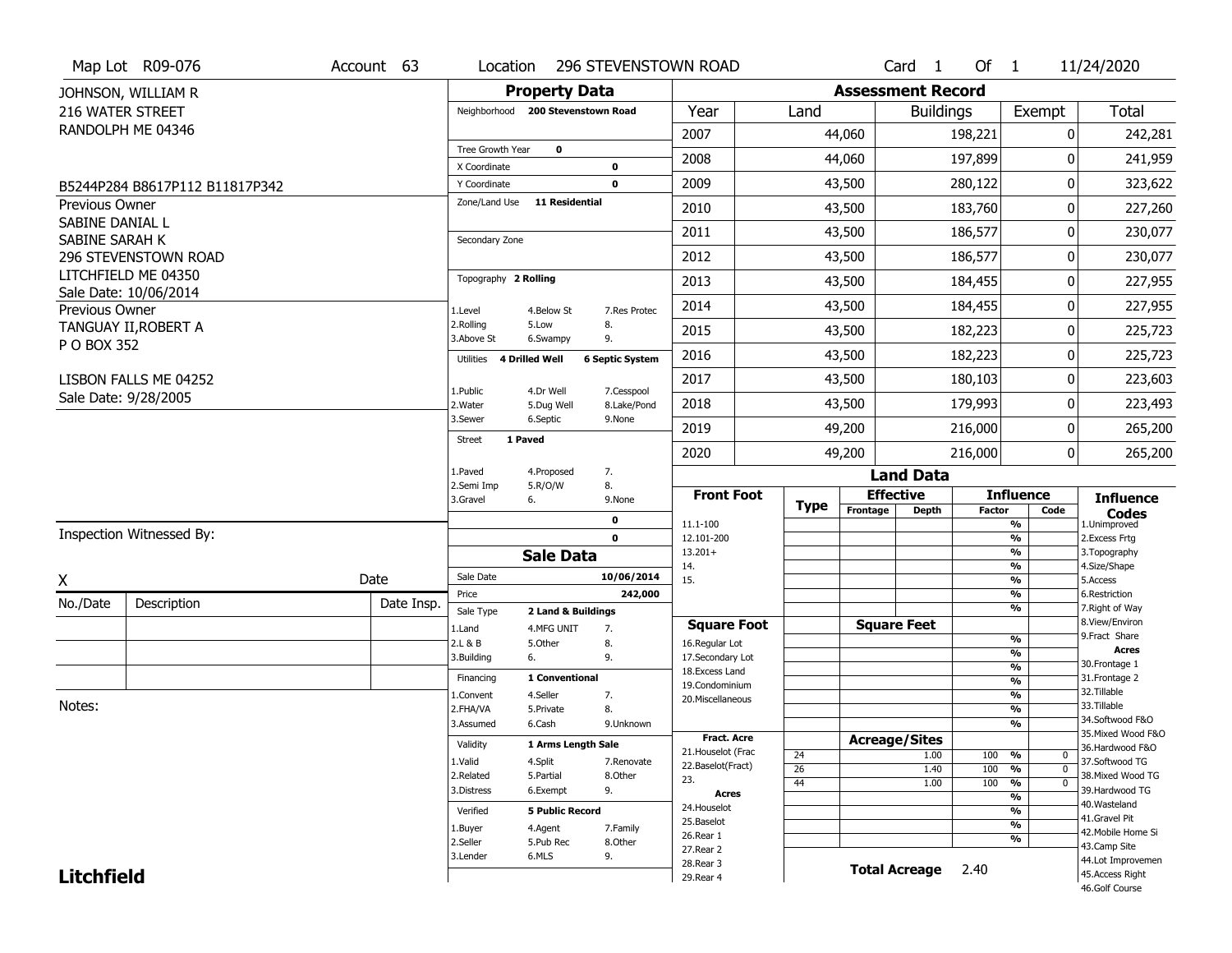|                       |                               |              |                                                   |                  |                                       |        |                             |                        |                        |            | Litchfield                |                      |       |            |                   |          |             |       |            |  |
|-----------------------|-------------------------------|--------------|---------------------------------------------------|------------------|---------------------------------------|--------|-----------------------------|------------------------|------------------------|------------|---------------------------|----------------------|-------|------------|-------------------|----------|-------------|-------|------------|--|
|                       | Map Lot R09-076               |              |                                                   |                  | Account 63                            |        |                             | Location               |                        |            |                           | 296 STEVENSTOWN ROAD |       |            | Card <sub>1</sub> |          | Of $1$      |       | 11/24/2020 |  |
|                       | Building Style 1 Conventional |              | <b>SF Bsmt Living</b>                             |                  | $\mathbf 0$                           |        |                             | Layout                 | $\overline{1}$ Typical |            |                           |                      |       |            |                   | Shed     |             |       |            |  |
| 0.Uncoded             | 4.Cape                        | 8.Log        | Fin Bsmt Grade                                    |                  | 0 <sub>0</sub>                        |        |                             | 1. Typical             | 4.                     |            | 7.                        |                      |       |            |                   | 0.0'     |             |       |            |  |
| 1.Conv.               | 5.Garrison                    | 9.0ther      |                                                   | OPEN-5-CUSTOMIZE | 0                                     |        |                             | 2.Inadeg               | 5.                     |            | 8.                        |                      |       |            |                   | 14.0'    |             |       |            |  |
| 2.Ranch               | 6.Split                       | 10.Tri-Lev   | Heat Type                                         | 100%             |                                       |        | 5 Forced Warm Air           | 3.                     | 6.                     |            | 9.                        |                      |       |            |                   |          |             |       |            |  |
| 3.R Ranch             | 7.Contemp                     | 11.Earth O   | 0.Uncoded                                         |                  | 4.Steam                               |        | 8.Fl/Wall                   | Attic                  | 9 None                 |            |                           |                      |       |            |                   |          |             |       |            |  |
| Dwelling Units 1      |                               |              | 1.HWBB                                            |                  | 5.FWA                                 |        | 9.No Heat                   | 1.1/4 Fin              | 4.Full Fin             |            | 7.                        |                      |       | <b>IGP</b> |                   |          |             |       |            |  |
| Other Units           | $\mathbf 0$                   |              | 2.HWCI                                            |                  | 6.GravWA                              |        | 10.Radiant                  | 2.1/2 Fin              | 5.Fl/Stair             |            | 8.                        |                      |       |            |                   |          |             |       |            |  |
| <b>Stories</b>        | 5 One & 3/4 Story             |              | 3.H Pump                                          |                  | 7.Electric                            |        | 11.Radiant                  | 3.3/4 Fin              | 6.                     |            | 9.None                    |                      |       |            |                   |          |             |       |            |  |
| $1.1\,$               | 4.1.5                         | 7.1.25       | Cool Type                                         | 0%               |                                       | 9 None |                             | Insulation             | $1$ Full               |            |                           |                      |       | 36.0'      |                   |          |             |       |            |  |
| 2.2                   | 5.1.75                        | 8.3.5        | 1.Refrig                                          |                  | 4.W&C Air                             |        | 7.RadHW                     | 1.Full                 |                        | 4.Minimal  | 7.                        |                      |       |            |                   |          |             |       |            |  |
| 3.3                   | 6.2.5                         | 9.4          | 2.Evapor                                          |                  | 5.Monitor-                            |        | 8.                          | 2. Heavy               | 5.Partial              |            | 8.                        |                      |       |            |                   |          |             |       |            |  |
| <b>Exterior Walls</b> | 2 Vinyl                       |              | 3.H Pump                                          |                  | 6.Monitor-                            |        | 9.None                      | 3.Capped               | 6.                     |            | 9.None                    |                      |       |            |                   |          | $8.0^\circ$ |       |            |  |
| 0.Uncoded             | 4.Asbestos                    | 8.Concrete   | Kitchen Style                                     |                  | 2 Typical                             |        |                             | Unfinished %           | 0%                     |            |                           |                      |       |            |                   | 8.0'     | 4.0'        |       |            |  |
| 1.Wd Clapb            | 5.Stucco                      | 9.0ther      | 1.Modern                                          |                  | 4.Obsolete                            |        | 7.                          | Grade & Factor         |                        |            | 3 Average 110%            |                      |       | 18.0'      |                   |          |             | 8.0   | 5.0x10     |  |
| 2.Vinyl               | 6.Brick                       | 10.Wd shin   | 2. Typical                                        |                  | 5.                                    |        | 8.                          | 1.E Grade              |                        | 4.B Grade  | 7.AAA Grad                |                      |       |            |                   |          |             | WD    | 2nd flr    |  |
| 3.Compos.             | 7.Stone                       | $11.71 - 11$ | 3.Old Type                                        |                  | 6.                                    |        | 9.None                      | 2.D Grade              |                        | 5.A Grade  | 8.M&S                     |                      |       |            |                   | $B.5$ OP |             |       | Wd         |  |
| Roof Surface          | 1 Asphalt Shingles            |              | Bath(s) Style                                     |                  | 2 Typical Bath(s)                     |        |                             | 3.C Grade              |                        | 6.AA Grade | 9.Same                    |                      |       |            |                   | 12.0'    |             | 6.0"  |            |  |
| 1.Asphalt             | 4.Composit                    | 7.Rolled R   | 1.Modern                                          |                  | 4.Obsolete                            |        | 7.                          | SQFT (Footprint) 1432  |                        |            |                           |                      |       | 8.0'       |                   | 50.0     |             |       |            |  |
| 2.Slate               | 5.Wood                        | 8.           | 2. Typical                                        |                  | 5.                                    |        | 8.                          | Condition              | 4 Average              |            |                           |                      |       |            |                   |          |             |       |            |  |
| 3.Metal               | 6.Other                       | 9.           | 3.Old Type                                        |                  | 6.                                    |        | 9.None                      | 1.Poor                 | 4.Avg                  |            | 7.V G                     |                      |       |            |                   |          | 13/4sFr/C   |       |            |  |
| SF Masonry Trim 0     |                               |              | # Rooms                                           |                  | 8                                     |        |                             | 2.Fair                 | $5.Avg+$               |            | 8.Exc                     |                      | 23.0' |            |                   |          |             |       |            |  |
| OPEN-3-CUSTOM 0       |                               |              | # Bedrooms                                        |                  | 4                                     |        |                             | 3.Avg-                 | 6.Good                 |            | 9.Same                    | Shed                 | Gar   | ™ ⊺        |                   |          | Avg St Ht   |       |            |  |
| OPEN-4-CUSTOM 0       |                               |              | # Full Baths                                      |                  | $\mathbf{z}$                          |        |                             | Phys. % Good           |                        | 0%         |                           |                      | 24.0' | Upper      | 20.0              |          |             | 40.0' |            |  |
| Year Built            | 1987                          |              | # Half Baths                                      |                  | $\overline{\mathbf{1}}$               |        |                             | Funct. % Good          |                        | 100%       |                           | 12.0                 |       | St.        |                   |          |             |       |            |  |
| Year Remodeled 0      |                               |              | # Addn Fixtures                                   |                  | $\mathbf 0$                           |        |                             | <b>Functional Code</b> |                        | 9 None     |                           | 12.0'                |       | 8.0        |                   | 26.0'    |             |       |            |  |
| Foundation            | 1 Concrete                    |              | # Fireplaces                                      |                  | $\mathbf{1}$                          |        |                             | 1.Incomp               | 4.Delap                |            | 7.No Power                |                      | 23.0' |            | 4.0'              | OP       |             |       |            |  |
| 1.Concrete            | 4.Wood                        | 7.           |                                                   |                  |                                       |        |                             | 2.O-Built              | 5.Bsmt                 |            | 8.LongTerm                |                      |       |            |                   |          |             |       |            |  |
| 2.C Block             | 5.Slab                        | 8.           |                                                   |                  |                                       |        |                             | 3.Damage               |                        | 6.Common   | 9.None                    |                      |       |            |                   |          |             | 12.0' |            |  |
| 3.Br/Stone            | 6.Piers                       | 9.           |                                                   |                  |                                       |        |                             | Econ. % Good           |                        | 100%       |                           |                      |       |            |                   |          |             | 16.0' |            |  |
| Basement              | 5 Crawl Space                 |              |                                                   |                  |                                       |        |                             | Economic Code          | <b>None</b>            |            |                           |                      |       |            |                   |          |             |       |            |  |
| 1.1/4 Bmt             | 4.Full Bmt                    | 7.           |                                                   |                  |                                       |        |                             | 0.None                 |                        | 3.No Power | 9.None                    |                      |       |            |                   |          |             |       |            |  |
| 2.1/2 Bmt             | 5.Crawl Sp                    | 8.           |                                                   |                  |                                       |        |                             | 1.Location             |                        | 4.Generate | 8.                        |                      |       |            |                   |          |             |       |            |  |
| 3.3/4 Bmt             | 6.                            | 9.None       |                                                   |                  |                                       |        | Software                    | 2.Encroach             |                        | 5.Multi-Fa | 9.                        |                      |       |            |                   |          |             |       |            |  |
| Bsmt Gar # Cars 0     |                               |              |                                                   |                  |                                       |        |                             | <b>Entrance Code</b>   |                        |            | <b>1 Interior Inspect</b> |                      |       |            |                   |          |             |       |            |  |
| Wet Basement          | 1 Dry Basement                |              |                                                   |                  | A Division of Harris Computer Systems |        |                             | 1.Interior             | 4.Vacant               |            | 7.                        |                      |       |            |                   |          |             |       |            |  |
| 1.Dry                 | 4.Dirt Flr                    | 7.           |                                                   |                  |                                       |        |                             | 2.Refusal              |                        | 5.Estimate | 8.                        |                      |       |            |                   |          |             |       |            |  |
| 2.Damp                | 5.                            | 8.           |                                                   |                  |                                       |        |                             | 3.Informed             |                        | 6.Existing | 9.                        |                      |       |            |                   |          |             |       |            |  |
| 3.Wet                 | 6.                            | 9.           |                                                   |                  |                                       |        |                             | Information Code       |                        | 1 Owner    |                           |                      |       |            |                   |          |             |       |            |  |
|                       |                               |              |                                                   |                  |                                       |        |                             | 1.Owner                | 4.Agent                |            | 7.Vacant                  |                      |       |            |                   |          |             |       |            |  |
|                       |                               |              |                                                   |                  |                                       |        |                             | 2.Relative             |                        | 5.Estimate | 8.                        |                      |       |            |                   |          |             |       |            |  |
|                       |                               |              | Date Inspected                                    |                  | 9/14/2018                             |        |                             | 3.Tenant               | 6.Other                |            | 9.                        |                      |       |            |                   |          |             |       |            |  |
|                       |                               |              |                                                   |                  |                                       |        |                             |                        |                        |            | 1.One Story Fram          |                      |       |            |                   |          |             |       |            |  |
|                       |                               |              | <b>Additions, Outbuildings &amp; Improvements</b> |                  |                                       |        |                             |                        |                        |            | 2. Two Story Fram         |                      |       |            |                   |          |             |       |            |  |
| Type                  |                               | Year         | Units                                             | Grade            | Cond                                  | Phys.  | Funct.                      | Sound Value            |                        |            | 3. Three Story Fr         |                      |       |            |                   |          |             |       |            |  |
|                       | 49 Full Upper Story           | 0            | 160                                               | 00               | 0                                     | 10     | $\%$ 0<br>$\%$              |                        |                        |            | 4.1 & 1/2 Story           |                      |       |            |                   |          |             |       |            |  |
| 21 Open Frame         |                               | 1995         | 104                                               | 00               | $\overline{4}$                        | 10     | $%100$ %                    |                        |                        |            | 5.1 & 3/4 Story           |                      |       |            |                   |          |             |       |            |  |
| 23 Frame Garage       |                               | 1995         | 552                                               | lo o             | $\overline{4}$                        | ١o     | % 100 %                     |                        |                        |            | 6.2 & 1/2 Story           |                      |       |            |                   |          |             |       |            |  |
| 68 Wood Deck/s        |                               | 1995         | 357                                               | 00               | $\overline{4}$                        | 0      | $%100$ %                    |                        |                        |            | 21.Open Frame Por         |                      |       |            |                   |          |             |       |            |  |
|                       |                               |              |                                                   |                  |                                       |        |                             |                        |                        |            | 22.Encl Frame Por         |                      |       |            |                   |          |             |       |            |  |
| 21 Open Frame         |                               | 0            | 102                                               | $ 00\rangle$     | 0                                     | 10     | $\frac{9}{0}$<br>$\%$       |                        |                        |            | 23. Frame Garage          |                      |       |            |                   |          |             |       |            |  |
| 63 Pool IG            |                               | $\mathbf 0$  | 648                                               | 3 100            | 3                                     | 10     | $\sqrt{8}$ 50<br>$\sqrt{6}$ |                        |                        |            | 24.Frame Shed             |                      |       |            |                   |          |             |       |            |  |
| 24 Frame Shed         |                               | 1995         |                                                   |                  |                                       |        | $\%$                        | % 1,200                |                        |            | 25. Frame Bay Wind        |                      |       |            |                   |          |             |       |            |  |
| 24 Frame Shed         |                               | 1995         |                                                   |                  |                                       |        | $\%$                        | % 1,400                |                        |            | 26.1SFr Overhang          |                      |       |            |                   |          |             |       |            |  |
|                       |                               |              |                                                   |                  |                                       |        |                             |                        |                        |            | 27.Unfin Basement         |                      |       |            |                   |          |             |       |            |  |
| 68 Wood Deck/s        |                               | 1995 50      |                                                   | 3 100            | 4                                     | 10     | % 100 %                     |                        |                        |            | 28.Unfinished Att         |                      |       |            |                   |          |             |       |            |  |
|                       |                               |              |                                                   |                  |                                       |        | $\%$<br>%                   |                        |                        |            | 29. Finished Attic        |                      |       |            |                   |          |             |       |            |  |
|                       |                               |              |                                                   |                  |                                       |        |                             |                        |                        |            |                           |                      |       |            |                   |          |             |       |            |  |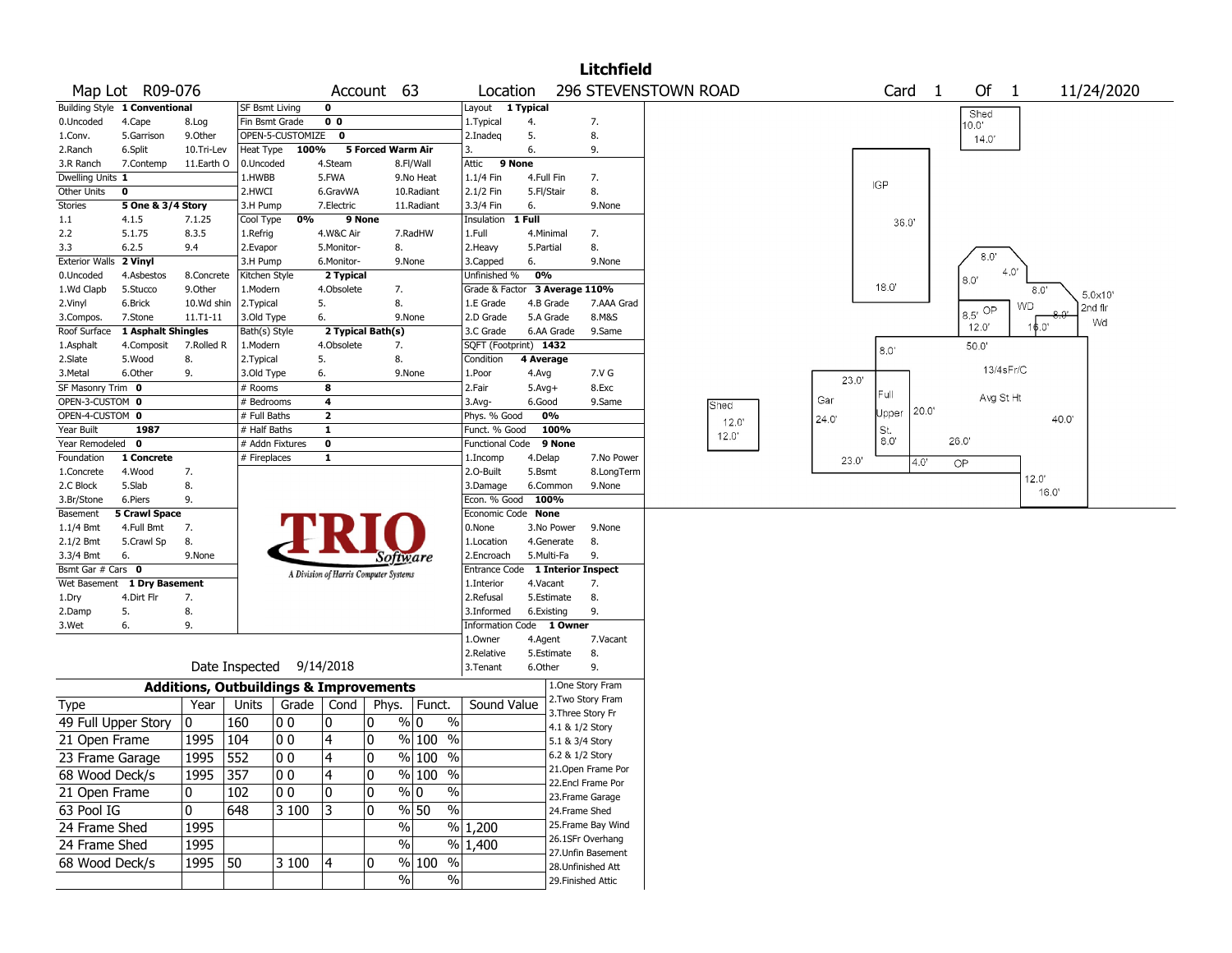|                   | Map Lot R09-077                                   | Account 1701 | Location                                |                                   | 316 STEVENSTOWN ROAD   |                                          |             |                          | Card <sub>1</sub>                | Of $1$        |                                   | 11/24/2020                           |
|-------------------|---------------------------------------------------|--------------|-----------------------------------------|-----------------------------------|------------------------|------------------------------------------|-------------|--------------------------|----------------------------------|---------------|-----------------------------------|--------------------------------------|
|                   | SWIFT, DAVID DOUGLAS                              |              |                                         | <b>Property Data</b>              |                        |                                          |             | <b>Assessment Record</b> |                                  |               |                                   |                                      |
|                   | 1355 LEWISTON ROAD                                |              |                                         | Neighborhood 200 Stevenstown Road |                        | Year                                     | Land        |                          | <b>Buildings</b>                 |               | Exempt                            | Total                                |
|                   | LITCHFIELD ME 04350                               |              |                                         |                                   |                        | 2007                                     |             | 106,900                  |                                  | 30,374        | 13,000                            | 124,274                              |
|                   |                                                   |              | <b>Tree Growth Year</b><br>X Coordinate | $\mathbf 0$                       | $\bf{0}$               | 2008                                     |             | 106,900                  |                                  | 30,032        | 12,350                            | 124,582                              |
|                   | B3377P285 B12014P294 B12272P94                    |              | Y Coordinate                            |                                   | 0                      | 2009                                     |             | 85,400                   |                                  | 25,436        | 9,500                             | 101,336                              |
| Previous Owner    |                                                   |              | Zone/Land Use                           | <b>11 Residential</b>             |                        | 2010                                     |             | 85,400                   |                                  | 29,369        | 10,000                            | 104,769                              |
| SWIFT, GRACE      |                                                   |              |                                         |                                   |                        | 2011                                     |             | 87,800                   |                                  | 37,140        | 10,000                            | 114,940                              |
|                   | C/O DAVID D. SWIFT<br>1355 LEWISTON ROAD          |              | Secondary Zone                          |                                   |                        | 2012                                     |             | 87,800                   |                                  | 37,140        | 10,000                            | 114,940                              |
|                   | LITCHFIELD ME 04350                               |              | Topography 2 Rolling                    |                                   |                        | 2013                                     |             | 87,800                   |                                  | 36,708        | 10,000                            | 114,508                              |
|                   | Sale Date: 4/19/2016                              |              |                                         |                                   |                        | 2014                                     |             | 87,800                   |                                  | 35,559        | 10,000                            | 113,359                              |
|                   |                                                   |              | 1.Level<br>2.Rolling                    | 4.Below St<br>5.Low               | 7.Res Protec<br>8.     | 2015                                     |             | 87,800                   |                                  | 35,088        | 10,000                            | 112,888                              |
|                   |                                                   |              | 3.Above St                              | 6.Swampy                          | 9.                     | 2016                                     |             | 87,800                   |                                  |               |                                   |                                      |
|                   |                                                   |              | Utilities 5 Dug Well                    |                                   | <b>6 Septic System</b> |                                          |             |                          |                                  | 35,016        | 15,000                            | 107,816                              |
|                   |                                                   |              | 1.Public                                | 4.Dr Well                         | 7.Cesspool             | 2017                                     |             | 87,800                   |                                  | 34,545        | 20,000                            | 102,345                              |
|                   |                                                   |              | 2. Water<br>3.Sewer                     | 5.Dug Well<br>6.Septic            | 8.Lake/Pond<br>9.None  | 2018                                     |             | 87,800                   |                                  | 34,076        | 19,200                            | 102,676                              |
|                   |                                                   |              | <b>Street</b>                           | 1 Paved                           |                        | 2019                                     |             | 92,000                   |                                  | 27,600        | 20,000                            | 99,600                               |
|                   |                                                   |              | 1.Paved                                 | 4.Proposed                        | 7.                     | 2020                                     |             | 92,000                   |                                  | 27,600        | 25,000                            | 94,600                               |
|                   |                                                   |              | 2.Semi Imp                              | 5.R/O/W                           | 8.                     |                                          |             |                          | <b>Land Data</b>                 |               |                                   |                                      |
|                   |                                                   |              | 3.Gravel                                | 6.                                | 9.None                 | <b>Front Foot</b>                        | <b>Type</b> | Frontage                 | <b>Effective</b><br><b>Depth</b> | <b>Factor</b> | <b>Influence</b><br>Code          | <b>Influence</b><br><b>Codes</b>     |
|                   | Inspection Witnessed By:                          |              |                                         |                                   | 0                      | 11.1-100                                 |             |                          |                                  |               | %                                 | 1.Unimproved                         |
|                   |                                                   |              |                                         | <b>Sale Data</b>                  | $\mathbf 0$            | 12.101-200<br>$13.201+$                  |             |                          |                                  |               | $\frac{9}{6}$<br>%                | 2. Excess Frtg<br>3. Topography      |
| X                 |                                                   | Date         | Sale Date                               |                                   | 4/19/2016              | 14.<br>15.                               |             |                          |                                  |               | %<br>%                            | 4.Size/Shape<br>5.Access             |
| No./Date          | Description                                       | Date Insp.   | Price                                   |                                   |                        |                                          |             |                          |                                  |               | %                                 | 6.Restriction                        |
|                   |                                                   |              | Sale Type                               | 2 Land & Buildings                |                        | <b>Square Foot</b>                       |             |                          | <b>Square Feet</b>               |               | %                                 | 7. Right of Way<br>8.View/Environ    |
|                   |                                                   |              | 1.Land<br>2.L & B                       | 4.MFG UNIT<br>5.Other             | 7.<br>8.               | 16.Regular Lot                           |             |                          |                                  |               | %                                 | 9. Fract Share                       |
|                   |                                                   |              | 3.Building                              | 6.                                | 9.                     | 17.Secondary Lot                         |             |                          |                                  |               | %<br>$\frac{9}{6}$                | <b>Acres</b><br>30.Frontage 1        |
|                   |                                                   |              | Financing                               | 9 Unknown                         |                        | 18. Excess Land<br>19.Condominium        |             |                          |                                  |               | $\frac{9}{6}$                     | 31. Frontage 2                       |
|                   |                                                   |              | 1.Convent                               | 4.Seller                          | 7.                     | 20.Miscellaneous                         |             |                          |                                  |               | $\frac{9}{6}$                     | 32.Tillable                          |
| Notes:            |                                                   |              | 2.FHA/VA                                | 5.Private                         | 8.                     |                                          |             |                          |                                  |               | $\frac{9}{6}$                     | 33.Tillable<br>34.Softwood F&O       |
|                   | '16 RECENT DEED HAD WRONG DESCRIPTION. INFERRED A |              | 3.Assumed                               | 6.Cash                            | 9.Unknown              |                                          |             |                          |                                  |               | $\frac{9}{6}$                     | 35. Mixed Wood F&O                   |
|                   |                                                   |              | Validity                                | <b>2 Related Parties</b>          |                        | <b>Fract. Acre</b><br>21. Houselot (Frac |             |                          | <b>Acreage/Sites</b>             |               |                                   | 36.Hardwood F&O                      |
|                   | SPLIT WHEN A STRAIGHT TRANSFER WAS THE INTENTION. |              |                                         |                                   |                        |                                          | 24          |                          | 1.00                             | 100           | %<br>0                            | 37.Softwood TG                       |
|                   |                                                   |              | 1.Valid                                 |                                   | 7.Renovate             |                                          |             |                          |                                  |               |                                   |                                      |
|                   | A CORRECTIVE DEED IS COMING. PLACE IN C/O FOR NOW |              | 2.Related                               | 4.Split<br>5.Partial              | 8.0ther                | 22.Baselot(Fract)                        | 26          |                          | 5.00                             | 100           | %<br>$\mathbf{0}$                 | 38. Mixed Wood TG                    |
|                   |                                                   |              | 3.Distress                              | 6.Exempt                          | 9.                     | 23.<br><b>Acres</b>                      | 27          |                          | 10.00                            | 100           | %<br>$\mathbf{0}$                 | 39.Hardwood TG                       |
|                   |                                                   |              |                                         |                                   |                        | 24. Houselot                             | 28          |                          | 50.00                            | 100           | %<br>$\mathbf{0}$                 | 40. Wasteland                        |
|                   |                                                   |              | Verified                                | <b>5 Public Record</b>            |                        | 25.Baselot                               | 29          |                          | 10.00                            | 100           | %<br>$\mathbf{0}$<br>$\mathbf{0}$ | 41.Gravel Pit                        |
|                   |                                                   |              | 1.Buyer                                 | 4.Agent                           | 7.Family               | 26.Rear 1                                | 44          |                          | 1.00                             | 85            | %<br>%                            | 42. Mobile Home Si                   |
|                   |                                                   |              | 2.Seller                                | 5.Pub Rec                         | 8.Other                | 27. Rear 2                               |             |                          |                                  |               |                                   | 43.Camp Site                         |
| <b>Litchfield</b> |                                                   |              | 3.Lender                                | 6.MLS                             | 9.                     | 28. Rear 3<br>29. Rear 4                 |             | <b>Total Acreage</b>     |                                  | 76.00         |                                   | 44.Lot Improvemen<br>45.Access Right |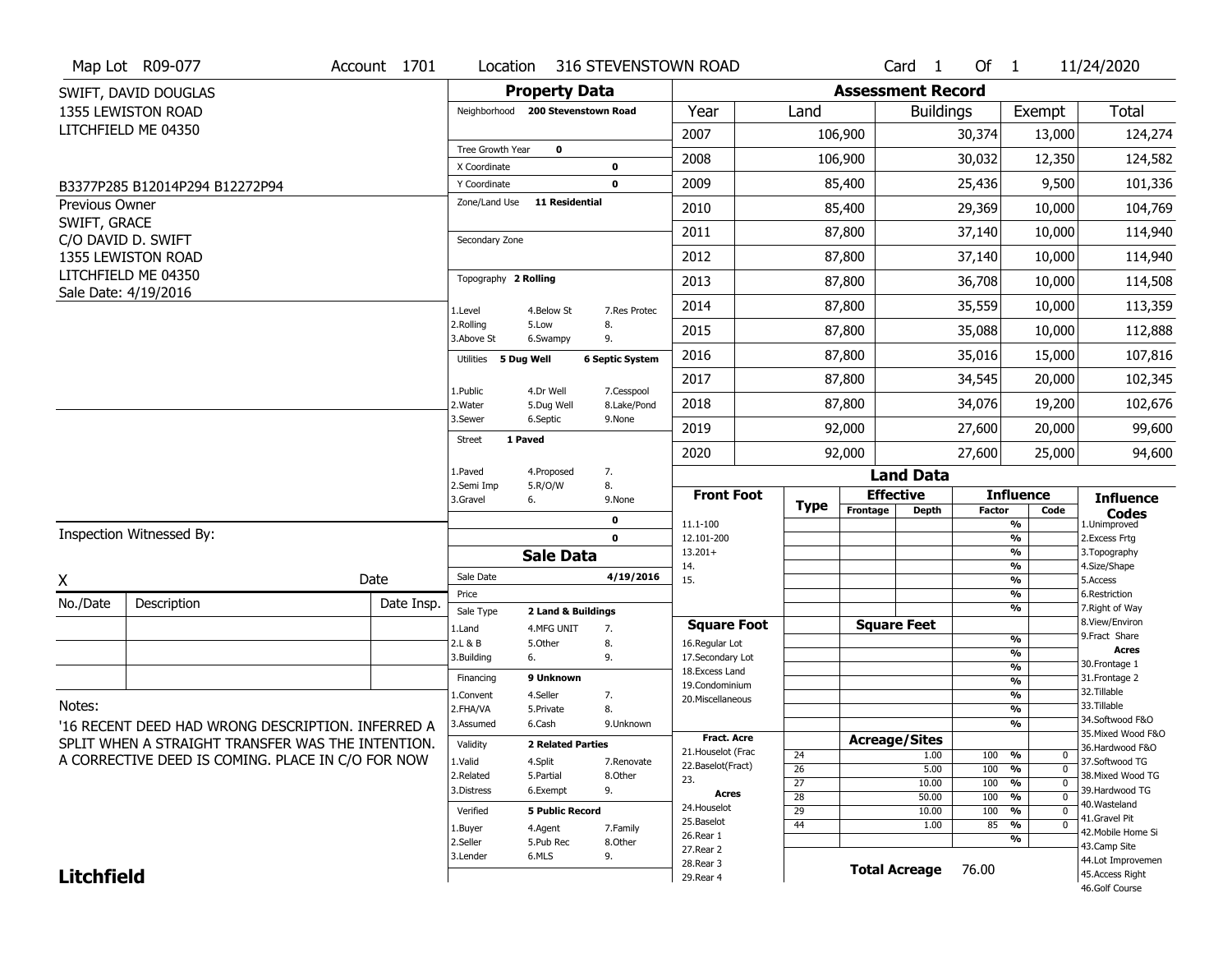|                        |                   |            |                |                                                   |                                       |              |               |        |                             |            |                    | <b>Litchfield</b>    |       |         |       |       |                |      |       |            |        |  |
|------------------------|-------------------|------------|----------------|---------------------------------------------------|---------------------------------------|--------------|---------------|--------|-----------------------------|------------|--------------------|----------------------|-------|---------|-------|-------|----------------|------|-------|------------|--------|--|
|                        | Map Lot R09-077   |            |                |                                                   |                                       | Account 1701 |               |        | Location                    |            |                    | 316 STEVENSTOWN ROAD |       |         |       | Card  | $\overline{1}$ | Of 1 |       | 11/24/2020 |        |  |
| <b>Building Style</b>  |                   |            |                | <b>SF Bsmt Living</b>                             |                                       |              |               | Layout |                             |            |                    |                      |       |         |       |       |                |      |       |            |        |  |
| 0.Uncoded              | 4.Cape            | 8.Log      |                | Fin Bsmt Grade                                    |                                       |              |               |        | 1. Typical                  | 4.         |                    | 7.                   |       |         |       |       |                |      |       |            |        |  |
| 1.Conv.                | 5.Garrison        | 9.Other    |                | OPEN-5-CUSTOMIZE                                  |                                       |              |               |        | 2.Inadeq                    | 5.         |                    | 8.                   |       |         |       |       | Shed           |      |       |            |        |  |
| 2.Ranch                | 6.Split           | 10.Tri-Lev | Heat Type      | 100%                                              |                                       |              |               | 3.     |                             | 6.         |                    | 9.                   |       |         |       |       |                |      |       |            |        |  |
| 3.R Ranch              | 7.Contemp         | 11.Earth O | 0.Uncoded      |                                                   | 4.Steam                               |              | 8.Fl/Wall     | Attic  |                             |            |                    |                      |       |         |       |       | 24.0'          |      |       |            |        |  |
| <b>Dwelling Units</b>  |                   |            | 1.HWBB         |                                                   | 5.FWA                                 |              | 9.No Heat     |        | 1.1/4 Fin                   | 4.Full Fin |                    | 7.                   |       |         |       |       |                |      |       |            |        |  |
| Other Units            |                   |            | 2.HWCI         |                                                   | 6.GravWA                              |              | 10.Radiant    |        | 2.1/2 Fin                   | 5.Fl/Stair |                    | 8.                   |       |         |       |       |                |      |       |            |        |  |
| Stories                |                   |            | 3.H Pump       |                                                   | 7.Electric                            |              | 11.Radiant    |        | 3.3/4 Fin                   | 6.         |                    | 9.None               |       |         |       |       | 16.0'          |      |       |            |        |  |
| 1.1                    | 4.1.5             | 7.1.25     | Cool Type      | 0%                                                |                                       |              |               |        | Insulation                  |            |                    |                      |       |         |       |       |                |      |       |            |        |  |
| 2.2                    | 5.1.75            | 8.3.5      | 1.Refrig       |                                                   | 4.W&C Air                             |              | 7.RadHW       | 1.Full |                             |            | 4.Minimal          | 7.                   |       | Roof/MH |       |       |                |      |       |            |        |  |
| 3.3                    | 6.2.5             | 9.4        | 2.Evapor       |                                                   | 5.Monitor-                            | 8.           |               |        | 2. Heavy                    | 5.Partial  |                    | 8.                   |       |         |       |       |                |      |       |            |        |  |
| <b>Exterior Walls</b>  |                   |            | 3.H Pump       |                                                   | 6.Monitor-                            |              | 9.None        |        | 3.Capped                    | 6.         |                    | 9.None               | 1sFr  |         |       |       |                |      |       |            |        |  |
| 0.Uncoded              | 4.Asbestos        | 8.Concrete | Kitchen Style  |                                                   |                                       |              |               |        | Unfinished %                |            |                    |                      |       |         |       |       |                |      |       |            |        |  |
| 1.Wd Clapb             | 5.Stucco          | 9.0ther    | 1.Modern       |                                                   | 4.Obsolete                            | 7.           |               |        | Grade & Factor              |            |                    |                      |       |         |       |       |                |      |       | 18.0'      |        |  |
| 2.Vinyl                | 6.Brick           | 10.Wd shin | 2.Typical      |                                                   | 5.                                    | 8.           |               |        | 1.E Grade                   |            | 4.B Grade          | 7.AAA Grad           |       |         |       |       |                |      |       |            | Qanopy |  |
| 3.Compos.              | 7.Stone           | 11.T1-11   | 3.Old Type     |                                                   | 6.                                    |              | 9.None        |        | 2.D Grade                   |            | 5.A Grade          | 8.M&S                | 56.0' | 56.0    | 14.0' |       |                |      |       |            |        |  |
| Roof Surface           |                   |            | Bath(s) Style  |                                                   |                                       |              |               |        | 3.C Grade                   |            | 6.AA Grade         | 9.Same               |       |         | 1sFr  |       |                |      |       |            |        |  |
| 1.Asphalt              | 4.Composit        | 7.Rolled R | 1.Modern       |                                                   | 4.Obsolete                            | 7.           |               |        | SQFT (Footprint)            |            |                    |                      |       |         |       |       |                |      |       |            | 38.0   |  |
| 2.Slate                | 5.Wood            | 8.         | 2.Typical      |                                                   | 5.                                    | 8.           |               |        | Condition                   |            |                    |                      |       |         | 22.0' |       |                |      |       |            |        |  |
| 3. Metal               | 6.Other           | 9.         | 3.Old Type     |                                                   | 6.                                    |              | 9.None        |        | 1.Poor                      | 4.Avg      |                    | 7.V G                |       |         |       |       |                |      |       |            |        |  |
| <b>SF Masonry Trim</b> |                   |            | # Rooms        |                                                   |                                       |              |               | 2.Fair |                             | $5.Avg+$   |                    | 8.Exc                |       |         |       |       |                |      | Shed  |            |        |  |
| OPEN-3-CUSTOM          |                   |            | # Bedrooms     |                                                   |                                       |              |               | 3.Avg- |                             | 6.Good     |                    | 9.Same               |       |         |       |       |                |      |       |            |        |  |
| OPEN-4-CUSTOM          |                   |            | # Full Baths   |                                                   |                                       |              |               |        | Phys. % Good                |            |                    |                      |       |         |       |       |                | 34.0 |       |            | 12.0'  |  |
| Year Built             |                   |            | # Half Baths   |                                                   |                                       |              |               |        | Funct. % Good               |            |                    |                      |       |         | EP    | Shed  |                |      |       |            |        |  |
| Year Remodeled         |                   |            |                | # Addn Fixtures                                   |                                       |              |               |        | <b>Functional Code</b>      |            |                    |                      | 14.0' | 12.0'   |       |       |                |      |       |            |        |  |
| Foundation             |                   |            | # Fireplaces   |                                                   |                                       |              |               |        | 1.Incomp                    | 4.Delap    |                    | 7.No Power           |       |         | 18.0' | 20.0' |                |      |       |            |        |  |
| 1.Concrete             | 4.Wood            | 7.         |                |                                                   |                                       |              |               |        | 2.0-Built                   | 5.Bsmt     |                    | 8.LongTerm           |       |         |       |       |                |      |       |            | 14.0'  |  |
| 2.C Block              | 5.Slab            | 8.         |                |                                                   |                                       |              |               |        | 3.Damage                    |            | 6.Common           | 9.None               |       | 9.0"    |       | 15.0' |                |      |       |            |        |  |
| 3.Br/Stone             | 6.Piers           | 9.         |                |                                                   |                                       |              |               |        | Econ. % Good                |            |                    |                      |       |         | 14.0" |       |                |      | 24.0' |            |        |  |
| Basement               |                   |            |                |                                                   |                                       |              |               |        | Economic Code               |            |                    |                      |       |         |       |       |                |      |       |            |        |  |
| $1.1/4$ Bmt            | 4.Full Bmt        | 7.         |                |                                                   |                                       |              |               |        | 0.None                      |            | 3.No Power         | 9.None               |       |         |       |       |                |      |       |            |        |  |
| 2.1/2 Bmt              | 5.Crawl Sp        | 8.         |                |                                                   |                                       |              |               |        | 1.Location                  |            | 4.Generate         | 8.                   |       |         |       |       |                |      |       |            |        |  |
| 3.3/4 Bmt              | 6.                | 9.None     |                |                                                   |                                       |              | Software      |        | 2.Encroach                  |            | 5.Multi-Fa         | 9.                   |       |         |       |       |                |      |       |            |        |  |
| Bsmt Gar # Cars        |                   |            |                |                                                   |                                       |              |               |        | Entrance Code               |            | <b>5 Estimated</b> |                      |       |         |       |       |                |      |       |            |        |  |
| Wet Basement           |                   |            |                |                                                   | A Division of Harris Computer Systems |              |               |        | 1.Interior                  | 4.Vacant   |                    | 7.                   |       |         |       |       |                |      |       |            |        |  |
| 1.Dry                  | 4.Dirt Flr        | 7.         |                |                                                   |                                       |              |               |        | 2.Refusal                   |            | 5.Estimate         | 8.                   |       |         |       |       |                |      |       |            |        |  |
| 2.Damp                 | 5.                | 8.         |                |                                                   |                                       |              |               |        | 3.Informed                  |            | 6.Existing         | 9.                   |       |         |       |       |                |      |       |            |        |  |
| 3.Wet                  | 6.                | 9.         |                |                                                   |                                       |              |               |        | Information Code 5 Estimate |            |                    |                      |       |         |       |       |                |      |       |            |        |  |
|                        |                   |            |                |                                                   |                                       |              |               |        | 1.0wner                     | 4.Agent    |                    | 7.Vacant             |       |         |       |       |                |      |       |            |        |  |
|                        |                   |            |                |                                                   |                                       |              |               |        | 2.Relative                  |            | 5.Estimate         | 8.                   |       |         |       |       |                |      |       |            |        |  |
|                        |                   |            | Date Inspected |                                                   | 9/14/2018                             |              |               |        | 3. Tenant                   | 6.Other    |                    | 9.                   |       |         |       |       |                |      |       |            |        |  |
|                        |                   |            |                | <b>Additions, Outbuildings &amp; Improvements</b> |                                       |              |               |        |                             |            |                    | 1.One Story Fram     |       |         |       |       |                |      |       |            |        |  |
|                        |                   | Year       | Units          | Grade   Cond                                      |                                       |              |               |        | Sound Value                 |            |                    | 2. Two Story Fram    |       |         |       |       |                |      |       |            |        |  |
| Type                   |                   |            |                |                                                   |                                       | Phys.        | Funct.        |        |                             |            |                    | 3. Three Story Fr    |       |         |       |       |                |      |       |            |        |  |
| 736 Buddy/Skyline      |                   | 1976       | 12x56          | 2 100                                             | 12                                    | 0            | % 85          | $\%$   |                             |            |                    | 4.1 & 1/2 Story      |       |         |       |       |                |      |       |            |        |  |
| 100 Roof Over MH       |                   | 0          | 672            | 00                                                | 19                                    | 0            | $\%$ 0        | %      |                             |            |                    | 5.1 & 3/4 Story      |       |         |       |       |                |      |       |            |        |  |
|                        | 1 One Story Frame | 1990       | 784            | 00                                                | ۱q                                    | $\mathbf 0$  | % 0           | $\%$   |                             |            | 6.2 & 1/2 Story    |                      |       |         |       |       |                |      |       |            |        |  |
|                        |                   |            |                |                                                   |                                       |              |               |        |                             |            |                    | 21. Open Frame Por   |       |         |       |       |                |      |       |            |        |  |
| 22 Encl Frame          |                   | 1990       | 252            | 00                                                | 9                                     | 0            | % 0           | $\%$   |                             |            |                    | 22.Encl Frame Por    |       |         |       |       |                |      |       |            |        |  |
|                        | 1 One Story Frame | 1986       | 308            | 00                                                | 9                                     | 0            | $\sqrt{96}$ 0 | $\%$   |                             |            |                    | 23. Frame Garage     |       |         |       |       |                |      |       |            |        |  |
| 24 Frame Shed          |                   | 1990       | 300            | 2 100                                             | 9                                     | 10           | $\sqrt[6]{0}$ | $\%$   |                             |            |                    | 24.Frame Shed        |       |         |       |       |                |      |       |            |        |  |
|                        |                   |            |                |                                                   |                                       |              |               |        |                             |            |                    | 25. Frame Bay Wind   |       |         |       |       |                |      |       |            |        |  |
| 24 Frame Shed          |                   | 1990       | 816            | 1100                                              | 1                                     | 10           | % 50          | $\%$   |                             |            |                    | 26.1SFr Overhang     |       |         |       |       |                |      |       |            |        |  |
| 61 Canopy/s            |                   | 0          | 456            | 1100                                              | 12                                    | 0            | % 75          | $\%$   |                             |            |                    | 27.Unfin Basement    |       |         |       |       |                |      |       |            |        |  |
| 24 Frame Shed          |                   | 0          | 384            | 2 100                                             | 3                                     | 0            | % 75          | $\%$   |                             |            |                    |                      |       |         |       |       |                |      |       |            |        |  |
|                        |                   |            |                |                                                   |                                       |              | %             | $\%$   |                             |            |                    | 28.Unfinished Att    |       |         |       |       |                |      |       |            |        |  |
|                        |                   |            |                |                                                   |                                       |              |               |        |                             |            |                    | 29. Finished Attic   |       |         |       |       |                |      |       |            |        |  |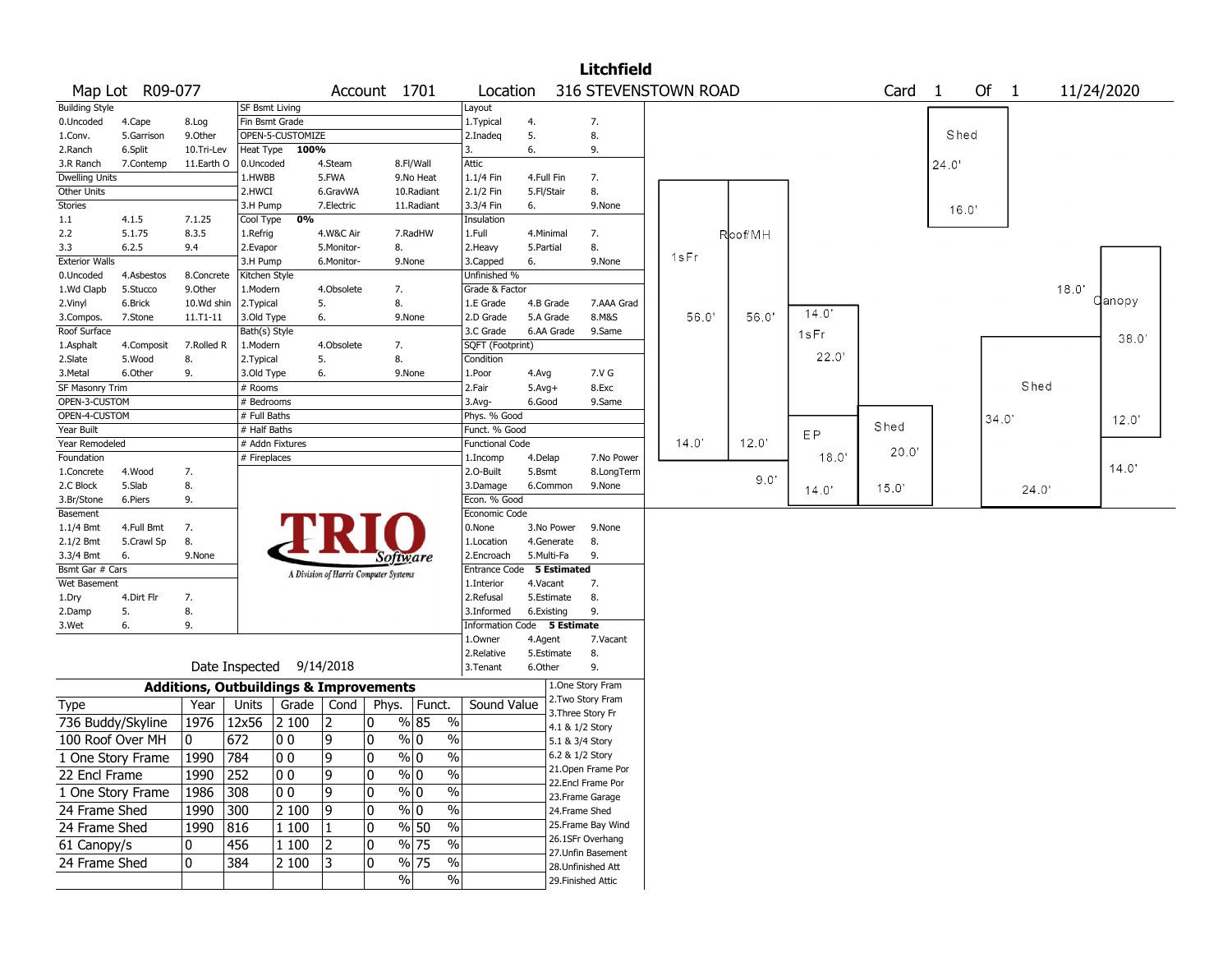|                   | Map Lot R09-077A         | Account 1682 | Location                     |                         | 328 STEVENSTOWN ROAD      |                                    |                 |                          | Card <sub>1</sub> | Of $1$        |                                   | 11/24/2020                            |
|-------------------|--------------------------|--------------|------------------------------|-------------------------|---------------------------|------------------------------------|-----------------|--------------------------|-------------------|---------------|-----------------------------------|---------------------------------------|
|                   | PETRICH, PAUL J., JR.    |              |                              | <b>Property Data</b>    |                           |                                    |                 | <b>Assessment Record</b> |                   |               |                                   |                                       |
| PETRICH, ROBYN C  |                          |              | Neighborhood 1 Rural         |                         |                           | Year                               | Land            |                          | <b>Buildings</b>  |               | Exempt                            | <b>Total</b>                          |
|                   | 328 STEVENSTOWN ROAD     |              |                              |                         |                           | 2007                               |                 | 47,250                   |                   | 87,106        | 0                                 | 134,356                               |
|                   | LITCHFIELD ME 04350      |              | Tree Growth Year             | $\mathbf 0$             |                           |                                    |                 |                          |                   |               |                                   |                                       |
|                   |                          |              | X Coordinate                 |                         | $\mathbf 0$               | 2008                               |                 | 47,250                   |                   | 87,106        | 12,350                            | 122,006                               |
|                   | B6468P21 B11302P140      |              | Y Coordinate                 |                         | $\mathbf 0$               | 2009                               |                 | 46,250                   |                   | 111,749       | 9,500                             | 148,499                               |
|                   |                          |              | Zone/Land Use                | <b>11 Residential</b>   |                           | 2010                               |                 | 46,250                   |                   | 84,048        | 10,000                            | 120,298                               |
|                   |                          |              | Secondary Zone               |                         |                           | 2011                               |                 | 46,250                   |                   | 99,790        | 10,000                            | 136,040                               |
|                   |                          |              |                              |                         |                           | 2012                               |                 | 46,250                   |                   | 99,790        | 10,000                            | 136,040                               |
|                   |                          |              | Topography 2 Rolling         |                         |                           | 2013                               |                 | 46,250                   |                   | 99,783        | 10,000                            | 136,033                               |
|                   |                          |              | 1.Level                      | 4.Below St              | 7.Res Protec              | 2014                               |                 | 46,250                   |                   | 98,566        | 10,000                            | 134,816                               |
|                   |                          |              | 2.Rolling<br>3.Above St      | 5.Low<br>6.Swampy       | 8.<br>9.                  | 2015                               |                 | 46,250                   |                   | 98,566        | 10,000                            | 134,816                               |
|                   |                          |              | 4 Drilled Well<br>Utilities  |                         | <b>6 Septic System</b>    | 2016                               |                 | 46,250                   |                   | 97,346        | 15,000                            | 128,596                               |
|                   |                          |              |                              |                         |                           | 2017                               |                 | 46,250                   |                   | 97,340        | 20,000                            | 123,590                               |
|                   |                          |              | 1.Public<br>2. Water         | 4.Dr Well<br>5.Dug Well | 7.Cesspool<br>8.Lake/Pond | 2018                               |                 | 46,250                   |                   | 96,128        | 19,200                            | 123,178                               |
|                   |                          |              | 3.Sewer                      | 6.Septic                | 9.None                    | 2019                               |                 | 52,500                   |                   | 124,900       | 20,000                            | 157,400                               |
|                   |                          |              | 1 Paved<br><b>Street</b>     |                         |                           | 2020                               |                 | 52,500                   |                   | 124,900       | 25,000                            | 152,400                               |
|                   |                          |              | 1.Paved                      | 4.Proposed              | 7.                        |                                    |                 |                          | <b>Land Data</b>  |               |                                   |                                       |
|                   |                          |              | 2.Semi Imp<br>3.Gravel<br>6. | 5.R/O/W                 | 8.<br>9.None              | <b>Front Foot</b>                  |                 | <b>Effective</b>         |                   |               | <b>Influence</b>                  | <b>Influence</b>                      |
|                   |                          |              |                              |                         | $\mathbf 0$               | 11.1-100                           | <b>Type</b>     | Frontage                 | <b>Depth</b>      | <b>Factor</b> | Code<br>%                         | <b>Codes</b><br>1.Unimproved          |
|                   | Inspection Witnessed By: |              |                              |                         | $\mathbf 0$               | 12.101-200                         |                 |                          |                   |               | $\frac{9}{6}$                     | 2.Excess Frtg                         |
|                   |                          |              |                              | <b>Sale Data</b>        |                           | $13.201+$                          |                 |                          |                   |               | %                                 | 3. Topography                         |
| X                 |                          | Date         | Sale Date                    |                         |                           | 14.<br>15.                         |                 |                          |                   |               | %<br>$\frac{9}{6}$                | 4.Size/Shape<br>5.Access              |
|                   |                          |              | Price                        |                         |                           |                                    |                 |                          |                   |               | %                                 | 6.Restriction                         |
| No./Date          | Description              | Date Insp.   | Sale Type                    |                         |                           |                                    |                 |                          |                   |               | %                                 | 7. Right of Way<br>8.View/Environ     |
|                   |                          |              | 1.Land                       | 4.MFG UNIT              | 7.                        | <b>Square Foot</b>                 |                 | <b>Square Feet</b>       |                   |               | $\frac{9}{6}$                     | 9.Fract Share                         |
|                   |                          |              | 2.L & B<br>3.Building<br>6.  | 5.Other                 | 8.<br>9.                  | 16.Regular Lot<br>17.Secondary Lot |                 |                          |                   |               | $\frac{9}{6}$                     | <b>Acres</b>                          |
|                   |                          |              | Financing                    |                         |                           | 18.Excess Land                     |                 |                          |                   |               | $\frac{9}{6}$                     | 30. Frontage 1<br>31. Frontage 2      |
|                   |                          |              | 1.Convent                    | 4.Seller                | 7.                        | 19.Condominium                     |                 |                          |                   |               | $\frac{9}{6}$<br>$\frac{9}{6}$    | 32. Tillable                          |
| Notes:            |                          |              | 2.FHA/VA                     | 5.Private               | 8.                        | 20.Miscellaneous                   |                 |                          |                   |               | $\frac{9}{6}$                     | 33.Tillable                           |
|                   |                          |              | 3.Assumed                    | 6.Cash                  | 9.Unknown                 |                                    |                 |                          |                   |               | $\frac{9}{6}$                     | 34.Softwood F&O                       |
|                   |                          |              | Validity                     |                         |                           | <b>Fract. Acre</b>                 |                 | <b>Acreage/Sites</b>     |                   |               |                                   | 35. Mixed Wood F&O<br>36.Hardwood F&O |
|                   |                          |              | 1.Valid                      | 4.Split                 | 7.Renovate                | 21. Houselot (Frac                 | 24              |                          | 1.00              | 100           | %<br>0                            | 37.Softwood TG                        |
|                   |                          |              | 2.Related                    | 5.Partial               | 8.Other                   | 22.Baselot(Fract)<br>23.           | $\overline{26}$ |                          | 2.50              | 100           | %<br>$\mathbf 0$                  | 38. Mixed Wood TG                     |
|                   |                          |              | 3.Distress                   | 6.Exempt                | 9.                        | <b>Acres</b>                       | 44              |                          | 1.00              | 100           | %<br>$\mathbf 0$<br>$\frac{9}{6}$ | 39.Hardwood TG                        |
|                   |                          |              | Verified                     |                         |                           | 24. Houselot                       |                 |                          |                   |               | $\frac{9}{6}$                     | 40. Wasteland                         |
|                   |                          |              | 1.Buyer                      | 4.Agent                 | 7.Family                  | 25.Baselot                         |                 |                          |                   |               | $\frac{9}{6}$                     | 41.Gravel Pit                         |
|                   |                          |              | 2.Seller                     | 5.Pub Rec               | 8.0ther                   | 26.Rear 1                          |                 |                          |                   |               | %                                 | 42. Mobile Home Si<br>43.Camp Site    |
|                   |                          | 3.Lender     | 6.MLS                        | 9.                      | 27.Rear 2<br>28. Rear 3   |                                    |                 |                          |                   |               | 44.Lot Improvemen                 |                                       |
| <b>Litchfield</b> |                          |              |                              |                         |                           | 29. Rear 4                         |                 | <b>Total Acreage</b>     |                   | 3.50          |                                   | 45.Access Right                       |
|                   |                          |              |                              |                         |                           |                                    |                 |                          |                   |               |                                   | 46.Golf Course                        |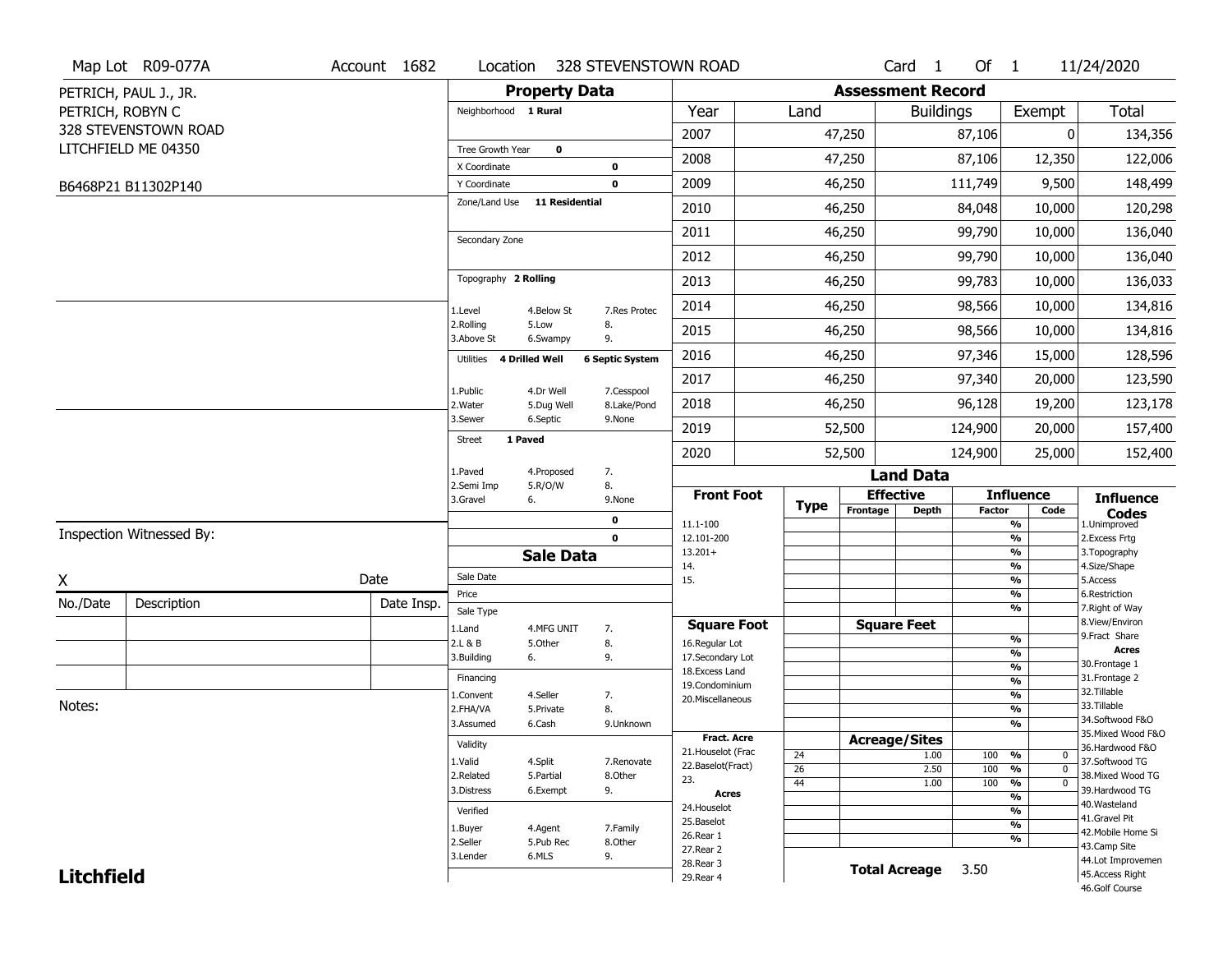|                         |                               |                 |                                                   |                  |                                       |                |                       |                                  |                  |            | <b>Litchfield</b>                     |                      |           |                |                |        |        |       |                |            |  |
|-------------------------|-------------------------------|-----------------|---------------------------------------------------|------------------|---------------------------------------|----------------|-----------------------|----------------------------------|------------------|------------|---------------------------------------|----------------------|-----------|----------------|----------------|--------|--------|-------|----------------|------------|--|
|                         | Map Lot R09-077A              |                 |                                                   |                  |                                       |                | Account 1682          | Location                         |                  |            |                                       | 328 STEVENSTOWN ROAD |           | Card           | $\overline{1}$ |        | Of 1   |       |                | 11/24/2020 |  |
|                         | Building Style 3 Raised Ranch |                 | SF Bsmt Living                                    |                  | 1008                                  |                |                       | Layout 1 Typical                 |                  |            |                                       |                      |           |                |                |        |        |       | $10.0^{\circ}$ |            |  |
| 0.Uncoded               | 4.Cape                        | 8.Log           | Fin Bsmt Grade                                    |                  | 3 100                                 |                |                       | 1. Typical                       | 4.               |            | 7.                                    |                      |           |                |                |        |        |       |                |            |  |
| 1.Conv.                 | 5.Garrison                    | 9.Other         |                                                   | OPEN-5-CUSTOMIZE | $\mathbf 0$                           |                |                       | 2.Inadeq                         | 5.               |            | 8.                                    |                      |           |                |                |        |        |       | 12.0'          |            |  |
| 2.Ranch                 | 6.Split                       | 10.Tri-Lev      | Heat Type                                         | 100%             |                                       | 1 Hot Water BB |                       | 3.                               | 6.               |            | 9.                                    |                      |           |                |                |        | Shed   |       |                |            |  |
| 3.R Ranch               | 7.Contemp                     | 11.Earth O      | 0.Uncoded                                         |                  | 4.Steam                               |                | 8.Fl/Wall             | 9 None<br>Attic                  |                  |            |                                       |                      |           |                |                |        |        | 6.0'  | 24.0'          |            |  |
| Dwelling Units 1        |                               |                 | 1.HWBB                                            |                  | 5.FWA                                 |                | 9.No Heat             | 1.1/4 Fin                        | 4.Full Fin       |            | 7.                                    |                      |           |                |                |        |        |       |                |            |  |
| Other Units             | $\mathbf 0$                   |                 | 2.HWCI                                            |                  | 6.GravWA                              |                | 10.Radiant            | 2.1/2 Fin                        | 5.Fl/Stair       |            | 8.                                    |                      |           |                |                |        |        | 12.0' |                |            |  |
| Stories                 | 1 One Story                   |                 | 3.H Pump                                          | 0%               | 7.Electric                            | 9 None         | 11.Radiant            | 3.3/4 Fin<br>Insulation 1 Full   | 6.               |            | 9.None                                |                      |           |                |                |        |        | 16.0' |                |            |  |
| 1.1<br>2.2              | 4.1.5<br>5.1.75               | 7.1.25<br>8.3.5 | Cool Type<br>1.Refrig                             |                  | 4.W&C Air                             |                | 7.RadHW               | 1.Full                           | 4.Minimal        |            | 7.                                    |                      |           |                |                |        |        |       |                |            |  |
| 3.3                     | 6.2.5                         | 9.4             | 2.Evapor                                          |                  | 5.Monitor-                            |                | 8.                    | 2. Heavy                         | 5.Partial        |            | 8.                                    |                      |           |                |                |        |        |       |                |            |  |
| <b>Exterior Walls</b>   | 1 Clapboard                   |                 | 3.H Pump                                          |                  | 6.Monitor-                            |                | 9.None                | 3.Capped                         | 6.               |            | 9.None                                |                      |           |                |                | Canopy |        | 12.0' |                |            |  |
| 0.Uncoded               | 4.Asbestos                    | 8.Concrete      | Kitchen Style                                     |                  | 2 Typical                             |                |                       | Unfinished %                     | 0%               |            |                                       |                      |           |                |                |        |        |       | 14.0'          |            |  |
| 1.Wd Clapb              | 5.Stucco                      | 9.Other         | 1.Modern                                          |                  | 4.Obsolete                            |                | 7.                    | Grade & Factor 3 Average 105%    |                  |            |                                       |                      |           |                |                |        |        |       |                |            |  |
| 2.Vinyl                 | 6.Brick                       | 10.Wd shin      | 2. Typical                                        |                  | 5.                                    |                | 8.                    | 1.E Grade                        | 4.B Grade        |            | 7.AAA Grad                            |                      | 16.0'     |                |                |        |        |       |                |            |  |
| 3.Compos.               | 7.Stone                       | 11.T1-11        | 3.Old Type                                        |                  | 6.                                    |                | 9.None                | 2.D Grade                        | 5.A Grade        |            | 8.M&S                                 |                      | 12.0'     |                |                |        |        |       |                |            |  |
| Roof Surface            | 1 Asphalt Shingles            |                 | Bath(s) Style                                     |                  | 2 Typical Bath(s)                     |                |                       | 3.C Grade                        |                  | 6.AA Grade | 9.Same                                |                      | <b>WD</b> |                |                |        |        |       |                |            |  |
| 1.Asphalt               | 4.Composit                    | 7.Rolled R      | 1.Modern                                          |                  | 4.Obsolete                            |                | 7.                    | SQFT (Footprint) 1008            |                  |            |                                       |                      |           |                |                |        |        |       | 8.0'           |            |  |
| 2.Slate                 | 5.Wood                        | 8.              | 2. Typical                                        |                  | 5.                                    |                | 8.                    | Condition                        | 4 Average        |            |                                       |                      |           |                |                |        | Canopy |       |                |            |  |
| 3.Metal                 | 6.Other                       | 9.              | 3.Old Type                                        |                  | 6.                                    |                | 9.None                | 1.Poor                           | 4.Avg            |            | 7.V G                                 |                      |           |                |                |        |        |       |                |            |  |
| SF Masonry Trim 0       |                               |                 | # Rooms                                           |                  | 6                                     |                |                       | 2.Fair                           | $5.Avg+$         |            | 8.Exc                                 |                      |           | 1sFr/B         |                |        |        |       |                |            |  |
| OPEN-3-CUSTOM 0         |                               |                 | # Bedrooms                                        |                  | 4                                     |                |                       | 3.Avg-                           | 6.Good           |            | 9.Same                                |                      |           |                |                |        | Shed   |       | 10.0'          |            |  |
| OPEN-4-CUSTOM 0         |                               |                 | # Full Baths                                      |                  | $\mathbf{1}$                          |                |                       | Phys. % Good                     | 0%               |            |                                       |                      |           | 28.0           |                |        |        |       |                |            |  |
| Year Built              | 1986                          |                 | # Half Baths                                      |                  | $\mathbf 0$                           |                |                       | Funct. % Good                    |                  | 100%       |                                       |                      |           |                |                |        |        |       |                |            |  |
| Year Remodeled 0        |                               |                 | # Addn Fixtures                                   |                  | $\mathbf{1}$                          |                |                       | <b>Functional Code</b>           |                  | 9 None     |                                       |                      |           |                |                |        | Canopy |       | 10.0'          |            |  |
| Foundation              | 1 Concrete                    |                 | # Fireplaces                                      |                  | 0                                     |                |                       | 1.Incomp                         | 4.Delap          |            | 7.No Power                            |                      |           | 36.0'          |                |        |        |       | 11.0'          |            |  |
| 1.Concrete              | 4.Wood                        | 7.<br>8.        |                                                   |                  |                                       |                |                       | 2.0-Built                        | 5.Bsmt           |            | 8.LongTerm                            |                      |           |                |                |        |        |       |                |            |  |
| 2.C Block<br>3.Br/Stone | 5.Slab<br>6.Piers             | 9.              |                                                   |                  |                                       |                |                       | 3.Damage<br>Econ. % Good         | 6.Common<br>100% |            | 9.None                                |                      |           | 1.5            |                |        |        |       |                |            |  |
| Basement                | <b>4 Full Basement</b>        |                 |                                                   |                  |                                       |                |                       | Economic Code None               |                  |            |                                       |                      | 14.0' OH  | 14.0'<br>- O H |                |        |        |       |                |            |  |
| 1.1/4 Bmt               | 4.Full Bmt                    | 7.              |                                                   |                  |                                       |                |                       | 0.None                           |                  | 3.No Power | 9.None                                |                      |           |                |                |        |        |       |                |            |  |
| 2.1/2 Bmt               | 5.Crawl Sp                    | 8.              |                                                   |                  |                                       |                |                       | 1.Location                       | 4.Generate       |            | 8.                                    |                      |           |                |                |        |        |       |                |            |  |
| 3.3/4 Bmt               | 6.                            | 9.None          |                                                   |                  |                                       |                | Software              | 2.Encroach                       | 5.Multi-Fa       |            | 9.                                    |                      |           |                |                |        |        |       |                |            |  |
| Bsmt Gar # Cars 0       |                               |                 |                                                   |                  | A Division of Harris Computer Systems |                |                       | Entrance Code 1 Interior Inspect |                  |            |                                       |                      |           |                |                |        |        |       |                |            |  |
|                         | Wet Basement 1 Dry Basement   |                 |                                                   |                  |                                       |                |                       | 1.Interior                       | 4.Vacant         |            | 7.                                    |                      |           |                |                |        |        |       |                |            |  |
| 1.Dry                   | 4.Dirt Flr                    | 7.              |                                                   |                  |                                       |                |                       | 2.Refusal                        |                  | 5.Estimate | 8.                                    |                      |           |                |                |        |        |       |                |            |  |
| 2.Damp                  | 5.                            | 8.              |                                                   |                  |                                       |                |                       | 3.Informed                       | 6.Existing       |            | 9.                                    |                      |           |                |                |        |        |       |                |            |  |
| 3.Wet                   | 6.                            | 9.              |                                                   |                  |                                       |                |                       | Information Code 1 Owner         |                  |            |                                       |                      |           |                |                |        |        |       |                |            |  |
|                         |                               |                 |                                                   |                  |                                       |                |                       | 1.Owner                          | 4.Agent          |            | 7.Vacant                              |                      |           |                |                |        |        |       |                |            |  |
|                         |                               |                 |                                                   |                  |                                       |                |                       | 2.Relative                       | 5.Estimate       |            | 8.                                    |                      |           |                |                |        |        |       |                |            |  |
|                         |                               |                 | Date Inspected 9/14/2018                          |                  |                                       |                |                       | 3.Tenant                         | 6.Other          |            | 9.                                    |                      |           |                |                |        |        |       |                |            |  |
|                         |                               |                 | <b>Additions, Outbuildings &amp; Improvements</b> |                  |                                       |                |                       |                                  |                  |            | 1.One Story Fram<br>2. Two Story Fram |                      |           |                |                |        |        |       |                |            |  |
| Type                    |                               | Year            | Units                                             | Grade            |                                       |                | Cond   Phys.   Funct. | Sound Value                      |                  |            | 3. Three Story Fr                     |                      |           |                |                |        |        |       |                |            |  |
| 26 1SFr Overhang        |                               | 0               | 21                                                | 00               | 0                                     | 0              | $\%$<br>% 0           |                                  |                  |            | 4.1 & 1/2 Story                       |                      |           |                |                |        |        |       |                |            |  |
| 26 1SFr Overhang        |                               | 0               | 21                                                | 00               | 0                                     | 0              | $\%$<br>% 0           |                                  |                  |            | 5.1 & 3/4 Story                       |                      |           |                |                |        |        |       |                |            |  |
| 68 Wood Deck/s          |                               | 0               | 192                                               | $ 00\rangle$     | l n                                   | I۵             | $\frac{9}{0}$         | $\sqrt{6}$                       |                  |            | 6.2 & 1/2 Story                       |                      |           |                |                |        |        |       |                |            |  |
| 61 Canopy/s             |                               | 0               |                                                   |                  |                                       |                | $\%$                  | % 500                            |                  |            | 21. Open Frame Por                    |                      |           |                |                |        |        |       |                |            |  |
|                         |                               |                 |                                                   |                  |                                       |                |                       |                                  |                  |            | 22.Encl Frame Por                     |                      |           |                |                |        |        |       |                |            |  |
| 24 Frame Shed           |                               | 0               |                                                   |                  |                                       |                | $\frac{0}{0}$         | % 1,200                          |                  |            | 23. Frame Garage                      |                      |           |                |                |        |        |       |                |            |  |
| 61 Canopy/s             |                               | 0               |                                                   |                  |                                       |                | $\%$                  | $\frac{9}{6}$ 500                |                  |            | 24.Frame Shed                         |                      |           |                |                |        |        |       |                |            |  |
| 61 Canopy/s             |                               | 0               |                                                   |                  |                                       |                | $\frac{1}{2}$         | $\sqrt{8}$ 500                   |                  |            | 25. Frame Bay Wind                    |                      |           |                |                |        |        |       |                |            |  |
| 24 Frame Shed           |                               | 0               | 312                                               | 2 100            | 4                                     | 10             | $\%$<br>100 %         |                                  |                  |            | 26.1SFr Overhang                      |                      |           |                |                |        |        |       |                |            |  |
|                         |                               |                 |                                                   |                  |                                       |                | $\frac{1}{2}$<br>$\%$ |                                  |                  |            | 27.Unfin Basement                     |                      |           |                |                |        |        |       |                |            |  |
|                         |                               |                 |                                                   |                  |                                       |                | $\frac{1}{2}$         | $\sqrt{6}$                       |                  |            | 28. Unfinished Att                    |                      |           |                |                |        |        |       |                |            |  |
|                         |                               |                 |                                                   |                  |                                       |                |                       |                                  |                  |            | 29. Finished Attic                    |                      |           |                |                |        |        |       |                |            |  |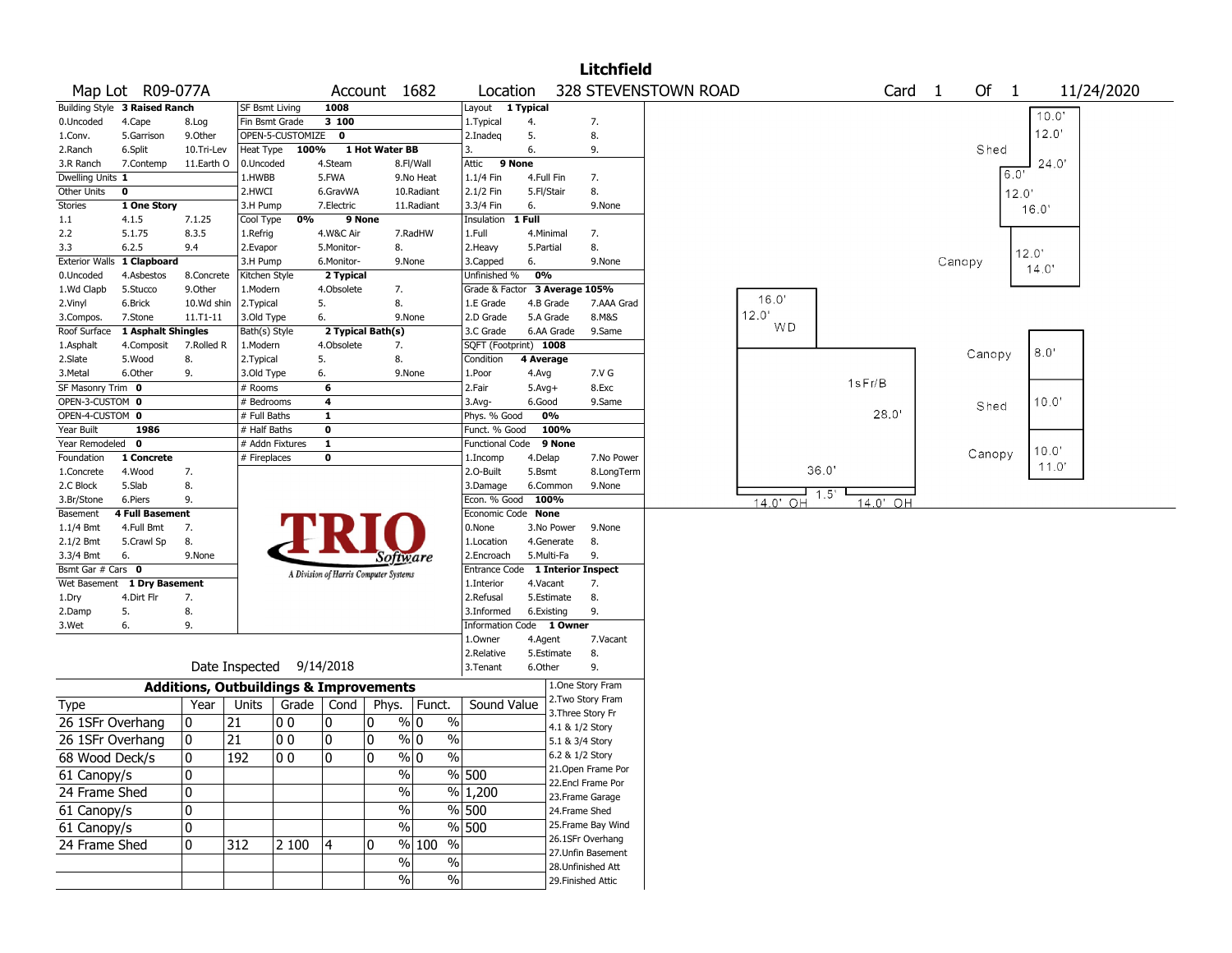|                       | Map Lot R09-078                             | Account 433 | Location                           |                         |                            | 340 STEVENSTOWN ROAD                    |                       |                          | Card <sub>1</sub>  | Of $1$        |                                              | 11/24/2020                            |
|-----------------------|---------------------------------------------|-------------|------------------------------------|-------------------------|----------------------------|-----------------------------------------|-----------------------|--------------------------|--------------------|---------------|----------------------------------------------|---------------------------------------|
| COLLINS, KELSEY       |                                             |             |                                    | <b>Property Data</b>    |                            |                                         |                       | <b>Assessment Record</b> |                    |               |                                              |                                       |
|                       | 340 STEVENSTOWN ROAD                        |             | Neighborhood 200 Stevenstown Road  |                         |                            | Year                                    | Land                  |                          | <b>Buildings</b>   |               | Exempt                                       | <b>Total</b>                          |
|                       | LITCHFIELD ME 04350                         |             |                                    |                         |                            | 2007                                    |                       | 49,280                   |                    | 109,017       | $\mathbf{0}$                                 | 158,297                               |
|                       |                                             |             | Tree Growth Year                   | $\mathbf 0$             |                            | 2008                                    |                       | 49,280                   |                    | 107,977       | 0                                            | 157,257                               |
|                       |                                             |             | X Coordinate<br>Y Coordinate       |                         | $\mathbf 0$<br>$\mathbf 0$ | 2009                                    |                       | 48,000                   |                    | 105,852       | 0                                            | 153,852                               |
| <b>Previous Owner</b> | B5622P79 B10973P156 B12839P73               |             | Zone/Land Use                      | <b>11 Residential</b>   |                            |                                         |                       |                          |                    |               |                                              |                                       |
| BROWN, GERALD D       |                                             |             |                                    |                         |                            | 2010                                    |                       | 48,000                   |                    | 101,521       | 10,000                                       | 139,521                               |
|                       | 340 STEVENSTOWN ROAD                        |             | Secondary Zone                     |                         |                            | 2011                                    |                       | 48,000                   |                    | 101,188       | 0                                            | 149,188                               |
|                       |                                             |             |                                    |                         |                            | 2012                                    |                       | 48,000                   |                    | 101,188       | 0                                            | 149,188                               |
|                       | LITCHFIELD ME 04350<br>Sale Date: 1/29/2018 |             | Topography 2 Rolling               |                         |                            | 2013                                    |                       | 48,000                   |                    | 100,962       | 0                                            | 148,962                               |
| Previous Owner        |                                             |             | 1.Level                            | 4.Below St              | 7.Res Protec               | 2014                                    |                       | 48,000                   |                    | 100,034       | 0                                            | 148,034                               |
|                       | KNUTSON, MARK A & GINA A                    |             | 2.Rolling<br>3.Above St            | 5.Low<br>6.Swampy       | 8.<br>9.                   | 2015                                    |                       | 48,000                   |                    | 100,033       | 0                                            | 148,033                               |
|                       | 340 STEVENSTOWN ROAD                        |             | <b>4 Drilled Well</b><br>Utilities |                         | <b>6 Septic System</b>     | 2016                                    |                       | 48,000                   |                    | 98,879        | 0                                            | 146,879                               |
|                       | LITCHFIELD ME 04350                         |             |                                    |                         |                            | 2017                                    |                       | 48,000                   |                    | 98,878        | 0                                            | 146,878                               |
|                       | Sale Date: 2/29/2012                        |             | 1.Public<br>2. Water               | 4.Dr Well<br>5.Dug Well | 7.Cesspool<br>8.Lake/Pond  | 2018                                    |                       | 48,000                   |                    | 97,949        | 0                                            | 145,949                               |
|                       |                                             |             | 3.Sewer                            | 6.Septic                | 9.None                     | 2019                                    |                       | 54,600                   |                    | 135,700       | 20,000                                       | 170,300                               |
|                       |                                             |             | <b>Street</b><br>1 Paved           |                         |                            | 2020                                    |                       | 54,600                   |                    | 135,700       | 25,000                                       | 165,300                               |
|                       |                                             |             | 1.Paved                            | 4.Proposed              | 7.                         |                                         |                       |                          | <b>Land Data</b>   |               |                                              |                                       |
|                       |                                             |             | 2.Semi Imp<br>3.Gravel<br>6.       | 5.R/O/W                 | 8.<br>9.None               | <b>Front Foot</b>                       |                       | <b>Effective</b>         |                    |               | <b>Influence</b>                             | <b>Influence</b>                      |
|                       |                                             |             |                                    |                         | 0                          | 11.1-100                                | <b>Type</b>           | Frontage                 | Depth              | <b>Factor</b> | Code<br>$\frac{9}{6}$                        | <b>Codes</b><br>1.Unimproved          |
|                       | Inspection Witnessed By:                    |             |                                    |                         | $\mathbf 0$                | 12.101-200                              |                       |                          |                    |               | $\frac{9}{6}$                                | 2.Excess Frtg                         |
|                       |                                             |             |                                    | <b>Sale Data</b>        |                            | $13.201+$<br>14.                        |                       |                          |                    |               | $\frac{9}{6}$<br>$\frac{9}{6}$               | 3. Topography<br>4.Size/Shape         |
| Χ                     |                                             | Date        | Sale Date                          |                         | 1/29/2018                  | 15.                                     |                       |                          |                    |               | $\frac{9}{6}$                                | 5.Access                              |
| No./Date              | Description                                 | Date Insp.  | Price                              |                         |                            |                                         |                       |                          |                    |               | $\frac{9}{6}$<br>$\frac{9}{6}$               | 6.Restriction<br>7. Right of Way      |
|                       |                                             |             | Sale Type                          | 2 Land & Buildings      |                            |                                         |                       |                          |                    |               |                                              | 8.View/Environ                        |
|                       |                                             |             |                                    |                         |                            |                                         |                       |                          |                    |               |                                              |                                       |
|                       |                                             |             | 1.Land<br>2.L & B                  | 4.MFG UNIT<br>5.Other   | 7.<br>8.                   | <b>Square Foot</b><br>16.Regular Lot    |                       |                          | <b>Square Feet</b> |               | %                                            | 9.Fract Share                         |
|                       |                                             |             | 6.<br>3.Building                   |                         | 9.                         | 17.Secondary Lot                        |                       |                          |                    |               | $\frac{9}{6}$                                | <b>Acres</b><br>30. Frontage 1        |
|                       |                                             |             | Financing                          | 9 Unknown               |                            | 18. Excess Land                         |                       |                          |                    |               | $\frac{9}{6}$<br>$\frac{9}{6}$               | 31. Frontage 2                        |
|                       |                                             |             | 1.Convent                          | 4.Seller                | 7.                         | 19.Condominium<br>20.Miscellaneous      |                       |                          |                    |               | $\frac{9}{6}$                                | 32. Tillable                          |
| Notes:                |                                             |             | 2.FHA/VA                           | 5.Private               | 8.                         |                                         |                       |                          |                    |               | $\frac{9}{6}$                                | 33.Tillable                           |
|                       |                                             |             | 3.Assumed                          | 6.Cash                  | 9.Unknown                  |                                         |                       |                          |                    |               | $\frac{9}{6}$                                | 34.Softwood F&O<br>35. Mixed Wood F&O |
|                       |                                             |             | Validity                           | 1 Arms Length Sale      |                            | <b>Fract. Acre</b>                      |                       | <b>Acreage/Sites</b>     |                    |               |                                              | 36.Hardwood F&O                       |
|                       |                                             |             | 1.Valid                            | 4.Split                 | 7.Renovate                 | 21. Houselot (Frac<br>22.Baselot(Fract) | 24                    |                          | 1.00               | 100           | %<br>0                                       | 37.Softwood TG                        |
|                       |                                             |             | 2.Related                          | 5.Partial               | 8.Other                    | 23.                                     | $\overline{26}$<br>44 |                          | 3.20<br>1.00       | 100<br>100    | $\frac{9}{6}$<br>$\mathbf 0$<br>$\mathbf{0}$ | 38. Mixed Wood TG                     |
|                       |                                             |             | 3.Distress                         | 6.Exempt                | 9.                         | Acres                                   |                       |                          |                    |               | $\overline{\frac{9}{6}}$<br>$\frac{9}{6}$    | 39.Hardwood TG                        |
|                       |                                             |             | Verified                           | <b>5 Public Record</b>  |                            | 24. Houselot                            |                       |                          |                    |               | $\frac{9}{6}$                                | 40. Wasteland                         |
|                       |                                             |             | 1.Buyer                            | 4.Agent                 | 7.Family                   | 25.Baselot                              |                       |                          |                    |               | $\overline{\frac{9}{6}}$                     | 41.Gravel Pit<br>42. Mobile Home Si   |
|                       |                                             |             | 2.Seller                           | 5.Pub Rec               | 8.Other                    | 26.Rear 1<br>27. Rear 2                 |                       |                          |                    |               | %                                            | 43.Camp Site                          |
| <b>Litchfield</b>     |                                             |             | 3.Lender                           | 6.MLS                   | 9.                         | 28. Rear 3<br>29. Rear 4                |                       | <b>Total Acreage</b>     |                    | 4.20          |                                              | 44.Lot Improvemen<br>45.Access Right  |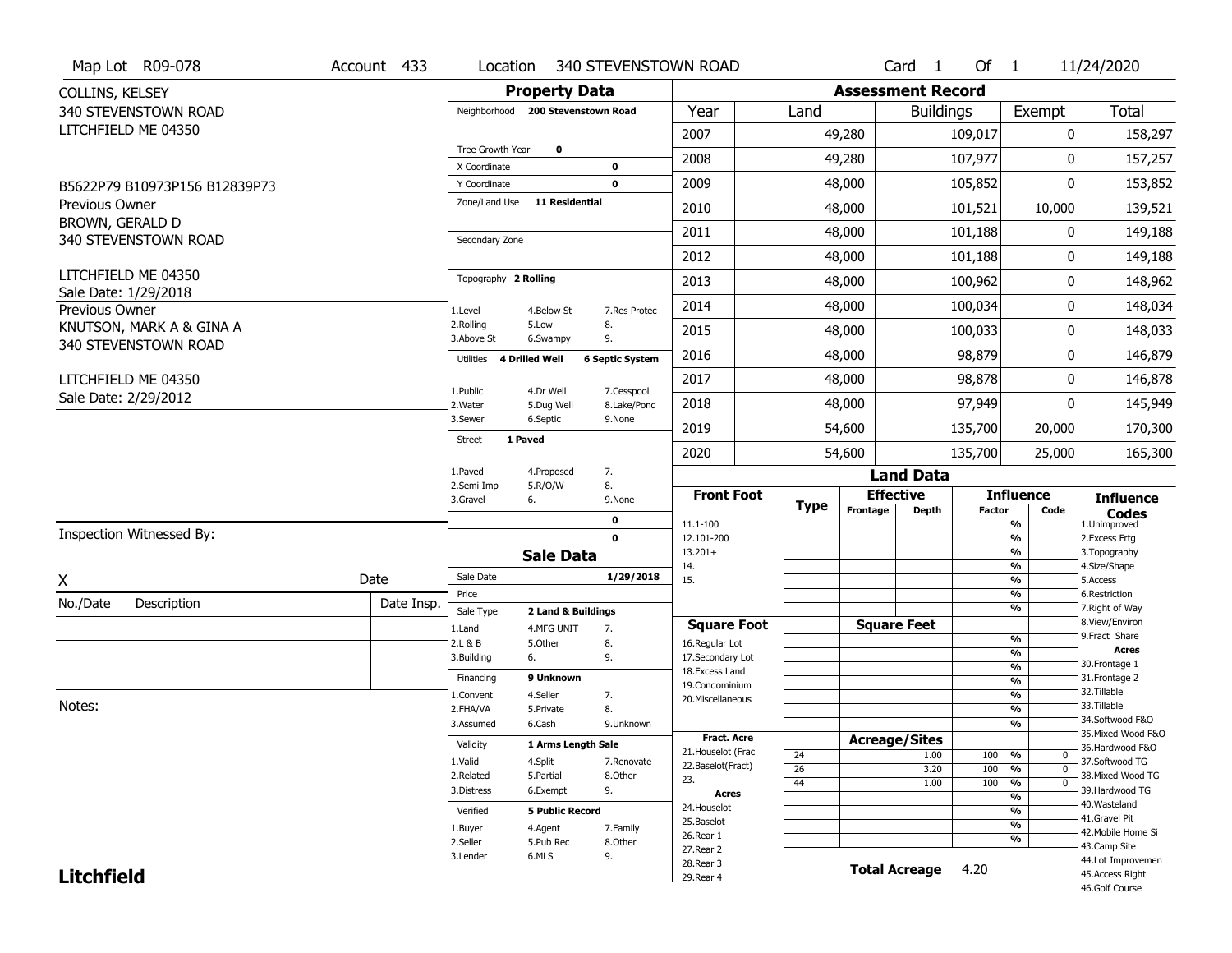|                   |                               |            |                                                   |                         |                                       |                               |          |            | <b>Litchfield</b>                    |                      |                                   |       |                   |      |                |       |            |
|-------------------|-------------------------------|------------|---------------------------------------------------|-------------------------|---------------------------------------|-------------------------------|----------|------------|--------------------------------------|----------------------|-----------------------------------|-------|-------------------|------|----------------|-------|------------|
|                   | Map Lot R09-078               |            |                                                   |                         | Account 433                           |                               | Location |            |                                      | 340 STEVENSTOWN ROAD |                                   |       | Card <sub>1</sub> |      | Of 1           |       | 11/24/2020 |
|                   | Building Style 1 Conventional |            | <b>SF Bsmt Living</b>                             | 0                       |                                       | Layout 1 Typical              |          |            |                                      |                      |                                   |       | WD                |      |                |       |            |
| 0.Uncoded         | 4.Cape                        | 8.Log      | Fin Bsmt Grade                                    | 0 <sub>0</sub>          |                                       | 1. Typical                    | 4.       |            | 7.                                   |                      |                                   |       | 12.0'             |      |                |       |            |
| 1.Conv.           | 5.Garrison                    | 9.Other    | OPEN-5-CUSTOMIZE                                  | $\mathbf 0$             |                                       | 2.Inadeq                      | 5.       |            | 8.                                   |                      |                                   |       | 12.0'             |      |                |       |            |
| 2.Ranch           | 6.Split                       | 10.Tri-Lev | Heat Type                                         | 100%                    | 1 Hot Water BB                        | 3.                            | 6.       |            | 9.                                   |                      |                                   |       |                   |      |                |       |            |
| 3.R Ranch         | 7.Contemp                     | 11.Earth O | 0.Uncoded                                         | 4.Steam                 | 8.Fl/Wall                             | Attic                         | 9 None   |            |                                      |                      |                                   |       |                   |      | 8.0'           |       |            |
| Dwelling Units 1  |                               |            | 1.HWBB                                            | 5.FWA                   | 9.No Heat                             | 1.1/4 Fin                     |          | 4.Full Fin | 7.                                   |                      |                                   |       |                   |      |                |       |            |
| Other Units       | 0                             |            | 2.HWCI                                            | 6.GravWA                | 10.Radiant                            | 2.1/2 Fin                     |          | 5.Fl/Stair | 8.                                   |                      |                                   |       |                   | 7.0' | WD             |       |            |
| <b>Stories</b>    | 1 One Story                   |            | 3.H Pump                                          | 7.Electric              | 11.Radiant                            | 3.3/4 Fin                     | 6.       |            | 9.None                               |                      |                                   |       |                   |      |                |       |            |
| 1.1               | 4.1.5                         | 7.1.25     | 0%<br>Cool Type                                   |                         | 9 None                                | Insulation 1 Full             |          |            |                                      |                      |                                   |       | 39.0'             |      |                |       |            |
| 2.2               | 5.1.75                        | 8.3.5      | 1.Refrig                                          | 4.W&C Air               | 7.RadHW                               | 1.Full                        |          | 4.Minimal  | 7.                                   |                      |                                   |       |                   |      | 1sFr/C         | 24.0  |            |
| 3.3               | 6.2.5                         | 9.4        | 2.Evapor                                          | 5.Monitor-              | 8.                                    | 2.Heavy                       |          | 5.Partial  | 8.                                   |                      |                                   | 22.0' |                   |      |                |       |            |
|                   | Exterior Walls 1 Clapboard    |            | 3.H Pump                                          | 6.Monitor-              | 9.None                                | 3.Capped                      | 6.       |            | 9.None                               |                      |                                   |       |                   |      |                |       |            |
| 0.Uncoded         | 4.Asbestos                    | 8.Concrete | Kitchen Style                                     | 2 Typical               |                                       | Unfinished %                  | 0%       |            |                                      |                      |                                   |       | 34.0'             |      |                |       | 24.0       |
| 1.Wd Clapb        | 5.Stucco                      | 9.Other    | 1.Modern                                          | 4.Obsolete              | 7.                                    | Grade & Factor 3 Average 100% |          |            |                                      |                      |                                   |       |                   |      | 1.5'           | 24.0  |            |
| 2.Vinyl           | 6.Brick                       | 10.Wd shin | 2. Typical                                        | 5.                      | 8.                                    | 1.E Grade                     |          | 4.B Grade  | 7.AAA Grad                           |                      |                                   |       |                   |      |                |       |            |
| 3.Compos.         | 7.Stone                       | 11.T1-11   | 3.Old Type                                        | 6.                      | 9.None                                | 2.D Grade                     |          | 5.A Grade  | 8.M&S                                |                      |                                   |       |                   |      | WD             |       |            |
| Roof Surface      | 1 Asphalt Shingles            |            | Bath(s) Style                                     |                         | 2 Typical Bath(s)                     | 3.C Grade                     |          | 6.AA Grade | 9.Same                               |                      |                                   |       |                   |      | $22.0^{\circ}$ | 10.0" |            |
| 1.Asphalt         | 4.Composit                    | 7.Rolled R | 1.Modern                                          | 4.Obsolete              | 7.                                    | SQFT (Footprint) 1379         |          |            |                                      |                      |                                   |       |                   |      |                |       |            |
| 2.Slate           | 5.Wood                        | 8.         | 2. Typical                                        | 5.                      | 8.                                    | Condition                     |          | 4 Average  |                                      |                      |                                   |       |                   |      |                |       | Shed       |
| 3.Metal           | 6.Other                       | 9.         | 3.Old Type                                        | 6.                      | 9.None                                | 1.Poor                        | 4.Avg    |            | 7.V G                                |                      |                                   |       |                   |      |                |       |            |
| SF Masonry Trim 0 |                               |            | # Rooms                                           | 4                       |                                       | 2.Fair                        | $5.Avg+$ |            | 8.Exc                                |                      | Gar                               |       |                   |      |                |       | 16.0'      |
| OPEN-3-CUSTOM 0   |                               |            | # Bedrooms                                        | $\overline{\mathbf{2}}$ |                                       | 3.Avg-                        | 6.Good   |            | 9.Same                               |                      |                                   |       |                   |      |                |       | 12.0'      |
| OPEN-4-CUSTOM 0   |                               |            | # Full Baths                                      | 1                       |                                       | Phys. % Good                  |          | 0%         |                                      |                      |                                   |       |                   |      |                |       |            |
| Year Built        | 1996                          |            | # Half Baths                                      | $\mathbf{1}$            |                                       | Funct. % Good                 |          | 100%       |                                      |                      |                                   |       |                   |      |                |       |            |
| Year Remodeled 0  |                               |            | # Addn Fixtures                                   | 0                       |                                       | Functional Code               |          | 9 None     |                                      |                      |                                   |       |                   |      |                |       |            |
| Foundation        | 1 Concrete                    |            | # Fireplaces                                      | 0                       |                                       | 1.Incomp                      | 4.Delap  |            | 7.No Power                           |                      |                                   |       |                   |      |                |       |            |
| 1.Concrete        | 4.Wood                        | 7.         |                                                   |                         |                                       | 2.O-Built                     | 5.Bsmt   |            | 8.LongTerm                           |                      |                                   |       |                   |      |                |       |            |
| 2.C Block         | 5.Slab                        | 8.         |                                                   |                         |                                       | 3.Damage                      |          | 6.Common   | 9.None                               |                      |                                   |       |                   |      |                |       |            |
| 3.Br/Stone        | 6.Piers                       | 9.         |                                                   |                         |                                       | Econ. % Good                  |          | 100%       |                                      |                      | $\mathbf{z} \cdot \mathbf{z} = 0$ |       |                   |      |                |       |            |
| Basement          | <b>5 Crawl Space</b>          |            |                                                   |                         |                                       | Economic Code None            |          |            |                                      |                      |                                   |       |                   |      |                |       |            |
| 1.1/4 Bmt         | 4.Full Bmt                    | 7.         |                                                   |                         |                                       | 0.None                        |          | 3.No Power | 9.None                               |                      |                                   |       |                   |      |                |       |            |
| 2.1/2 Bmt         | 5.Crawl Sp                    | 8.         |                                                   |                         |                                       | 1.Location                    |          | 4.Generate | 8.                                   |                      |                                   |       |                   |      |                |       |            |
| 3.3/4 Bmt         | 6.                            | 9.None     |                                                   |                         | Software                              | 2.Encroach                    |          | 5.Multi-Fa | 9.                                   |                      |                                   |       |                   |      |                |       |            |
| Bsmt Gar # Cars 0 |                               |            |                                                   |                         | A Division of Harris Computer Systems | Entrance Code 5 Estimated     |          |            |                                      |                      |                                   |       |                   |      |                |       |            |
| Wet Basement 0    |                               |            |                                                   |                         |                                       | 1.Interior                    |          | 4.Vacant   | 7.                                   |                      |                                   |       |                   |      |                |       |            |
| 1.Dry             | 4.Dirt Flr                    | 7.         |                                                   |                         |                                       | 2.Refusal                     |          | 5.Estimate | 8.                                   |                      |                                   |       |                   |      |                |       |            |
| 2.Damp            | 5.                            | 8.         |                                                   |                         |                                       | 3.Informed                    |          | 6.Existing | 9.                                   |                      |                                   |       |                   |      |                |       |            |
| 3.Wet             | 6.                            | 9.         |                                                   |                         |                                       | Information Code 5 Estimate   |          |            |                                      |                      |                                   |       |                   |      |                |       |            |
|                   |                               |            |                                                   |                         |                                       | 1.Owner                       |          | 4.Agent    | 7.Vacant                             |                      |                                   |       |                   |      |                |       |            |
|                   |                               |            |                                                   |                         |                                       | 2.Relative                    |          | 5.Estimate | 8.                                   |                      |                                   |       |                   |      |                |       |            |
|                   |                               |            | Date Inspected 9/14/2018                          |                         |                                       | 3. Tenant                     | 6.Other  |            | 9.                                   |                      |                                   |       |                   |      |                |       |            |
|                   |                               |            | <b>Additions, Outbuildings &amp; Improvements</b> |                         |                                       |                               |          |            | 1.One Story Fram                     |                      |                                   |       |                   |      |                |       |            |
| Type              |                               | Year       | Units                                             | Grade   Cond            | Phys. Funct.                          | Sound Value                   |          |            | 2. Two Story Fram                    |                      |                                   |       |                   |      |                |       |            |
| 68 Wood Deck/s    |                               | 10         | 220<br>00                                         | 10                      | % 0<br>0                              | $\%$                          |          |            | 3. Three Story Fr<br>4.1 & 1/2 Story |                      |                                   |       |                   |      |                |       |            |
| 23 Frame Garage   |                               | 10         | 1072<br> 3100                                     | 4                       | 0<br>%  90                            | $\%$                          |          |            | 5.1 & 3/4 Story                      |                      |                                   |       |                   |      |                |       |            |
| 68 Wood Deck/s    |                               | 2000 56    | 2100                                              | 4                       | 0 <br>$\frac{9}{6}$ 100 %             |                               |          |            | 6.2 & 1/2 Story                      |                      |                                   |       |                   |      |                |       |            |
| 68 Wood Deck/s    |                               | 2000 144   | 2 100                                             | 4                       | % 100 %<br>10                         |                               |          |            | 21.Open Frame Por                    |                      |                                   |       |                   |      |                |       |            |
|                   |                               |            |                                                   |                         |                                       |                               |          |            | 22.Encl Frame Por                    |                      |                                   |       |                   |      |                |       |            |
| 24 Frame Shed     |                               | 0          |                                                   |                         | $\overline{\frac{9}{6}}$              | % 2,000                       |          |            | 23. Frame Garage                     |                      |                                   |       |                   |      |                |       |            |
|                   |                               |            |                                                   |                         | $\%$                                  | $\%$                          |          |            | 24.Frame Shed                        |                      |                                   |       |                   |      |                |       |            |
|                   |                               |            |                                                   |                         | $\bar{\%}$                            | $\overline{\frac{0}{0}}$      |          |            | 25. Frame Bay Wind                   |                      |                                   |       |                   |      |                |       |            |
|                   |                               |            |                                                   |                         | $\%$                                  | $\overline{\frac{0}{0}}$      |          |            | 26.1SFr Overhang                     |                      |                                   |       |                   |      |                |       |            |
|                   |                               |            |                                                   |                         |                                       | $\overline{\frac{0}{0}}$      |          |            | 27.Unfin Basement                    |                      |                                   |       |                   |      |                |       |            |
|                   |                               |            |                                                   |                         | $\%$                                  |                               |          |            | 28. Unfinished Att                   |                      |                                   |       |                   |      |                |       |            |
|                   |                               |            |                                                   |                         | $\%$                                  | $\sqrt{6}$                    |          |            | 29. Finished Attic                   |                      |                                   |       |                   |      |                |       |            |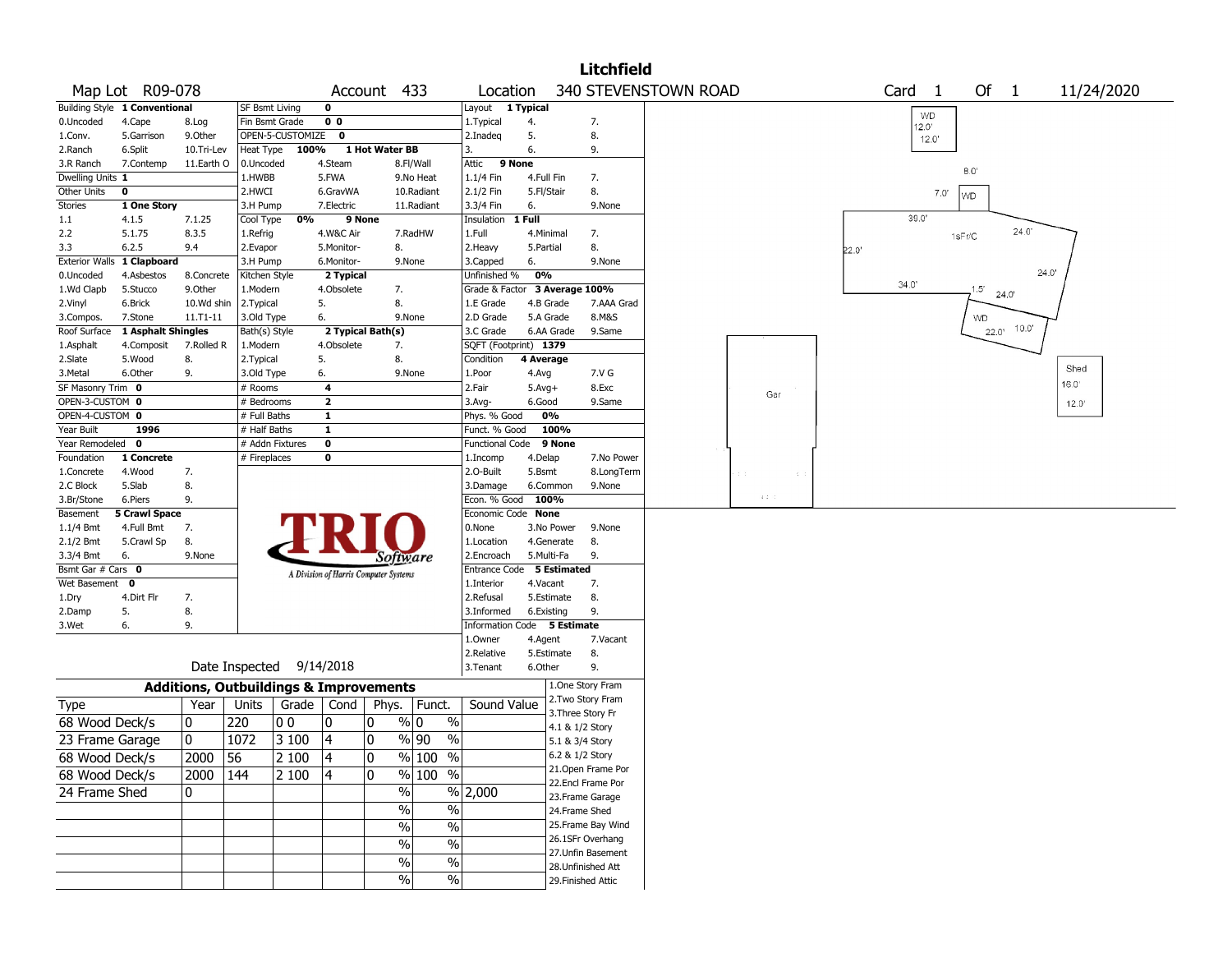|                                   | Map Lot R09-079                                     | Account 729 | Location                                |                                   |                           | 358 STEVENSTOWN ROAD               |                 |                          | Card <sub>1</sub>    | Of $1$        |                                           | 11/24/2020                            |
|-----------------------------------|-----------------------------------------------------|-------------|-----------------------------------------|-----------------------------------|---------------------------|------------------------------------|-----------------|--------------------------|----------------------|---------------|-------------------------------------------|---------------------------------------|
|                                   | FLETCHER, CHRISTINE ANNA                            |             |                                         | <b>Property Data</b>              |                           |                                    |                 | <b>Assessment Record</b> |                      |               |                                           |                                       |
|                                   | NAGLE, RICHARD WATERMAN III                         |             |                                         | Neighborhood 200 Stevenstown Road |                           | Year                               | Land            |                          | <b>Buildings</b>     |               | Exempt                                    | Total                                 |
|                                   | 358 STEVENSTOWN ROAD                                |             |                                         |                                   |                           | 2007                               |                 | 61,122                   |                      | 142,971       | 13,000                                    | 191,093                               |
|                                   | LITCHFIELD ME 04350                                 |             | <b>Tree Growth Year</b><br>X Coordinate | $\mathbf 0$                       | $\mathbf 0$               | 2008                               |                 | 60,875                   |                      | 142,805       | 12,350                                    | 191,330                               |
|                                   | B6862P16 B10827P205                                 |             | Y Coordinate                            |                                   | $\mathbf 0$               | 2009                               |                 | 61,297                   |                      | 147,796       | 9,500                                     | 199,593                               |
| Previous Owner                    |                                                     |             | Zone/Land Use                           | <b>11 Residential</b>             |                           | 2010                               |                 | 62,152                   |                      | 138,314       | 10,000                                    | 190,466                               |
| DORAN, DANA<br><b>DORAN KELLY</b> |                                                     |             |                                         |                                   |                           | 2011                               |                 | 58,742                   |                      | 162,139       | 0                                         | 220,881                               |
|                                   | 358 STEVENSTOWN ROAD                                |             | Secondary Zone                          |                                   |                           | 2012                               |                 | 58,652                   |                      | 162,139       | 0                                         | 220,791                               |
|                                   | LITCHFIELD ME 04350                                 |             | Topography 2 Rolling                    |                                   |                           | 2013                               |                 | 58,733                   |                      | 172,804       | 0                                         | 231,537                               |
|                                   | Sale Date: 9/07/2011                                |             | 1.Level                                 | 4.Below St                        | 7.Res Protec              | 2014                               |                 | 58,870                   |                      | 172,516       | 0                                         | 231,386                               |
|                                   |                                                     |             | 2.Rolling<br>3.Above St                 | 5.Low<br>6.Swampy                 | 8.<br>9.                  | 2015                               |                 | 59,008                   |                      | 172,235       | 0                                         | 231,243                               |
|                                   |                                                     |             | Utilities 4 Drilled Well                |                                   | <b>6 Septic System</b>    | 2016                               |                 | 61,624                   |                      | 171,713       | 0                                         | 233,337                               |
|                                   |                                                     |             |                                         |                                   |                           | 2017                               |                 | 62,258                   |                      | 171,433       | 0                                         | 233,691                               |
|                                   |                                                     |             | 1.Public<br>2. Water                    | 4.Dr Well<br>5.Dug Well           | 7.Cesspool<br>8.Lake/Pond | 2018                               |                 | 62,024                   |                      | 171,145       | $\Omega$                                  | 233,169                               |
|                                   |                                                     |             | 3.Sewer                                 | 6.Septic                          | 9.None                    | 2019                               |                 | 69,300                   |                      | 194,600       | 0                                         | 263,900                               |
|                                   |                                                     |             | <b>Street</b>                           | 1 Paved                           |                           | 2020                               |                 | 69,300                   |                      | 194,600       | 0 <sup>1</sup>                            | 263,900                               |
|                                   |                                                     |             | 1.Paved<br>2.Semi Imp                   | 4.Proposed                        | 7.                        |                                    |                 |                          | <b>Land Data</b>     |               |                                           |                                       |
|                                   |                                                     |             | 3.Gravel                                | 5.R/O/W<br>6.                     | 8.<br>9.None              | <b>Front Foot</b>                  | Type            |                          | <b>Effective</b>     |               | <b>Influence</b>                          | <b>Influence</b>                      |
|                                   |                                                     |             |                                         |                                   | 0                         | 11.1-100                           |                 | Frontage                 | <b>Depth</b>         | <b>Factor</b> | Code<br>$\frac{9}{6}$                     | <b>Codes</b><br>1.Unimproved          |
|                                   | Inspection Witnessed By:                            |             |                                         | <b>Sale Data</b>                  | $\mathbf 0$               | 12.101-200<br>$13.201+$            |                 |                          |                      |               | $\frac{9}{6}$<br>$\frac{9}{6}$            | 2. Excess Frtg<br>3. Topography       |
|                                   |                                                     |             | Sale Date                               |                                   | 9/07/2011                 | 14.                                |                 |                          |                      |               | $\frac{9}{6}$                             | 4.Size/Shape                          |
| X                                 |                                                     | Date        | Price                                   |                                   | 330,000                   | 15.                                |                 |                          |                      |               | $\frac{9}{6}$<br>$\overline{\frac{9}{6}}$ | 5.Access<br>6.Restriction             |
| No./Date                          | Description                                         | Date Insp.  | Sale Type                               | 2 Land & Buildings                |                           |                                    |                 |                          |                      |               | $\frac{9}{6}$                             | 7. Right of Way                       |
|                                   |                                                     |             | 1.Land                                  | 4.MFG UNIT                        | 7.                        | <b>Square Foot</b>                 |                 |                          | <b>Square Feet</b>   |               |                                           | 8.View/Environ<br>9. Fract Share      |
|                                   |                                                     |             | 2.L & B                                 | 5.Other                           | 8.                        | 16.Regular Lot                     |                 |                          |                      |               | $\frac{9}{6}$<br>%                        | Acres                                 |
|                                   |                                                     |             |                                         |                                   |                           |                                    |                 |                          |                      |               |                                           |                                       |
|                                   |                                                     |             | 3.Building                              | 6.                                | 9.                        | 17.Secondary Lot                   |                 |                          |                      |               | $\frac{9}{6}$                             | 30. Frontage 1                        |
|                                   |                                                     |             | Financing                               | 9 Unknown                         |                           | 18. Excess Land                    |                 |                          |                      |               | $\frac{9}{6}$                             | 31. Frontage 2                        |
|                                   |                                                     |             | L.Convent                               | 4.Seller                          | 7.                        | 19.Condominium<br>20.Miscellaneous |                 |                          |                      |               | %                                         | 32.Tillable                           |
| Notes:                            |                                                     |             | 2.FHA/VA                                | 5.Private                         | 8.                        |                                    |                 |                          |                      |               | %                                         | 33.Tillable                           |
|                                   | 9/7/11-SALE DOES NOT INDIATED "CLASSIFIED" BY TITLE |             | 3.Assumed                               | 6.Cash                            | 9.Unknown                 |                                    |                 |                          |                      |               | %                                         | 34.Softwood F&O                       |
|                                   | COMPANY OR ACREAGE INDICATION                       |             | Validity                                | 1 Arms Length Sale                |                           | Fract. Acre                        |                 |                          | <b>Acreage/Sites</b> |               |                                           | 35. Mixed Wood F&O<br>36.Hardwood F&O |
|                                   | TG PLAN RCVD: 4/11/2012 FROM NEW OWNERS W/IN 12     |             | 1.Valid                                 | 4.Split                           | 7.Renovate                | 21. Houselot (Frac                 | 24              |                          | 1.00                 | 100           | %<br>0                                    | 37.Softwood TG                        |
|                                   | MO. OF PURCHASE.SEE TG FILE.                        |             | 2.Related                               | 5.Partial                         | 8.Other                   | 22.Baselot(Fract)<br>23.           | $\overline{26}$ |                          | 4.00                 | 100           | $\frac{9}{6}$<br>$\mathbf{0}$             | 38. Mixed Wood TG                     |
|                                   |                                                     |             | 3.Distress                              | 6.Exempt                          | 9.                        | Acres                              | 38              |                          | 12.00                | 100           | %<br>$\mathbf{0}$                         | 39.Hardwood TG                        |
|                                   |                                                     |             | Verified                                | <b>5 Public Record</b>            |                           | 24. Houselot                       | 39<br>44        |                          | 22.50<br>1.00        | 100<br>100    | %<br>0<br>%<br>$\Omega$                   | 40.Wasteland                          |
|                                   |                                                     |             | 1.Buyer                                 | 4.Agent                           | 7.Family                  | 25.Baselot                         | 40              |                          | 3.00                 | 100           | %<br>$\Omega$                             | 41.Gravel Pit                         |
|                                   |                                                     |             | 2.Seller                                | 5.Pub Rec                         | 8.Other                   | 26.Rear 1                          | $\overline{32}$ |                          | 3.00                 | 100           | %<br>0                                    | 42. Mobile Home Si                    |
|                                   |                                                     |             | 3.Lender                                | 6.MLS                             | 9.                        | 27. Rear 2                         |                 |                          |                      |               |                                           | 43.Camp Site<br>44.Lot Improvemen     |
| <b>Litchfield</b>                 |                                                     |             |                                         |                                   |                           | 28. Rear 3<br>29. Rear 4           |                 |                          | <b>Total Acreage</b> | 45.50         |                                           | 45.Access Right<br>46.Golf Course     |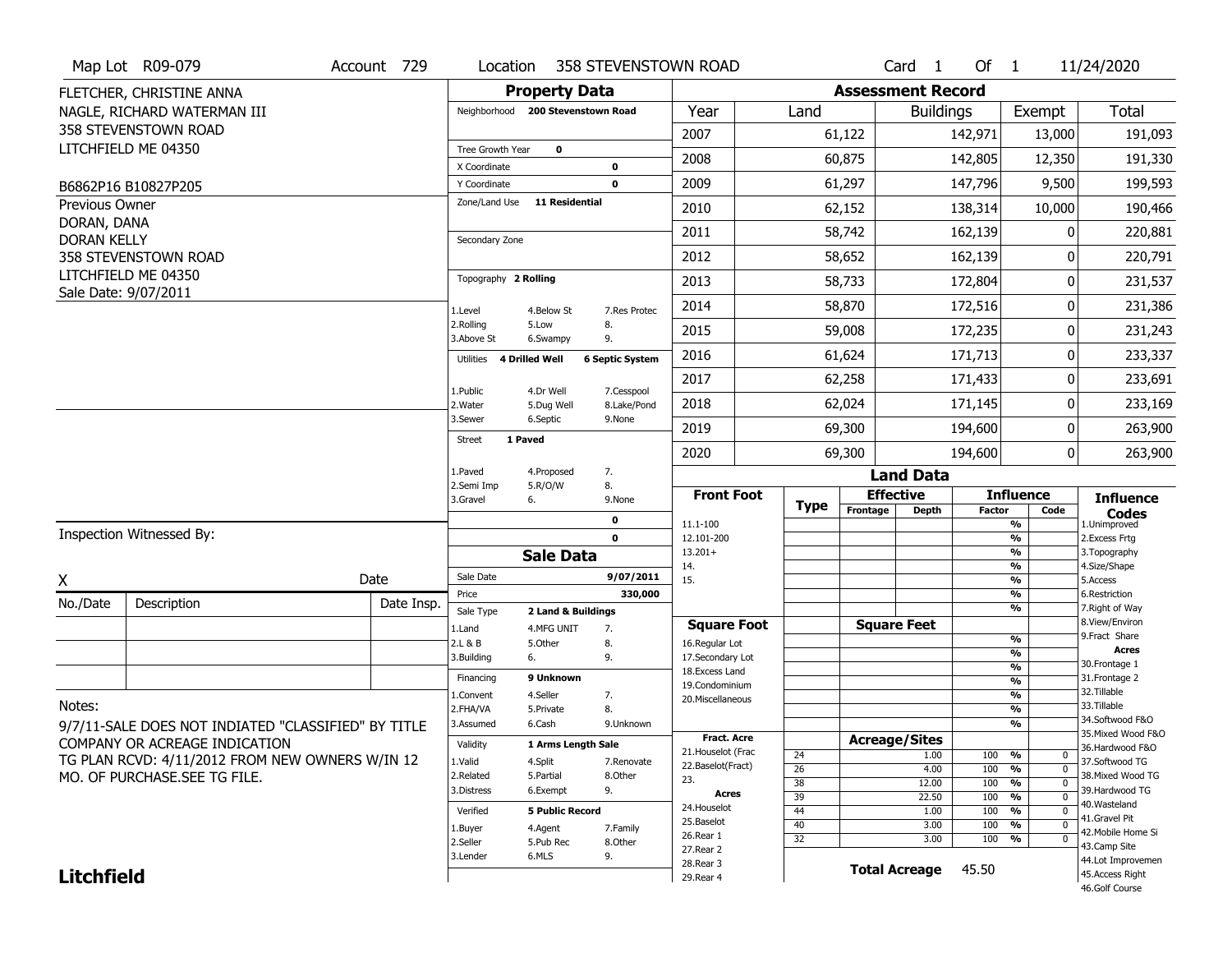|                                    |                    |                |                              |                                                   |                                       |                |                                   |                                         |                        |                   | <b>Litchfield</b>  |                      |      |                |                   |       |       |            |    |
|------------------------------------|--------------------|----------------|------------------------------|---------------------------------------------------|---------------------------------------|----------------|-----------------------------------|-----------------------------------------|------------------------|-------------------|--------------------|----------------------|------|----------------|-------------------|-------|-------|------------|----|
|                                    | Map Lot R09-079    |                |                              |                                                   |                                       | Account 729    |                                   | Location                                |                        |                   |                    | 358 STEVENSTOWN ROAD |      |                | Card <sub>1</sub> | Of 1  |       | 11/24/2020 |    |
| <b>Building Style</b>              | 4 Cape             |                | SF Bsmt Living               |                                                   | $\mathbf 0$                           |                |                                   | Layout 1 Typical                        |                        |                   |                    |                      |      |                |                   |       |       |            |    |
| 0.Uncoded                          | 4.Cape             | 8.Log          |                              | Fin Bsmt Grade                                    | 0 <sub>0</sub>                        |                |                                   | 1.Typical                               | 4.                     |                   | 7.                 |                      |      | 24.0'<br>10.0' |                   |       |       |            |    |
| 1.Conv.                            | 5.Garrison         | 9.0ther        |                              | OPEN-5-CUSTOMIZE                                  | 0                                     |                |                                   | 2.Inadeg                                | 5.                     |                   | 8.                 |                      | Shed |                |                   |       |       |            |    |
| 2.Ranch                            | 6.Split            | 10.Tri-Lev     | Heat Type                    | 100%                                              |                                       | 1 Hot Water BB |                                   | 3.                                      | 6.                     |                   | 9.                 |                      |      |                |                   |       |       |            |    |
| 3.R Ranch                          | 7.Contemp          | 11.Earth O     | 0.Uncoded                    |                                                   | 4.Steam                               |                | 8.Fl/Wall                         | Attic                                   | 9 None                 |                   |                    |                      |      |                |                   |       |       |            |    |
| Dwelling Units 1                   |                    |                | 1.HWBB                       |                                                   | 5.FWA                                 |                | 9.No Heat                         | 1.1/4 Fin                               | 4.Full Fin             |                   | 7.                 | Canopy               |      | 13/4sBarn      |                   |       |       |            |    |
| Other Units                        | 0                  |                | 2.HWCI                       |                                                   | 6.GravWA                              |                | 10.Radiant                        | 2.1/2 Fin                               | 5.Fl/Stair             |                   | 8.                 |                      |      |                |                   |       |       |            |    |
| Stories                            | 4 One & 1/2 Story  |                | 3.H Pump                     |                                                   | 7.Electric                            |                | 11.Radiant                        | 3.3/4 Fin                               | 6.                     |                   | 9.None             |                      |      |                |                   |       |       |            |    |
| 1.1                                | 4.1.5              | 7.1.25         | Cool Type                    | 0%                                                | 9 None                                |                |                                   | Insulation                              | 1 Full                 |                   |                    |                      |      | 30.0'          |                   |       |       |            |    |
| 2.2                                | 5.1.75             | 8.3.5          | 1.Refrig                     |                                                   | 4.W&C Air                             |                | 7.RadHW                           | 1.Full                                  | 4.Minimal              |                   | 7.                 |                      |      |                |                   |       |       |            |    |
| 3.3                                | 6.2.5              | 9.4            | 2.Evapor                     |                                                   | 5.Monitor-                            | 8.             |                                   | 2. Heavy                                | 5.Partial              |                   | 8.                 |                      |      |                |                   |       |       |            |    |
| <b>Exterior Walls</b>              | 1 Clapboard        |                | 3.H Pump                     |                                                   | 6.Monitor-                            |                | 9.None                            | 3.Capped                                | 6.                     |                   | 9.None             |                      |      |                |                   |       |       |            |    |
| 0.Uncoded                          | 4.Asbestos         | 8.Concrete     | Kitchen Style                |                                                   | 2 Typical                             |                |                                   | Unfinished %                            | 0%                     |                   |                    | 14.0'                |      | 24.0'          |                   |       |       |            |    |
| 1.Wd Clapb                         | 5.Stucco           | 9.0ther        | 1.Modern                     |                                                   | 4.Obsolete                            | 7.             |                                   | Grade & Factor                          |                        | 3 Average 100%    |                    |                      |      |                |                   |       |       | 20.0'      |    |
| 2.Vinyl                            | 6.Brick            | 10.Wd shin     | 2. Typical                   |                                                   | 5.                                    | 8.             |                                   | 1.E Grade                               | 4.B Grade              |                   | 7.AAA Grad         |                      |      | 10.0'          | 20.0"             |       |       |            |    |
| 3.Compos.                          | 7.Stone            | $11.71 - 11$   | 3.Old Type                   |                                                   | 6.                                    |                | 9.None                            | 2.D Grade                               | 5.A Grade              |                   | 8.M&S              |                      |      | 12.0'          |                   |       |       | 21.0       |    |
| Roof Surface                       | 1 Asphalt Shingles |                | Bath(s) Style                |                                                   | 2 Typical Bath(s)                     |                |                                   | 3.C Grade                               | 6.AA Grade             |                   | 9.Same             |                      |      | ОP             | 16.0'             |       |       | 22.0"      |    |
| 1.Asphalt                          | 4.Composit         | 7.Rolled R     | 1.Modern                     |                                                   | 4.Obsolete                            | 7.             |                                   | SQFT (Footprint) 1402                   |                        |                   |                    |                      |      |                | WD                |       |       |            |    |
| 2.Slate                            | 5.Wood             | 8.             | 2.Typical                    |                                                   | 5.                                    | 8.             |                                   | Condition                               | <b>5 Above Average</b> |                   |                    |                      |      |                |                   |       |       | 2.0'       |    |
| 3.Metal                            | 6.Other            | 9.             | 3.Old Type                   |                                                   | 6.                                    |                | 9.None                            | 1.Poor                                  | 4.Avg                  |                   | 7.V G              |                      |      | 10.0"          |                   |       |       |            |    |
| SF Masonry Trim 0                  |                    |                | # Rooms                      |                                                   | 8                                     |                |                                   | 2.Fair                                  | $5.Avg+$               |                   | 8.Exc              |                      |      | EP             | 1sFr              | 17.0' |       | 13/4sFr/B  |    |
| OPEN-3-CUSTOM 0<br>OPEN-4-CUSTOM 0 |                    |                | # Bedrooms                   |                                                   | 4<br>$\overline{\mathbf{2}}$          |                |                                   | 3.Avg-                                  | 6.Good<br>0%           |                   | 9.Same             |                      |      |                |                   |       |       |            | EP |
| Year Built                         | 1792               |                | # Full Baths<br># Half Baths |                                                   | $\bf{0}$                              |                |                                   | Phys. % Good                            |                        | 100%              |                    |                      |      |                | 18.0'             |       |       |            |    |
| Year Remodeled                     | 1995               |                |                              | # Addn Fixtures                                   | $\bf{0}$                              |                |                                   | Funct. % Good<br><b>Functional Code</b> |                        | 9 None            |                    |                      |      |                |                   | 28.0  |       | 27.0       |    |
| Foundation                         | 1 Concrete         |                | # Fireplaces                 |                                                   | $\mathbf{1}$                          |                |                                   | 1.Incomp                                | 4.Delap                |                   | 7.No Power         |                      |      |                | 21.0'             |       |       |            |    |
| 1.Concrete                         | 4.Wood             | 7.             |                              |                                                   |                                       |                |                                   | 2.0-Built                               | 5.Bsmt                 |                   | 8.LongTerm         |                      |      |                |                   |       |       |            |    |
| 2.C Block                          | 5.Slab             | 8.             |                              |                                                   |                                       |                |                                   | 3.Damage                                | 6.Common               |                   | 9.None             |                      |      |                |                   |       |       |            |    |
| 3.Br/Stone                         | 6.Piers            | 9.             |                              |                                                   |                                       |                |                                   | Econ. % Good                            | 100%                   |                   |                    |                      |      |                |                   |       | 35.0' |            |    |
| Basement                           | 4 Full Basement    |                |                              |                                                   |                                       |                |                                   | Economic Code None                      |                        |                   |                    |                      |      |                |                   |       |       |            |    |
| 1.1/4 Bmt                          | 4.Full Bmt         | 7.             |                              |                                                   |                                       |                |                                   | 0.None                                  | 3.No Power             |                   | 9.None             |                      |      |                |                   |       |       |            |    |
| 2.1/2 Bmt                          | 5.Crawl Sp         | 8.             |                              |                                                   |                                       |                |                                   | 1.Location                              | 4.Generate             |                   | 8.                 |                      |      |                |                   |       |       |            |    |
| 3.3/4 Bmt                          | 6.                 | 9.None         |                              |                                                   |                                       | Software       |                                   | 2.Encroach                              | 5.Multi-Fa             |                   | 9.                 |                      |      |                |                   |       |       |            |    |
| Bsmt Gar $#$ Cars $\overline{0}$   |                    |                |                              |                                                   | A Division of Harris Computer Systems |                |                                   | Entrance Code 5 Estimated               |                        |                   |                    |                      |      |                |                   |       |       |            |    |
| Wet Basement                       | 1 Dry Basement     |                |                              |                                                   |                                       |                |                                   | 1.Interior                              | 4.Vacant               |                   | 7.                 |                      |      |                |                   |       |       |            |    |
| 1.Dry                              | 4.Dirt Flr         | 7.             |                              |                                                   |                                       |                |                                   | 2.Refusal                               | 5.Estimate             |                   | 8.                 |                      |      |                |                   |       |       |            |    |
| 2.Damp                             | 5.                 | 8.             |                              |                                                   |                                       |                |                                   | 3.Informed                              | 6.Existing             |                   | 9.                 |                      |      |                |                   |       |       |            |    |
| 3.Wet                              | 6.                 | 9.             |                              |                                                   |                                       |                |                                   | Information Code 5 Estimate             |                        |                   |                    |                      |      |                |                   |       |       |            |    |
|                                    |                    |                |                              |                                                   |                                       |                |                                   | 1.Owner                                 | 4.Agent                |                   | 7.Vacant           |                      |      |                |                   |       |       |            |    |
|                                    |                    |                |                              |                                                   |                                       |                |                                   | 2.Relative                              | 5.Estimate             |                   | 8.                 |                      |      |                |                   |       |       |            |    |
|                                    |                    |                | Date Inspected               |                                                   | 9/24/2018                             |                |                                   | 3. Tenant                               | 6.Other                |                   | 9.                 |                      |      |                |                   |       |       |            |    |
|                                    |                    |                |                              | <b>Additions, Outbuildings &amp; Improvements</b> |                                       |                |                                   |                                         |                        |                   | 1.One Story Fram   |                      |      |                |                   |       |       |            |    |
| <b>Type</b>                        |                    | Year           | Units                        | Grade                                             | Cond                                  | Phys.          | Funct.                            | Sound Value                             |                        |                   | 2. Two Story Fram  |                      |      |                |                   |       |       |            |    |
|                                    |                    | 0              | 378                          | O O                                               | 0                                     | 0              | % 0<br>$\%$                       |                                         |                        | 3. Three Story Fr |                    |                      |      |                |                   |       |       |            |    |
| 1 One Story Frame                  |                    |                |                              |                                                   |                                       |                |                                   |                                         |                        | 4.1 & 1/2 Story   |                    |                      |      |                |                   |       |       |            |    |
| 22 Encl Frame                      |                    | 10             | 100                          | 00                                                | 0                                     | 0              | % 0<br>%                          |                                         |                        | 5.1 & 3/4 Story   |                    |                      |      |                |                   |       |       |            |    |
| 21 Open Frame                      |                    | $\overline{0}$ | 120                          | 0 O                                               | 0                                     | I٥             | $\sqrt[6]{0}$<br>$\%$             |                                         |                        | 6.2 & 1/2 Story   |                    |                      |      |                |                   |       |       |            |    |
| 68 Wood Deck/s                     |                    | 1995           | 320                          | 00                                                | $\vert 4$                             | 0              | % 100 %                           |                                         |                        |                   | 21. Open Frame Por |                      |      |                |                   |       |       |            |    |
| 22 Encl Frame                      |                    | 0              | 20                           | 00                                                | 0                                     | 10             | $\sqrt[6]{0}$<br>$\%$             |                                         |                        |                   | 22.Encl Frame Por  |                      |      |                |                   |       |       |            |    |
|                                    |                    |                |                              |                                                   |                                       |                |                                   |                                         |                        |                   | 23. Frame Garage   |                      |      |                |                   |       |       |            |    |
| 84 1 1/2s Barn                     |                    | 1900 720       |                              | 2 100                                             | 3                                     | 10             | % 100 %                           |                                         |                        | 24.Frame Shed     |                    |                      |      |                |                   |       |       |            |    |
| 61 Canopy/s                        |                    | 1900 420       |                              | 2 100                                             | 3                                     | 0              | $\frac{9}{6}$ 75<br>$\frac{0}{0}$ |                                         |                        |                   | 25. Frame Bay Wind |                      |      |                |                   |       |       |            |    |
| 24 Frame Shed                      |                    | 1900           | 240                          | 2 100                                             | 13                                    | 0              | % 75<br>$\frac{0}{0}$             |                                         |                        |                   | 26.1SFr Overhang   |                      |      |                |                   |       |       |            |    |
|                                    |                    |                |                              |                                                   |                                       | $\%$           | $\%$                              |                                         |                        |                   | 27. Unfin Basement |                      |      |                |                   |       |       |            |    |
|                                    |                    |                |                              |                                                   |                                       |                |                                   |                                         |                        |                   | 28.Unfinished Att  |                      |      |                |                   |       |       |            |    |
|                                    |                    |                |                              |                                                   |                                       |                | $\%$<br>$\%$                      |                                         |                        |                   | 29. Finished Attic |                      |      |                |                   |       |       |            |    |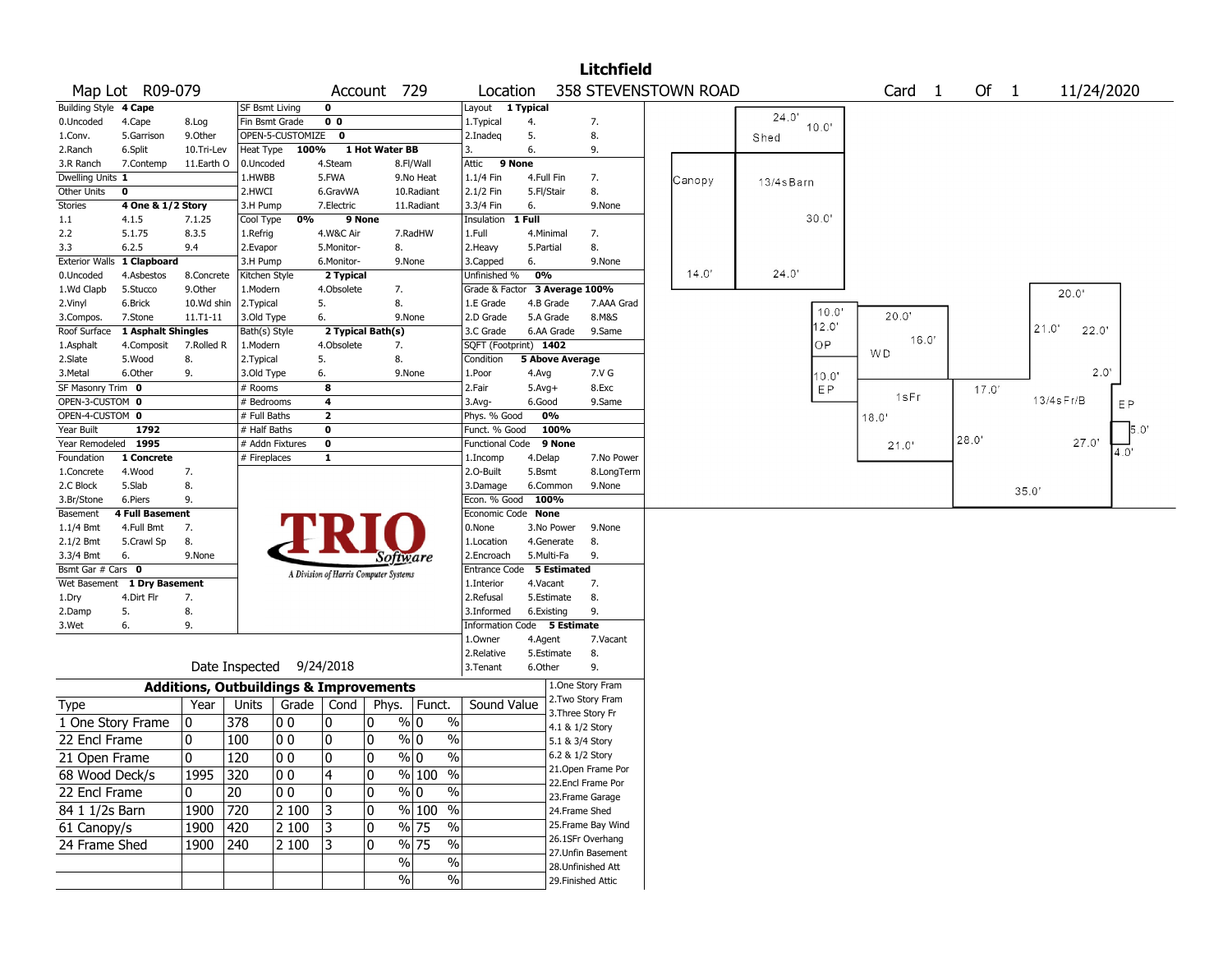|                   | Map Lot R09-080                                               | Account 1208 | Location                     |                                   | 376 STEVENSTOWN ROAD         |                                  |                       |                          | Card <sub>1</sub>    | Of $1$        |                            | 11/24/2020                                                  |
|-------------------|---------------------------------------------------------------|--------------|------------------------------|-----------------------------------|------------------------------|----------------------------------|-----------------------|--------------------------|----------------------|---------------|----------------------------|-------------------------------------------------------------|
| MEEHAN, JOSEPH A  |                                                               |              |                              | <b>Property Data</b>              |                              |                                  |                       | <b>Assessment Record</b> |                      |               |                            |                                                             |
|                   | 376 STEVENSTOWN RD                                            |              |                              | Neighborhood 200 Stevenstown Road |                              | Year                             | Land                  |                          | <b>Buildings</b>     |               | Exempt                     | <b>Total</b>                                                |
|                   | LITCHFIELD ME 04350                                           |              |                              |                                   |                              | 2007                             |                       | 96,100                   |                      | 60,562        | 13,000                     | 143,662                                                     |
|                   |                                                               |              | Tree Growth Year             | $\mathbf 0$                       |                              | 2008                             |                       | 95,785                   |                      | 60,562        | 12,350                     | 143,997                                                     |
| B3225P55          |                                                               |              | X Coordinate<br>Y Coordinate |                                   | 0<br>$\mathbf 0$             | 2009                             |                       | 83,395                   |                      | 56,420        | 9,500                      | 130,315                                                     |
|                   |                                                               |              | Zone/Land Use                | <b>11 Residential</b>             |                              | 2010                             |                       | 84,462                   |                      | 57,852        | 10,000                     | 132,314                                                     |
|                   |                                                               |              |                              |                                   |                              | 2011                             |                       | 84,462                   |                      | 55,600        | 10,000                     | 130,062                                                     |
|                   |                                                               |              | Secondary Zone               |                                   |                              | 2012                             |                       | 84,462                   |                      | 55,600        | 10,000                     | 130,062                                                     |
|                   |                                                               |              | Topography 2 Rolling         |                                   |                              | 2013                             |                       | 84,588                   |                      | 55,600        | 10,000                     | 130,188                                                     |
|                   |                                                               |              |                              |                                   | 7.Res Protec                 | 2014                             |                       | 84,672                   |                      | 55,600        | 10,000                     | 130,272                                                     |
|                   |                                                               |              | 1.Level<br>2.Rolling         | 4.Below St<br>5.Low               | 8.                           | 2015                             |                       | 84,840                   |                      | 55,600        | 10,000                     | 130,440                                                     |
|                   |                                                               |              | 3.Above St<br>Utilities      | 6.Swampy<br>4 Drilled Well        | 9.<br><b>6 Septic System</b> | 2016                             |                       | 73,500                   |                      | 53,460        | 15,000                     | 111,960                                                     |
|                   |                                                               |              |                              |                                   |                              | 2017                             |                       | 73,500                   |                      | 53,460        | 20,000                     | 106,960                                                     |
|                   |                                                               |              | 1.Public<br>2. Water         | 4.Dr Well<br>5.Dug Well           | 7.Cesspool<br>8.Lake/Pond    | 2018                             |                       | 67,500                   |                      | 53,460        | 19,200                     | 101,760                                                     |
|                   |                                                               |              | 3.Sewer                      | 6.Septic                          | 9.None                       | 2019                             |                       | 66,600                   |                      | 63,900        | 20,000                     | 110,500                                                     |
|                   |                                                               |              | Street                       | 1 Paved                           |                              | 2020                             |                       | 66,600                   |                      | 63,900        | 25,000                     | 105,500                                                     |
|                   |                                                               |              | 1.Paved                      | 4.Proposed                        | 7.                           |                                  |                       |                          | <b>Land Data</b>     |               |                            |                                                             |
|                   |                                                               |              | 2.Semi Imp<br>3.Gravel       | 5.R/O/W<br>6.                     | 8.<br>9.None                 | <b>Front Foot</b>                | <b>Type</b>           | <b>Effective</b>         |                      |               | <b>Influence</b>           | <b>Influence</b>                                            |
|                   |                                                               |              |                              |                                   | $\mathbf 0$                  | $11.1 - 100$                     |                       | Frontage                 | <b>Depth</b>         | <b>Factor</b> | Code<br>$\frac{9}{6}$      | $\mathop{{\textbf{Codes}}}\limits_{\text{1.Uniformproved}}$ |
|                   | Inspection Witnessed By:                                      |              |                              |                                   | $\mathbf 0$                  | 12.101-200                       |                       |                          |                      |               | $\frac{9}{6}$              | 2. Excess Frtg                                              |
|                   |                                                               |              |                              | <b>Sale Data</b>                  |                              | $13.201+$<br>14.                 |                       |                          |                      |               | %<br>%                     | 3. Topography<br>4.Size/Shape                               |
| X                 |                                                               | Date         | Sale Date                    |                                   |                              | 15.                              |                       |                          |                      |               | $\frac{9}{6}$              | 5.Access                                                    |
| No./Date          | Description                                                   | Date Insp.   | Price                        |                                   |                              |                                  |                       |                          |                      |               | %<br>%                     | 6.Restriction<br>7. Right of Way                            |
|                   |                                                               |              | Sale Type<br>1.Land          | 4.MFG UNIT                        | 7.                           | <b>Square Foot</b>               |                       | <b>Square Feet</b>       |                      |               |                            | 8.View/Environ                                              |
|                   |                                                               |              | 2.L & B                      | 5.0ther                           | 8.                           | 16.Regular Lot                   |                       |                          |                      |               | $\frac{9}{6}$              | 9. Fract Share<br><b>Acres</b>                              |
|                   |                                                               |              | 3.Building                   | 6.                                | 9.                           | 17.Secondary Lot                 |                       |                          |                      |               | %<br>%                     | 30. Frontage 1                                              |
|                   |                                                               |              | Financing                    |                                   |                              | 18.Excess Land<br>19.Condominium |                       |                          |                      |               | %                          | 31. Frontage 2                                              |
|                   |                                                               |              | 1.Convent                    | 4.Seller                          | 7.                           | 20.Miscellaneous                 |                       |                          |                      |               | %                          | 32.Tillable                                                 |
| Notes:            |                                                               |              | 2.FHA/VA                     | 5.Private                         | 8.                           |                                  |                       |                          |                      |               | %                          | 33.Tillable<br>34.Softwood F&O                              |
|                   | '16 Per info remove 2 sheds. Transfered TG Lot w/ 12 acres of |              | 3.Assumed                    | 6.Cash                            | 9.Unknown                    | <b>Fract. Acre</b>               |                       |                          |                      |               | %                          | 35. Mixed Wood F&O                                          |
|                   | waste(old lot 59) to daughter Lilly.                          |              | Validity                     |                                   |                              | 21. Houselot (Frac               |                       | <b>Acreage/Sites</b>     |                      |               |                            | 36.Hardwood F&O                                             |
|                   | Lot 58, 59 and 80 and taxed under R09/80 account.             |              | 1.Valid                      | 4.Split                           | 7.Renovate                   | 22.Baselot(Fract)                | 24<br>$\overline{26}$ |                          | 1.00<br>5.00         | 100<br>100    | %<br>0<br>%<br>$\mathbf 0$ | 37.Softwood TG                                              |
|                   | No account set up for 58 and 59                               |              | 2.Related                    | 5.Partial                         | 8.Other                      | 23.                              | 27                    |                          | 10.00                | 75            | %<br>$\Omega$              | 38. Mixed Wood TG                                           |
|                   |                                                               |              | 3.Distress                   | 6.Exempt                          | 9.                           | <b>Acres</b>                     | 40                    |                          | 10.00                | 100           | %<br>$\mathbf 0$           | 39.Hardwood TG                                              |
|                   |                                                               |              |                              |                                   |                              |                                  |                       |                          |                      |               |                            | 40.Wasteland                                                |
|                   |                                                               |              | Verified                     |                                   |                              | 24. Houselot                     | 44                    |                          | 1.00                 | 100           | %<br>0                     |                                                             |
|                   |                                                               |              | 1.Buyer                      | 4.Agent                           | 7.Family                     | 25.Baselot                       |                       |                          |                      |               | %                          | 41.Gravel Pit                                               |
|                   |                                                               |              | 2.Seller                     | 5.Pub Rec                         | 8.Other                      | 26.Rear 1                        |                       |                          |                      |               | %                          | 42. Mobile Home Si<br>43.Camp Site                          |
| <b>Litchfield</b> |                                                               |              | 3.Lender                     | 6.MLS                             | 9.                           | 27. Rear 2<br>28. Rear 3         |                       |                          | <b>Total Acreage</b> | 26.00         |                            | 44.Lot Improvemen<br>45.Access Right                        |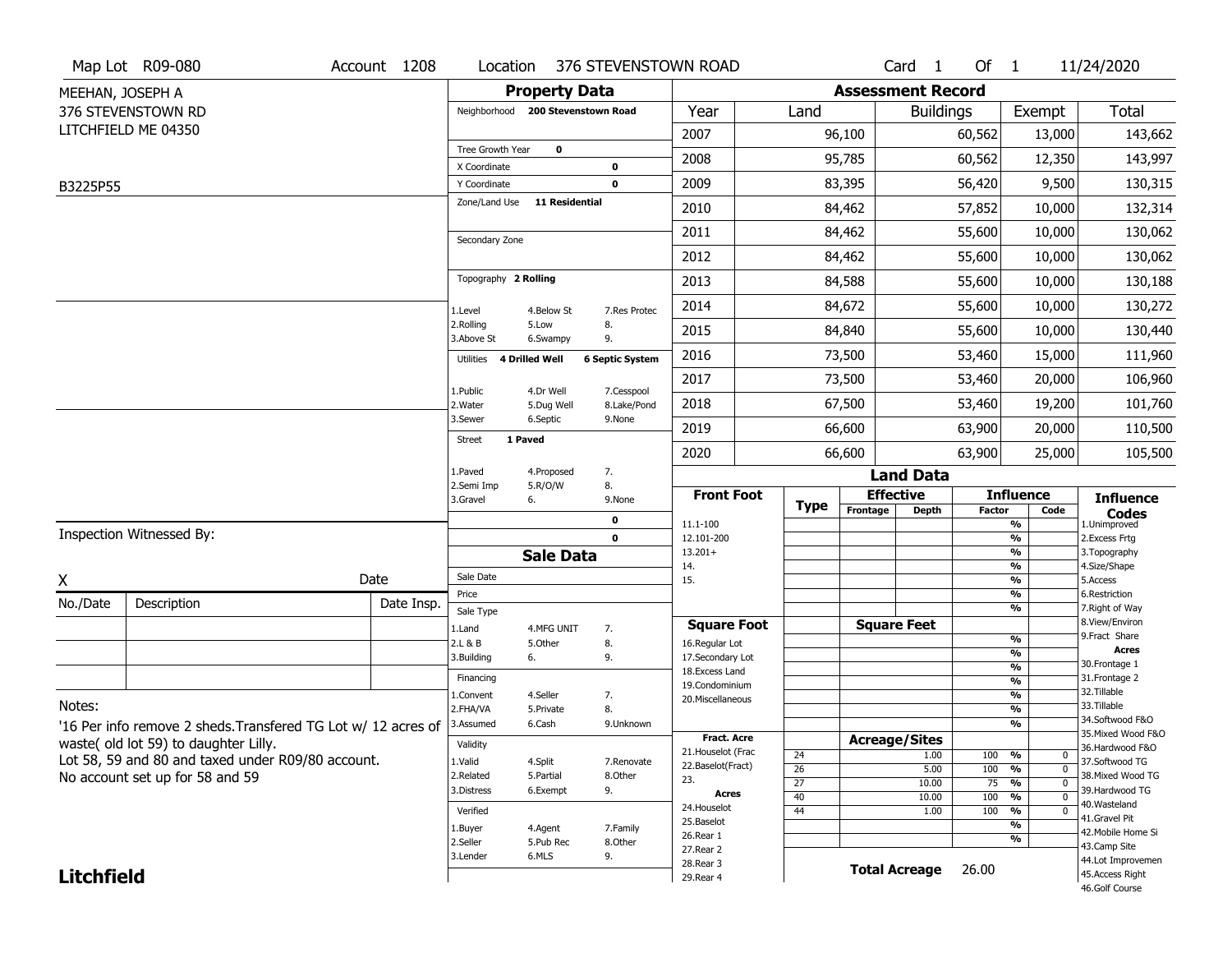| 376 STEVENSTOWN ROAD<br>Of $1$<br>Map Lot R09-080<br>Account 1208<br>Card <sub>1</sub><br>11/24/2020<br>Location<br>Building Style 1 Conventional<br>$\mathbf 0$<br>Layout 1 Typical<br><b>SF Bsmt Living</b><br>0 <sub>0</sub><br>0.Uncoded<br>4.Cape<br>Fin Bsmt Grade<br>1.Typical<br>4.<br>7.<br>8.Log<br>OPEN-5-CUSTOMIZE<br>$\mathbf 0$<br>5.<br>8.<br>5.Garrison<br>9.0ther<br>2.Inadeg<br>1.Conv.<br>12 Monitor-Fuel Oil<br>6.<br>6.Split<br>10.Tri-Lev<br>Heat Type<br>100%<br>3.<br>9.<br>2.Ranch<br><b>4 Full Finished</b><br>7.Contemp<br>11.Earth O<br>0.Uncoded<br>4.Steam<br>8.Fl/Wall<br>Attic<br>3.R Ranch<br>4.0'<br>1sFr<br>11/2sShed<br>Dwelling Units 1<br>1.HWBB<br>5.FWA<br>9.No Heat<br>1.1/4 Fin<br>4.Full Fin<br>7.<br>Shed<br>Other Units<br>2.HWCI<br>2.1/2 Fin<br>8.<br>0<br>6.GravWA<br>10.Radiant<br>5.Fl/Stair<br>15.0'<br>15.0'<br><b>Stories</b><br>20.0'<br>1 One Story<br>3.H Pump<br>7.Electric<br>11.Radiant<br>3.3/4 Fin<br>6.<br>9.None<br>$11/2$ s $Fr/B$<br>32.0'<br>18.0'<br>0%<br>9 None<br>1 Full<br>1.1<br>4.1.5<br>7.1.25<br>Cool Type<br>Insulation<br>4.W&C Air<br>2.2<br>5.1.75<br>8.3.5<br>7.RadHW<br>1.Full<br>4.Minimal<br>7.<br>1.Refrig<br>24.0<br>12.0'<br>5.0'<br>$6.0^\circ$<br>WD<br>8.<br>3.3<br>6.2.5<br>9.4<br>2.Evapor<br>5.Monitor-<br>8.<br>2. Heavy<br>5.Partial<br><b>Exterior Walls</b><br>2 Vinyl<br>3.H Pump<br>6.Monitor-<br>9.None<br>3.Capped<br>6.<br>9.None<br>8.0<br>2 Typical<br>0%<br>0.Uncoded<br>4.Asbestos<br>8.Concrete<br>Kitchen Style<br>Unfinished %<br>28.0'<br>Grade & Factor 2 Fair 100%<br>1.Wd Clapb<br>5.Stucco<br>9.0ther<br>1.Modern<br>4.Obsolete<br>7.<br>8.<br>2.Vinyl<br>6.Brick<br>10.Wd shin<br>2.Typical<br>5.<br>1.E Grade<br>4.B Grade<br>7.AAA Grad<br>8.M&S<br>16.0'<br>7.Stone<br>11.T1-11<br>3.Old Type<br>6.<br>9.None<br>2.D Grade<br>5.A Grade<br>3.Compos.<br>3 Sheet Metal<br>2 Typical Bath(s)<br>3.C Grade<br>Roof Surface<br>Bath(s) Style<br>6.AA Grade<br>9.Same<br>SQFT (Footprint) 672<br>7.Rolled R<br>1.Modern<br>4.Obsolete<br>7.<br>1.Asphalt<br>4.Composit<br>Gar<br><b>3 Below Average</b><br>2.Slate<br>5.Wood<br>8.<br>2.Typical<br>5.<br>8.<br>Condition<br>7.V G<br>3.Metal<br>6.Other<br>9.<br>3.Old Type<br>6.<br>9.None<br>1.Poor<br>4.Avg<br>30.0'<br>SF Masonry Trim 0<br>$\bf{0}$<br>2.Fair<br>8.Exc<br># Rooms<br>$5.Avg+$<br>$\overline{\mathbf{2}}$<br>OPEN-3-CUSTOM 0<br># Bedrooms<br>$3.$ Avg-<br>6.Good<br>9.Same<br>OPEN-4-CUSTOM 0<br># Full Baths<br>1<br>0%<br>Phys. % Good<br>Year Built<br>1860<br># Half Baths<br>$\bf{0}$<br>100%<br>Funct. % Good<br>Year Remodeled<br># Addn Fixtures<br>$\bf{0}$<br>9 None<br>$\mathbf 0$<br><b>Functional Code</b><br>$\bf{0}$<br>Foundation<br>3 Brick &/or Stone<br># Fireplaces<br>4.Delap<br>7.No Power<br>1.Incomp<br>2.0-Built<br>4.Wood<br>7.<br>5.Bsmt<br>8.LongTerm<br>1.Concrete<br>8.<br>2.C Block<br>5.Slab<br>3.Damage<br>6.Common<br>9.None<br>Econ. % Good<br>100%<br>3.Br/Stone<br>6.Piers<br>9.<br>Basement<br><b>4 Full Basement</b><br>Economic Code None<br>0.None<br>1.1/4 Bmt<br>4.Full Bmt<br>7.<br>3.No Power<br>9.None<br>2.1/2 Bmt<br>5.Crawl Sp<br>8.<br>1.Location<br>4.Generate<br>8.<br>3.3/4 Bmt<br>5.Multi-Fa<br>6.<br>9.None<br>2.Encroach<br>9.<br>Software<br>Bsmt Gar # Cars 0<br>Entrance Code 1 Interior Inspect<br>A Division of Harris Computer Systems<br><b>3 Wet Basement</b><br>Wet Basement<br>1.Interior<br>4.Vacant<br>7.<br>4.Dirt Flr<br>7.<br>2.Refusal<br>5.Estimate<br>8.<br>1.Dry<br>5.<br>8.<br>3.Informed<br>6.Existing<br>9.<br>2.Damp<br>3.Wet<br>6.<br>9.<br>Information Code 1 Owner<br>1.0wner<br>4.Agent<br>7.Vacant<br>2.Relative<br>5.Estimate<br>8.<br>Date Inspected 9/14/2018<br>6.Other<br>3.Tenant<br>9.<br>1.One Story Fram<br><b>Additions, Outbuildings &amp; Improvements</b><br>2. Two Story Fram<br>Year<br>Units<br>Grade   Cond<br>Phys.<br>Funct.<br>Sound Value<br>Type<br>3. Three Story Fr<br>270<br>0<br>0<br>% 0<br>$\%$<br>1 One Story Frame<br>0<br> O O<br>4.1 & 1/2 Story<br>0<br>3<br>$\overline{83}$ 1 1/2s Shed<br>480<br>2 100<br>0<br>% 100 %<br>5.1 & 3/4 Story<br>$\overline{0}$<br>4<br>0<br>$\sqrt{96}$ 100<br>6.2 & 1/2 Story<br>48<br>00<br>$\%$<br>68 Wood Deck/s<br>21.Open Frame Por<br> 240<br>2 100<br> 4<br>0<br>% 75<br>$\%$<br>24 Frame Shed<br>2000<br>22.Encl Frame Por<br>$\frac{9}{6}$ 75<br>480<br>$\mathbf{0}$<br>$\%$<br>23 Frame Garage<br>2 100<br>13<br>0<br>23. Frame Garage<br>$\%$<br>$\%$<br>24.Frame Shed<br>25.Frame Bay Wind<br>$\frac{9}{6}$<br>$\%$<br>26.1SFr Overhang<br>$\%$<br>$\%$<br>27.Unfin Basement<br>%<br>$\%$<br>28.Unfinished Att<br>$\%$<br>$\%$<br>29. Finished Attic |  |  |  |  |  | <b>Litchfield</b> |  |  |  |  |
|------------------------------------------------------------------------------------------------------------------------------------------------------------------------------------------------------------------------------------------------------------------------------------------------------------------------------------------------------------------------------------------------------------------------------------------------------------------------------------------------------------------------------------------------------------------------------------------------------------------------------------------------------------------------------------------------------------------------------------------------------------------------------------------------------------------------------------------------------------------------------------------------------------------------------------------------------------------------------------------------------------------------------------------------------------------------------------------------------------------------------------------------------------------------------------------------------------------------------------------------------------------------------------------------------------------------------------------------------------------------------------------------------------------------------------------------------------------------------------------------------------------------------------------------------------------------------------------------------------------------------------------------------------------------------------------------------------------------------------------------------------------------------------------------------------------------------------------------------------------------------------------------------------------------------------------------------------------------------------------------------------------------------------------------------------------------------------------------------------------------------------------------------------------------------------------------------------------------------------------------------------------------------------------------------------------------------------------------------------------------------------------------------------------------------------------------------------------------------------------------------------------------------------------------------------------------------------------------------------------------------------------------------------------------------------------------------------------------------------------------------------------------------------------------------------------------------------------------------------------------------------------------------------------------------------------------------------------------------------------------------------------------------------------------------------------------------------------------------------------------------------------------------------------------------------------------------------------------------------------------------------------------------------------------------------------------------------------------------------------------------------------------------------------------------------------------------------------------------------------------------------------------------------------------------------------------------------------------------------------------------------------------------------------------------------------------------------------------------------------------------------------------------------------------------------------------------------------------------------------------------------------------------------------------------------------------------------------------------------------------------------------------------------------------------------------------------------------------------------------------------------------------------------------------------------------------------------------------------------------------------------------------------------------------------------------------------------------------------------------------------------------------------------------------------------------------------------------------------------------------------------------------------------------------------------------------------------------------------------------------------------------------------------------------------------------------------------|--|--|--|--|--|-------------------|--|--|--|--|
|                                                                                                                                                                                                                                                                                                                                                                                                                                                                                                                                                                                                                                                                                                                                                                                                                                                                                                                                                                                                                                                                                                                                                                                                                                                                                                                                                                                                                                                                                                                                                                                                                                                                                                                                                                                                                                                                                                                                                                                                                                                                                                                                                                                                                                                                                                                                                                                                                                                                                                                                                                                                                                                                                                                                                                                                                                                                                                                                                                                                                                                                                                                                                                                                                                                                                                                                                                                                                                                                                                                                                                                                                                                                                                                                                                                                                                                                                                                                                                                                                                                                                                                                                                                                                                                                                                                                                                                                                                                                                                                                                                                                                                                                                                            |  |  |  |  |  |                   |  |  |  |  |
|                                                                                                                                                                                                                                                                                                                                                                                                                                                                                                                                                                                                                                                                                                                                                                                                                                                                                                                                                                                                                                                                                                                                                                                                                                                                                                                                                                                                                                                                                                                                                                                                                                                                                                                                                                                                                                                                                                                                                                                                                                                                                                                                                                                                                                                                                                                                                                                                                                                                                                                                                                                                                                                                                                                                                                                                                                                                                                                                                                                                                                                                                                                                                                                                                                                                                                                                                                                                                                                                                                                                                                                                                                                                                                                                                                                                                                                                                                                                                                                                                                                                                                                                                                                                                                                                                                                                                                                                                                                                                                                                                                                                                                                                                                            |  |  |  |  |  |                   |  |  |  |  |
|                                                                                                                                                                                                                                                                                                                                                                                                                                                                                                                                                                                                                                                                                                                                                                                                                                                                                                                                                                                                                                                                                                                                                                                                                                                                                                                                                                                                                                                                                                                                                                                                                                                                                                                                                                                                                                                                                                                                                                                                                                                                                                                                                                                                                                                                                                                                                                                                                                                                                                                                                                                                                                                                                                                                                                                                                                                                                                                                                                                                                                                                                                                                                                                                                                                                                                                                                                                                                                                                                                                                                                                                                                                                                                                                                                                                                                                                                                                                                                                                                                                                                                                                                                                                                                                                                                                                                                                                                                                                                                                                                                                                                                                                                                            |  |  |  |  |  |                   |  |  |  |  |
|                                                                                                                                                                                                                                                                                                                                                                                                                                                                                                                                                                                                                                                                                                                                                                                                                                                                                                                                                                                                                                                                                                                                                                                                                                                                                                                                                                                                                                                                                                                                                                                                                                                                                                                                                                                                                                                                                                                                                                                                                                                                                                                                                                                                                                                                                                                                                                                                                                                                                                                                                                                                                                                                                                                                                                                                                                                                                                                                                                                                                                                                                                                                                                                                                                                                                                                                                                                                                                                                                                                                                                                                                                                                                                                                                                                                                                                                                                                                                                                                                                                                                                                                                                                                                                                                                                                                                                                                                                                                                                                                                                                                                                                                                                            |  |  |  |  |  |                   |  |  |  |  |
|                                                                                                                                                                                                                                                                                                                                                                                                                                                                                                                                                                                                                                                                                                                                                                                                                                                                                                                                                                                                                                                                                                                                                                                                                                                                                                                                                                                                                                                                                                                                                                                                                                                                                                                                                                                                                                                                                                                                                                                                                                                                                                                                                                                                                                                                                                                                                                                                                                                                                                                                                                                                                                                                                                                                                                                                                                                                                                                                                                                                                                                                                                                                                                                                                                                                                                                                                                                                                                                                                                                                                                                                                                                                                                                                                                                                                                                                                                                                                                                                                                                                                                                                                                                                                                                                                                                                                                                                                                                                                                                                                                                                                                                                                                            |  |  |  |  |  |                   |  |  |  |  |
|                                                                                                                                                                                                                                                                                                                                                                                                                                                                                                                                                                                                                                                                                                                                                                                                                                                                                                                                                                                                                                                                                                                                                                                                                                                                                                                                                                                                                                                                                                                                                                                                                                                                                                                                                                                                                                                                                                                                                                                                                                                                                                                                                                                                                                                                                                                                                                                                                                                                                                                                                                                                                                                                                                                                                                                                                                                                                                                                                                                                                                                                                                                                                                                                                                                                                                                                                                                                                                                                                                                                                                                                                                                                                                                                                                                                                                                                                                                                                                                                                                                                                                                                                                                                                                                                                                                                                                                                                                                                                                                                                                                                                                                                                                            |  |  |  |  |  |                   |  |  |  |  |
|                                                                                                                                                                                                                                                                                                                                                                                                                                                                                                                                                                                                                                                                                                                                                                                                                                                                                                                                                                                                                                                                                                                                                                                                                                                                                                                                                                                                                                                                                                                                                                                                                                                                                                                                                                                                                                                                                                                                                                                                                                                                                                                                                                                                                                                                                                                                                                                                                                                                                                                                                                                                                                                                                                                                                                                                                                                                                                                                                                                                                                                                                                                                                                                                                                                                                                                                                                                                                                                                                                                                                                                                                                                                                                                                                                                                                                                                                                                                                                                                                                                                                                                                                                                                                                                                                                                                                                                                                                                                                                                                                                                                                                                                                                            |  |  |  |  |  |                   |  |  |  |  |
|                                                                                                                                                                                                                                                                                                                                                                                                                                                                                                                                                                                                                                                                                                                                                                                                                                                                                                                                                                                                                                                                                                                                                                                                                                                                                                                                                                                                                                                                                                                                                                                                                                                                                                                                                                                                                                                                                                                                                                                                                                                                                                                                                                                                                                                                                                                                                                                                                                                                                                                                                                                                                                                                                                                                                                                                                                                                                                                                                                                                                                                                                                                                                                                                                                                                                                                                                                                                                                                                                                                                                                                                                                                                                                                                                                                                                                                                                                                                                                                                                                                                                                                                                                                                                                                                                                                                                                                                                                                                                                                                                                                                                                                                                                            |  |  |  |  |  |                   |  |  |  |  |
|                                                                                                                                                                                                                                                                                                                                                                                                                                                                                                                                                                                                                                                                                                                                                                                                                                                                                                                                                                                                                                                                                                                                                                                                                                                                                                                                                                                                                                                                                                                                                                                                                                                                                                                                                                                                                                                                                                                                                                                                                                                                                                                                                                                                                                                                                                                                                                                                                                                                                                                                                                                                                                                                                                                                                                                                                                                                                                                                                                                                                                                                                                                                                                                                                                                                                                                                                                                                                                                                                                                                                                                                                                                                                                                                                                                                                                                                                                                                                                                                                                                                                                                                                                                                                                                                                                                                                                                                                                                                                                                                                                                                                                                                                                            |  |  |  |  |  |                   |  |  |  |  |
|                                                                                                                                                                                                                                                                                                                                                                                                                                                                                                                                                                                                                                                                                                                                                                                                                                                                                                                                                                                                                                                                                                                                                                                                                                                                                                                                                                                                                                                                                                                                                                                                                                                                                                                                                                                                                                                                                                                                                                                                                                                                                                                                                                                                                                                                                                                                                                                                                                                                                                                                                                                                                                                                                                                                                                                                                                                                                                                                                                                                                                                                                                                                                                                                                                                                                                                                                                                                                                                                                                                                                                                                                                                                                                                                                                                                                                                                                                                                                                                                                                                                                                                                                                                                                                                                                                                                                                                                                                                                                                                                                                                                                                                                                                            |  |  |  |  |  |                   |  |  |  |  |
|                                                                                                                                                                                                                                                                                                                                                                                                                                                                                                                                                                                                                                                                                                                                                                                                                                                                                                                                                                                                                                                                                                                                                                                                                                                                                                                                                                                                                                                                                                                                                                                                                                                                                                                                                                                                                                                                                                                                                                                                                                                                                                                                                                                                                                                                                                                                                                                                                                                                                                                                                                                                                                                                                                                                                                                                                                                                                                                                                                                                                                                                                                                                                                                                                                                                                                                                                                                                                                                                                                                                                                                                                                                                                                                                                                                                                                                                                                                                                                                                                                                                                                                                                                                                                                                                                                                                                                                                                                                                                                                                                                                                                                                                                                            |  |  |  |  |  |                   |  |  |  |  |
|                                                                                                                                                                                                                                                                                                                                                                                                                                                                                                                                                                                                                                                                                                                                                                                                                                                                                                                                                                                                                                                                                                                                                                                                                                                                                                                                                                                                                                                                                                                                                                                                                                                                                                                                                                                                                                                                                                                                                                                                                                                                                                                                                                                                                                                                                                                                                                                                                                                                                                                                                                                                                                                                                                                                                                                                                                                                                                                                                                                                                                                                                                                                                                                                                                                                                                                                                                                                                                                                                                                                                                                                                                                                                                                                                                                                                                                                                                                                                                                                                                                                                                                                                                                                                                                                                                                                                                                                                                                                                                                                                                                                                                                                                                            |  |  |  |  |  |                   |  |  |  |  |
|                                                                                                                                                                                                                                                                                                                                                                                                                                                                                                                                                                                                                                                                                                                                                                                                                                                                                                                                                                                                                                                                                                                                                                                                                                                                                                                                                                                                                                                                                                                                                                                                                                                                                                                                                                                                                                                                                                                                                                                                                                                                                                                                                                                                                                                                                                                                                                                                                                                                                                                                                                                                                                                                                                                                                                                                                                                                                                                                                                                                                                                                                                                                                                                                                                                                                                                                                                                                                                                                                                                                                                                                                                                                                                                                                                                                                                                                                                                                                                                                                                                                                                                                                                                                                                                                                                                                                                                                                                                                                                                                                                                                                                                                                                            |  |  |  |  |  |                   |  |  |  |  |
|                                                                                                                                                                                                                                                                                                                                                                                                                                                                                                                                                                                                                                                                                                                                                                                                                                                                                                                                                                                                                                                                                                                                                                                                                                                                                                                                                                                                                                                                                                                                                                                                                                                                                                                                                                                                                                                                                                                                                                                                                                                                                                                                                                                                                                                                                                                                                                                                                                                                                                                                                                                                                                                                                                                                                                                                                                                                                                                                                                                                                                                                                                                                                                                                                                                                                                                                                                                                                                                                                                                                                                                                                                                                                                                                                                                                                                                                                                                                                                                                                                                                                                                                                                                                                                                                                                                                                                                                                                                                                                                                                                                                                                                                                                            |  |  |  |  |  |                   |  |  |  |  |
|                                                                                                                                                                                                                                                                                                                                                                                                                                                                                                                                                                                                                                                                                                                                                                                                                                                                                                                                                                                                                                                                                                                                                                                                                                                                                                                                                                                                                                                                                                                                                                                                                                                                                                                                                                                                                                                                                                                                                                                                                                                                                                                                                                                                                                                                                                                                                                                                                                                                                                                                                                                                                                                                                                                                                                                                                                                                                                                                                                                                                                                                                                                                                                                                                                                                                                                                                                                                                                                                                                                                                                                                                                                                                                                                                                                                                                                                                                                                                                                                                                                                                                                                                                                                                                                                                                                                                                                                                                                                                                                                                                                                                                                                                                            |  |  |  |  |  |                   |  |  |  |  |
|                                                                                                                                                                                                                                                                                                                                                                                                                                                                                                                                                                                                                                                                                                                                                                                                                                                                                                                                                                                                                                                                                                                                                                                                                                                                                                                                                                                                                                                                                                                                                                                                                                                                                                                                                                                                                                                                                                                                                                                                                                                                                                                                                                                                                                                                                                                                                                                                                                                                                                                                                                                                                                                                                                                                                                                                                                                                                                                                                                                                                                                                                                                                                                                                                                                                                                                                                                                                                                                                                                                                                                                                                                                                                                                                                                                                                                                                                                                                                                                                                                                                                                                                                                                                                                                                                                                                                                                                                                                                                                                                                                                                                                                                                                            |  |  |  |  |  |                   |  |  |  |  |
|                                                                                                                                                                                                                                                                                                                                                                                                                                                                                                                                                                                                                                                                                                                                                                                                                                                                                                                                                                                                                                                                                                                                                                                                                                                                                                                                                                                                                                                                                                                                                                                                                                                                                                                                                                                                                                                                                                                                                                                                                                                                                                                                                                                                                                                                                                                                                                                                                                                                                                                                                                                                                                                                                                                                                                                                                                                                                                                                                                                                                                                                                                                                                                                                                                                                                                                                                                                                                                                                                                                                                                                                                                                                                                                                                                                                                                                                                                                                                                                                                                                                                                                                                                                                                                                                                                                                                                                                                                                                                                                                                                                                                                                                                                            |  |  |  |  |  |                   |  |  |  |  |
|                                                                                                                                                                                                                                                                                                                                                                                                                                                                                                                                                                                                                                                                                                                                                                                                                                                                                                                                                                                                                                                                                                                                                                                                                                                                                                                                                                                                                                                                                                                                                                                                                                                                                                                                                                                                                                                                                                                                                                                                                                                                                                                                                                                                                                                                                                                                                                                                                                                                                                                                                                                                                                                                                                                                                                                                                                                                                                                                                                                                                                                                                                                                                                                                                                                                                                                                                                                                                                                                                                                                                                                                                                                                                                                                                                                                                                                                                                                                                                                                                                                                                                                                                                                                                                                                                                                                                                                                                                                                                                                                                                                                                                                                                                            |  |  |  |  |  |                   |  |  |  |  |
|                                                                                                                                                                                                                                                                                                                                                                                                                                                                                                                                                                                                                                                                                                                                                                                                                                                                                                                                                                                                                                                                                                                                                                                                                                                                                                                                                                                                                                                                                                                                                                                                                                                                                                                                                                                                                                                                                                                                                                                                                                                                                                                                                                                                                                                                                                                                                                                                                                                                                                                                                                                                                                                                                                                                                                                                                                                                                                                                                                                                                                                                                                                                                                                                                                                                                                                                                                                                                                                                                                                                                                                                                                                                                                                                                                                                                                                                                                                                                                                                                                                                                                                                                                                                                                                                                                                                                                                                                                                                                                                                                                                                                                                                                                            |  |  |  |  |  |                   |  |  |  |  |
|                                                                                                                                                                                                                                                                                                                                                                                                                                                                                                                                                                                                                                                                                                                                                                                                                                                                                                                                                                                                                                                                                                                                                                                                                                                                                                                                                                                                                                                                                                                                                                                                                                                                                                                                                                                                                                                                                                                                                                                                                                                                                                                                                                                                                                                                                                                                                                                                                                                                                                                                                                                                                                                                                                                                                                                                                                                                                                                                                                                                                                                                                                                                                                                                                                                                                                                                                                                                                                                                                                                                                                                                                                                                                                                                                                                                                                                                                                                                                                                                                                                                                                                                                                                                                                                                                                                                                                                                                                                                                                                                                                                                                                                                                                            |  |  |  |  |  |                   |  |  |  |  |
|                                                                                                                                                                                                                                                                                                                                                                                                                                                                                                                                                                                                                                                                                                                                                                                                                                                                                                                                                                                                                                                                                                                                                                                                                                                                                                                                                                                                                                                                                                                                                                                                                                                                                                                                                                                                                                                                                                                                                                                                                                                                                                                                                                                                                                                                                                                                                                                                                                                                                                                                                                                                                                                                                                                                                                                                                                                                                                                                                                                                                                                                                                                                                                                                                                                                                                                                                                                                                                                                                                                                                                                                                                                                                                                                                                                                                                                                                                                                                                                                                                                                                                                                                                                                                                                                                                                                                                                                                                                                                                                                                                                                                                                                                                            |  |  |  |  |  |                   |  |  |  |  |
|                                                                                                                                                                                                                                                                                                                                                                                                                                                                                                                                                                                                                                                                                                                                                                                                                                                                                                                                                                                                                                                                                                                                                                                                                                                                                                                                                                                                                                                                                                                                                                                                                                                                                                                                                                                                                                                                                                                                                                                                                                                                                                                                                                                                                                                                                                                                                                                                                                                                                                                                                                                                                                                                                                                                                                                                                                                                                                                                                                                                                                                                                                                                                                                                                                                                                                                                                                                                                                                                                                                                                                                                                                                                                                                                                                                                                                                                                                                                                                                                                                                                                                                                                                                                                                                                                                                                                                                                                                                                                                                                                                                                                                                                                                            |  |  |  |  |  |                   |  |  |  |  |
|                                                                                                                                                                                                                                                                                                                                                                                                                                                                                                                                                                                                                                                                                                                                                                                                                                                                                                                                                                                                                                                                                                                                                                                                                                                                                                                                                                                                                                                                                                                                                                                                                                                                                                                                                                                                                                                                                                                                                                                                                                                                                                                                                                                                                                                                                                                                                                                                                                                                                                                                                                                                                                                                                                                                                                                                                                                                                                                                                                                                                                                                                                                                                                                                                                                                                                                                                                                                                                                                                                                                                                                                                                                                                                                                                                                                                                                                                                                                                                                                                                                                                                                                                                                                                                                                                                                                                                                                                                                                                                                                                                                                                                                                                                            |  |  |  |  |  |                   |  |  |  |  |
|                                                                                                                                                                                                                                                                                                                                                                                                                                                                                                                                                                                                                                                                                                                                                                                                                                                                                                                                                                                                                                                                                                                                                                                                                                                                                                                                                                                                                                                                                                                                                                                                                                                                                                                                                                                                                                                                                                                                                                                                                                                                                                                                                                                                                                                                                                                                                                                                                                                                                                                                                                                                                                                                                                                                                                                                                                                                                                                                                                                                                                                                                                                                                                                                                                                                                                                                                                                                                                                                                                                                                                                                                                                                                                                                                                                                                                                                                                                                                                                                                                                                                                                                                                                                                                                                                                                                                                                                                                                                                                                                                                                                                                                                                                            |  |  |  |  |  |                   |  |  |  |  |
|                                                                                                                                                                                                                                                                                                                                                                                                                                                                                                                                                                                                                                                                                                                                                                                                                                                                                                                                                                                                                                                                                                                                                                                                                                                                                                                                                                                                                                                                                                                                                                                                                                                                                                                                                                                                                                                                                                                                                                                                                                                                                                                                                                                                                                                                                                                                                                                                                                                                                                                                                                                                                                                                                                                                                                                                                                                                                                                                                                                                                                                                                                                                                                                                                                                                                                                                                                                                                                                                                                                                                                                                                                                                                                                                                                                                                                                                                                                                                                                                                                                                                                                                                                                                                                                                                                                                                                                                                                                                                                                                                                                                                                                                                                            |  |  |  |  |  |                   |  |  |  |  |
|                                                                                                                                                                                                                                                                                                                                                                                                                                                                                                                                                                                                                                                                                                                                                                                                                                                                                                                                                                                                                                                                                                                                                                                                                                                                                                                                                                                                                                                                                                                                                                                                                                                                                                                                                                                                                                                                                                                                                                                                                                                                                                                                                                                                                                                                                                                                                                                                                                                                                                                                                                                                                                                                                                                                                                                                                                                                                                                                                                                                                                                                                                                                                                                                                                                                                                                                                                                                                                                                                                                                                                                                                                                                                                                                                                                                                                                                                                                                                                                                                                                                                                                                                                                                                                                                                                                                                                                                                                                                                                                                                                                                                                                                                                            |  |  |  |  |  |                   |  |  |  |  |
|                                                                                                                                                                                                                                                                                                                                                                                                                                                                                                                                                                                                                                                                                                                                                                                                                                                                                                                                                                                                                                                                                                                                                                                                                                                                                                                                                                                                                                                                                                                                                                                                                                                                                                                                                                                                                                                                                                                                                                                                                                                                                                                                                                                                                                                                                                                                                                                                                                                                                                                                                                                                                                                                                                                                                                                                                                                                                                                                                                                                                                                                                                                                                                                                                                                                                                                                                                                                                                                                                                                                                                                                                                                                                                                                                                                                                                                                                                                                                                                                                                                                                                                                                                                                                                                                                                                                                                                                                                                                                                                                                                                                                                                                                                            |  |  |  |  |  |                   |  |  |  |  |
|                                                                                                                                                                                                                                                                                                                                                                                                                                                                                                                                                                                                                                                                                                                                                                                                                                                                                                                                                                                                                                                                                                                                                                                                                                                                                                                                                                                                                                                                                                                                                                                                                                                                                                                                                                                                                                                                                                                                                                                                                                                                                                                                                                                                                                                                                                                                                                                                                                                                                                                                                                                                                                                                                                                                                                                                                                                                                                                                                                                                                                                                                                                                                                                                                                                                                                                                                                                                                                                                                                                                                                                                                                                                                                                                                                                                                                                                                                                                                                                                                                                                                                                                                                                                                                                                                                                                                                                                                                                                                                                                                                                                                                                                                                            |  |  |  |  |  |                   |  |  |  |  |
|                                                                                                                                                                                                                                                                                                                                                                                                                                                                                                                                                                                                                                                                                                                                                                                                                                                                                                                                                                                                                                                                                                                                                                                                                                                                                                                                                                                                                                                                                                                                                                                                                                                                                                                                                                                                                                                                                                                                                                                                                                                                                                                                                                                                                                                                                                                                                                                                                                                                                                                                                                                                                                                                                                                                                                                                                                                                                                                                                                                                                                                                                                                                                                                                                                                                                                                                                                                                                                                                                                                                                                                                                                                                                                                                                                                                                                                                                                                                                                                                                                                                                                                                                                                                                                                                                                                                                                                                                                                                                                                                                                                                                                                                                                            |  |  |  |  |  |                   |  |  |  |  |
|                                                                                                                                                                                                                                                                                                                                                                                                                                                                                                                                                                                                                                                                                                                                                                                                                                                                                                                                                                                                                                                                                                                                                                                                                                                                                                                                                                                                                                                                                                                                                                                                                                                                                                                                                                                                                                                                                                                                                                                                                                                                                                                                                                                                                                                                                                                                                                                                                                                                                                                                                                                                                                                                                                                                                                                                                                                                                                                                                                                                                                                                                                                                                                                                                                                                                                                                                                                                                                                                                                                                                                                                                                                                                                                                                                                                                                                                                                                                                                                                                                                                                                                                                                                                                                                                                                                                                                                                                                                                                                                                                                                                                                                                                                            |  |  |  |  |  |                   |  |  |  |  |
|                                                                                                                                                                                                                                                                                                                                                                                                                                                                                                                                                                                                                                                                                                                                                                                                                                                                                                                                                                                                                                                                                                                                                                                                                                                                                                                                                                                                                                                                                                                                                                                                                                                                                                                                                                                                                                                                                                                                                                                                                                                                                                                                                                                                                                                                                                                                                                                                                                                                                                                                                                                                                                                                                                                                                                                                                                                                                                                                                                                                                                                                                                                                                                                                                                                                                                                                                                                                                                                                                                                                                                                                                                                                                                                                                                                                                                                                                                                                                                                                                                                                                                                                                                                                                                                                                                                                                                                                                                                                                                                                                                                                                                                                                                            |  |  |  |  |  |                   |  |  |  |  |
|                                                                                                                                                                                                                                                                                                                                                                                                                                                                                                                                                                                                                                                                                                                                                                                                                                                                                                                                                                                                                                                                                                                                                                                                                                                                                                                                                                                                                                                                                                                                                                                                                                                                                                                                                                                                                                                                                                                                                                                                                                                                                                                                                                                                                                                                                                                                                                                                                                                                                                                                                                                                                                                                                                                                                                                                                                                                                                                                                                                                                                                                                                                                                                                                                                                                                                                                                                                                                                                                                                                                                                                                                                                                                                                                                                                                                                                                                                                                                                                                                                                                                                                                                                                                                                                                                                                                                                                                                                                                                                                                                                                                                                                                                                            |  |  |  |  |  |                   |  |  |  |  |
|                                                                                                                                                                                                                                                                                                                                                                                                                                                                                                                                                                                                                                                                                                                                                                                                                                                                                                                                                                                                                                                                                                                                                                                                                                                                                                                                                                                                                                                                                                                                                                                                                                                                                                                                                                                                                                                                                                                                                                                                                                                                                                                                                                                                                                                                                                                                                                                                                                                                                                                                                                                                                                                                                                                                                                                                                                                                                                                                                                                                                                                                                                                                                                                                                                                                                                                                                                                                                                                                                                                                                                                                                                                                                                                                                                                                                                                                                                                                                                                                                                                                                                                                                                                                                                                                                                                                                                                                                                                                                                                                                                                                                                                                                                            |  |  |  |  |  |                   |  |  |  |  |
|                                                                                                                                                                                                                                                                                                                                                                                                                                                                                                                                                                                                                                                                                                                                                                                                                                                                                                                                                                                                                                                                                                                                                                                                                                                                                                                                                                                                                                                                                                                                                                                                                                                                                                                                                                                                                                                                                                                                                                                                                                                                                                                                                                                                                                                                                                                                                                                                                                                                                                                                                                                                                                                                                                                                                                                                                                                                                                                                                                                                                                                                                                                                                                                                                                                                                                                                                                                                                                                                                                                                                                                                                                                                                                                                                                                                                                                                                                                                                                                                                                                                                                                                                                                                                                                                                                                                                                                                                                                                                                                                                                                                                                                                                                            |  |  |  |  |  |                   |  |  |  |  |
|                                                                                                                                                                                                                                                                                                                                                                                                                                                                                                                                                                                                                                                                                                                                                                                                                                                                                                                                                                                                                                                                                                                                                                                                                                                                                                                                                                                                                                                                                                                                                                                                                                                                                                                                                                                                                                                                                                                                                                                                                                                                                                                                                                                                                                                                                                                                                                                                                                                                                                                                                                                                                                                                                                                                                                                                                                                                                                                                                                                                                                                                                                                                                                                                                                                                                                                                                                                                                                                                                                                                                                                                                                                                                                                                                                                                                                                                                                                                                                                                                                                                                                                                                                                                                                                                                                                                                                                                                                                                                                                                                                                                                                                                                                            |  |  |  |  |  |                   |  |  |  |  |
|                                                                                                                                                                                                                                                                                                                                                                                                                                                                                                                                                                                                                                                                                                                                                                                                                                                                                                                                                                                                                                                                                                                                                                                                                                                                                                                                                                                                                                                                                                                                                                                                                                                                                                                                                                                                                                                                                                                                                                                                                                                                                                                                                                                                                                                                                                                                                                                                                                                                                                                                                                                                                                                                                                                                                                                                                                                                                                                                                                                                                                                                                                                                                                                                                                                                                                                                                                                                                                                                                                                                                                                                                                                                                                                                                                                                                                                                                                                                                                                                                                                                                                                                                                                                                                                                                                                                                                                                                                                                                                                                                                                                                                                                                                            |  |  |  |  |  |                   |  |  |  |  |
|                                                                                                                                                                                                                                                                                                                                                                                                                                                                                                                                                                                                                                                                                                                                                                                                                                                                                                                                                                                                                                                                                                                                                                                                                                                                                                                                                                                                                                                                                                                                                                                                                                                                                                                                                                                                                                                                                                                                                                                                                                                                                                                                                                                                                                                                                                                                                                                                                                                                                                                                                                                                                                                                                                                                                                                                                                                                                                                                                                                                                                                                                                                                                                                                                                                                                                                                                                                                                                                                                                                                                                                                                                                                                                                                                                                                                                                                                                                                                                                                                                                                                                                                                                                                                                                                                                                                                                                                                                                                                                                                                                                                                                                                                                            |  |  |  |  |  |                   |  |  |  |  |
|                                                                                                                                                                                                                                                                                                                                                                                                                                                                                                                                                                                                                                                                                                                                                                                                                                                                                                                                                                                                                                                                                                                                                                                                                                                                                                                                                                                                                                                                                                                                                                                                                                                                                                                                                                                                                                                                                                                                                                                                                                                                                                                                                                                                                                                                                                                                                                                                                                                                                                                                                                                                                                                                                                                                                                                                                                                                                                                                                                                                                                                                                                                                                                                                                                                                                                                                                                                                                                                                                                                                                                                                                                                                                                                                                                                                                                                                                                                                                                                                                                                                                                                                                                                                                                                                                                                                                                                                                                                                                                                                                                                                                                                                                                            |  |  |  |  |  |                   |  |  |  |  |
|                                                                                                                                                                                                                                                                                                                                                                                                                                                                                                                                                                                                                                                                                                                                                                                                                                                                                                                                                                                                                                                                                                                                                                                                                                                                                                                                                                                                                                                                                                                                                                                                                                                                                                                                                                                                                                                                                                                                                                                                                                                                                                                                                                                                                                                                                                                                                                                                                                                                                                                                                                                                                                                                                                                                                                                                                                                                                                                                                                                                                                                                                                                                                                                                                                                                                                                                                                                                                                                                                                                                                                                                                                                                                                                                                                                                                                                                                                                                                                                                                                                                                                                                                                                                                                                                                                                                                                                                                                                                                                                                                                                                                                                                                                            |  |  |  |  |  |                   |  |  |  |  |
|                                                                                                                                                                                                                                                                                                                                                                                                                                                                                                                                                                                                                                                                                                                                                                                                                                                                                                                                                                                                                                                                                                                                                                                                                                                                                                                                                                                                                                                                                                                                                                                                                                                                                                                                                                                                                                                                                                                                                                                                                                                                                                                                                                                                                                                                                                                                                                                                                                                                                                                                                                                                                                                                                                                                                                                                                                                                                                                                                                                                                                                                                                                                                                                                                                                                                                                                                                                                                                                                                                                                                                                                                                                                                                                                                                                                                                                                                                                                                                                                                                                                                                                                                                                                                                                                                                                                                                                                                                                                                                                                                                                                                                                                                                            |  |  |  |  |  |                   |  |  |  |  |
|                                                                                                                                                                                                                                                                                                                                                                                                                                                                                                                                                                                                                                                                                                                                                                                                                                                                                                                                                                                                                                                                                                                                                                                                                                                                                                                                                                                                                                                                                                                                                                                                                                                                                                                                                                                                                                                                                                                                                                                                                                                                                                                                                                                                                                                                                                                                                                                                                                                                                                                                                                                                                                                                                                                                                                                                                                                                                                                                                                                                                                                                                                                                                                                                                                                                                                                                                                                                                                                                                                                                                                                                                                                                                                                                                                                                                                                                                                                                                                                                                                                                                                                                                                                                                                                                                                                                                                                                                                                                                                                                                                                                                                                                                                            |  |  |  |  |  |                   |  |  |  |  |
|                                                                                                                                                                                                                                                                                                                                                                                                                                                                                                                                                                                                                                                                                                                                                                                                                                                                                                                                                                                                                                                                                                                                                                                                                                                                                                                                                                                                                                                                                                                                                                                                                                                                                                                                                                                                                                                                                                                                                                                                                                                                                                                                                                                                                                                                                                                                                                                                                                                                                                                                                                                                                                                                                                                                                                                                                                                                                                                                                                                                                                                                                                                                                                                                                                                                                                                                                                                                                                                                                                                                                                                                                                                                                                                                                                                                                                                                                                                                                                                                                                                                                                                                                                                                                                                                                                                                                                                                                                                                                                                                                                                                                                                                                                            |  |  |  |  |  |                   |  |  |  |  |
|                                                                                                                                                                                                                                                                                                                                                                                                                                                                                                                                                                                                                                                                                                                                                                                                                                                                                                                                                                                                                                                                                                                                                                                                                                                                                                                                                                                                                                                                                                                                                                                                                                                                                                                                                                                                                                                                                                                                                                                                                                                                                                                                                                                                                                                                                                                                                                                                                                                                                                                                                                                                                                                                                                                                                                                                                                                                                                                                                                                                                                                                                                                                                                                                                                                                                                                                                                                                                                                                                                                                                                                                                                                                                                                                                                                                                                                                                                                                                                                                                                                                                                                                                                                                                                                                                                                                                                                                                                                                                                                                                                                                                                                                                                            |  |  |  |  |  |                   |  |  |  |  |
|                                                                                                                                                                                                                                                                                                                                                                                                                                                                                                                                                                                                                                                                                                                                                                                                                                                                                                                                                                                                                                                                                                                                                                                                                                                                                                                                                                                                                                                                                                                                                                                                                                                                                                                                                                                                                                                                                                                                                                                                                                                                                                                                                                                                                                                                                                                                                                                                                                                                                                                                                                                                                                                                                                                                                                                                                                                                                                                                                                                                                                                                                                                                                                                                                                                                                                                                                                                                                                                                                                                                                                                                                                                                                                                                                                                                                                                                                                                                                                                                                                                                                                                                                                                                                                                                                                                                                                                                                                                                                                                                                                                                                                                                                                            |  |  |  |  |  |                   |  |  |  |  |
|                                                                                                                                                                                                                                                                                                                                                                                                                                                                                                                                                                                                                                                                                                                                                                                                                                                                                                                                                                                                                                                                                                                                                                                                                                                                                                                                                                                                                                                                                                                                                                                                                                                                                                                                                                                                                                                                                                                                                                                                                                                                                                                                                                                                                                                                                                                                                                                                                                                                                                                                                                                                                                                                                                                                                                                                                                                                                                                                                                                                                                                                                                                                                                                                                                                                                                                                                                                                                                                                                                                                                                                                                                                                                                                                                                                                                                                                                                                                                                                                                                                                                                                                                                                                                                                                                                                                                                                                                                                                                                                                                                                                                                                                                                            |  |  |  |  |  |                   |  |  |  |  |
|                                                                                                                                                                                                                                                                                                                                                                                                                                                                                                                                                                                                                                                                                                                                                                                                                                                                                                                                                                                                                                                                                                                                                                                                                                                                                                                                                                                                                                                                                                                                                                                                                                                                                                                                                                                                                                                                                                                                                                                                                                                                                                                                                                                                                                                                                                                                                                                                                                                                                                                                                                                                                                                                                                                                                                                                                                                                                                                                                                                                                                                                                                                                                                                                                                                                                                                                                                                                                                                                                                                                                                                                                                                                                                                                                                                                                                                                                                                                                                                                                                                                                                                                                                                                                                                                                                                                                                                                                                                                                                                                                                                                                                                                                                            |  |  |  |  |  |                   |  |  |  |  |
|                                                                                                                                                                                                                                                                                                                                                                                                                                                                                                                                                                                                                                                                                                                                                                                                                                                                                                                                                                                                                                                                                                                                                                                                                                                                                                                                                                                                                                                                                                                                                                                                                                                                                                                                                                                                                                                                                                                                                                                                                                                                                                                                                                                                                                                                                                                                                                                                                                                                                                                                                                                                                                                                                                                                                                                                                                                                                                                                                                                                                                                                                                                                                                                                                                                                                                                                                                                                                                                                                                                                                                                                                                                                                                                                                                                                                                                                                                                                                                                                                                                                                                                                                                                                                                                                                                                                                                                                                                                                                                                                                                                                                                                                                                            |  |  |  |  |  |                   |  |  |  |  |
|                                                                                                                                                                                                                                                                                                                                                                                                                                                                                                                                                                                                                                                                                                                                                                                                                                                                                                                                                                                                                                                                                                                                                                                                                                                                                                                                                                                                                                                                                                                                                                                                                                                                                                                                                                                                                                                                                                                                                                                                                                                                                                                                                                                                                                                                                                                                                                                                                                                                                                                                                                                                                                                                                                                                                                                                                                                                                                                                                                                                                                                                                                                                                                                                                                                                                                                                                                                                                                                                                                                                                                                                                                                                                                                                                                                                                                                                                                                                                                                                                                                                                                                                                                                                                                                                                                                                                                                                                                                                                                                                                                                                                                                                                                            |  |  |  |  |  |                   |  |  |  |  |
|                                                                                                                                                                                                                                                                                                                                                                                                                                                                                                                                                                                                                                                                                                                                                                                                                                                                                                                                                                                                                                                                                                                                                                                                                                                                                                                                                                                                                                                                                                                                                                                                                                                                                                                                                                                                                                                                                                                                                                                                                                                                                                                                                                                                                                                                                                                                                                                                                                                                                                                                                                                                                                                                                                                                                                                                                                                                                                                                                                                                                                                                                                                                                                                                                                                                                                                                                                                                                                                                                                                                                                                                                                                                                                                                                                                                                                                                                                                                                                                                                                                                                                                                                                                                                                                                                                                                                                                                                                                                                                                                                                                                                                                                                                            |  |  |  |  |  |                   |  |  |  |  |
|                                                                                                                                                                                                                                                                                                                                                                                                                                                                                                                                                                                                                                                                                                                                                                                                                                                                                                                                                                                                                                                                                                                                                                                                                                                                                                                                                                                                                                                                                                                                                                                                                                                                                                                                                                                                                                                                                                                                                                                                                                                                                                                                                                                                                                                                                                                                                                                                                                                                                                                                                                                                                                                                                                                                                                                                                                                                                                                                                                                                                                                                                                                                                                                                                                                                                                                                                                                                                                                                                                                                                                                                                                                                                                                                                                                                                                                                                                                                                                                                                                                                                                                                                                                                                                                                                                                                                                                                                                                                                                                                                                                                                                                                                                            |  |  |  |  |  |                   |  |  |  |  |
|                                                                                                                                                                                                                                                                                                                                                                                                                                                                                                                                                                                                                                                                                                                                                                                                                                                                                                                                                                                                                                                                                                                                                                                                                                                                                                                                                                                                                                                                                                                                                                                                                                                                                                                                                                                                                                                                                                                                                                                                                                                                                                                                                                                                                                                                                                                                                                                                                                                                                                                                                                                                                                                                                                                                                                                                                                                                                                                                                                                                                                                                                                                                                                                                                                                                                                                                                                                                                                                                                                                                                                                                                                                                                                                                                                                                                                                                                                                                                                                                                                                                                                                                                                                                                                                                                                                                                                                                                                                                                                                                                                                                                                                                                                            |  |  |  |  |  |                   |  |  |  |  |
|                                                                                                                                                                                                                                                                                                                                                                                                                                                                                                                                                                                                                                                                                                                                                                                                                                                                                                                                                                                                                                                                                                                                                                                                                                                                                                                                                                                                                                                                                                                                                                                                                                                                                                                                                                                                                                                                                                                                                                                                                                                                                                                                                                                                                                                                                                                                                                                                                                                                                                                                                                                                                                                                                                                                                                                                                                                                                                                                                                                                                                                                                                                                                                                                                                                                                                                                                                                                                                                                                                                                                                                                                                                                                                                                                                                                                                                                                                                                                                                                                                                                                                                                                                                                                                                                                                                                                                                                                                                                                                                                                                                                                                                                                                            |  |  |  |  |  |                   |  |  |  |  |
|                                                                                                                                                                                                                                                                                                                                                                                                                                                                                                                                                                                                                                                                                                                                                                                                                                                                                                                                                                                                                                                                                                                                                                                                                                                                                                                                                                                                                                                                                                                                                                                                                                                                                                                                                                                                                                                                                                                                                                                                                                                                                                                                                                                                                                                                                                                                                                                                                                                                                                                                                                                                                                                                                                                                                                                                                                                                                                                                                                                                                                                                                                                                                                                                                                                                                                                                                                                                                                                                                                                                                                                                                                                                                                                                                                                                                                                                                                                                                                                                                                                                                                                                                                                                                                                                                                                                                                                                                                                                                                                                                                                                                                                                                                            |  |  |  |  |  |                   |  |  |  |  |
|                                                                                                                                                                                                                                                                                                                                                                                                                                                                                                                                                                                                                                                                                                                                                                                                                                                                                                                                                                                                                                                                                                                                                                                                                                                                                                                                                                                                                                                                                                                                                                                                                                                                                                                                                                                                                                                                                                                                                                                                                                                                                                                                                                                                                                                                                                                                                                                                                                                                                                                                                                                                                                                                                                                                                                                                                                                                                                                                                                                                                                                                                                                                                                                                                                                                                                                                                                                                                                                                                                                                                                                                                                                                                                                                                                                                                                                                                                                                                                                                                                                                                                                                                                                                                                                                                                                                                                                                                                                                                                                                                                                                                                                                                                            |  |  |  |  |  |                   |  |  |  |  |
|                                                                                                                                                                                                                                                                                                                                                                                                                                                                                                                                                                                                                                                                                                                                                                                                                                                                                                                                                                                                                                                                                                                                                                                                                                                                                                                                                                                                                                                                                                                                                                                                                                                                                                                                                                                                                                                                                                                                                                                                                                                                                                                                                                                                                                                                                                                                                                                                                                                                                                                                                                                                                                                                                                                                                                                                                                                                                                                                                                                                                                                                                                                                                                                                                                                                                                                                                                                                                                                                                                                                                                                                                                                                                                                                                                                                                                                                                                                                                                                                                                                                                                                                                                                                                                                                                                                                                                                                                                                                                                                                                                                                                                                                                                            |  |  |  |  |  |                   |  |  |  |  |
|                                                                                                                                                                                                                                                                                                                                                                                                                                                                                                                                                                                                                                                                                                                                                                                                                                                                                                                                                                                                                                                                                                                                                                                                                                                                                                                                                                                                                                                                                                                                                                                                                                                                                                                                                                                                                                                                                                                                                                                                                                                                                                                                                                                                                                                                                                                                                                                                                                                                                                                                                                                                                                                                                                                                                                                                                                                                                                                                                                                                                                                                                                                                                                                                                                                                                                                                                                                                                                                                                                                                                                                                                                                                                                                                                                                                                                                                                                                                                                                                                                                                                                                                                                                                                                                                                                                                                                                                                                                                                                                                                                                                                                                                                                            |  |  |  |  |  |                   |  |  |  |  |
|                                                                                                                                                                                                                                                                                                                                                                                                                                                                                                                                                                                                                                                                                                                                                                                                                                                                                                                                                                                                                                                                                                                                                                                                                                                                                                                                                                                                                                                                                                                                                                                                                                                                                                                                                                                                                                                                                                                                                                                                                                                                                                                                                                                                                                                                                                                                                                                                                                                                                                                                                                                                                                                                                                                                                                                                                                                                                                                                                                                                                                                                                                                                                                                                                                                                                                                                                                                                                                                                                                                                                                                                                                                                                                                                                                                                                                                                                                                                                                                                                                                                                                                                                                                                                                                                                                                                                                                                                                                                                                                                                                                                                                                                                                            |  |  |  |  |  |                   |  |  |  |  |
|                                                                                                                                                                                                                                                                                                                                                                                                                                                                                                                                                                                                                                                                                                                                                                                                                                                                                                                                                                                                                                                                                                                                                                                                                                                                                                                                                                                                                                                                                                                                                                                                                                                                                                                                                                                                                                                                                                                                                                                                                                                                                                                                                                                                                                                                                                                                                                                                                                                                                                                                                                                                                                                                                                                                                                                                                                                                                                                                                                                                                                                                                                                                                                                                                                                                                                                                                                                                                                                                                                                                                                                                                                                                                                                                                                                                                                                                                                                                                                                                                                                                                                                                                                                                                                                                                                                                                                                                                                                                                                                                                                                                                                                                                                            |  |  |  |  |  |                   |  |  |  |  |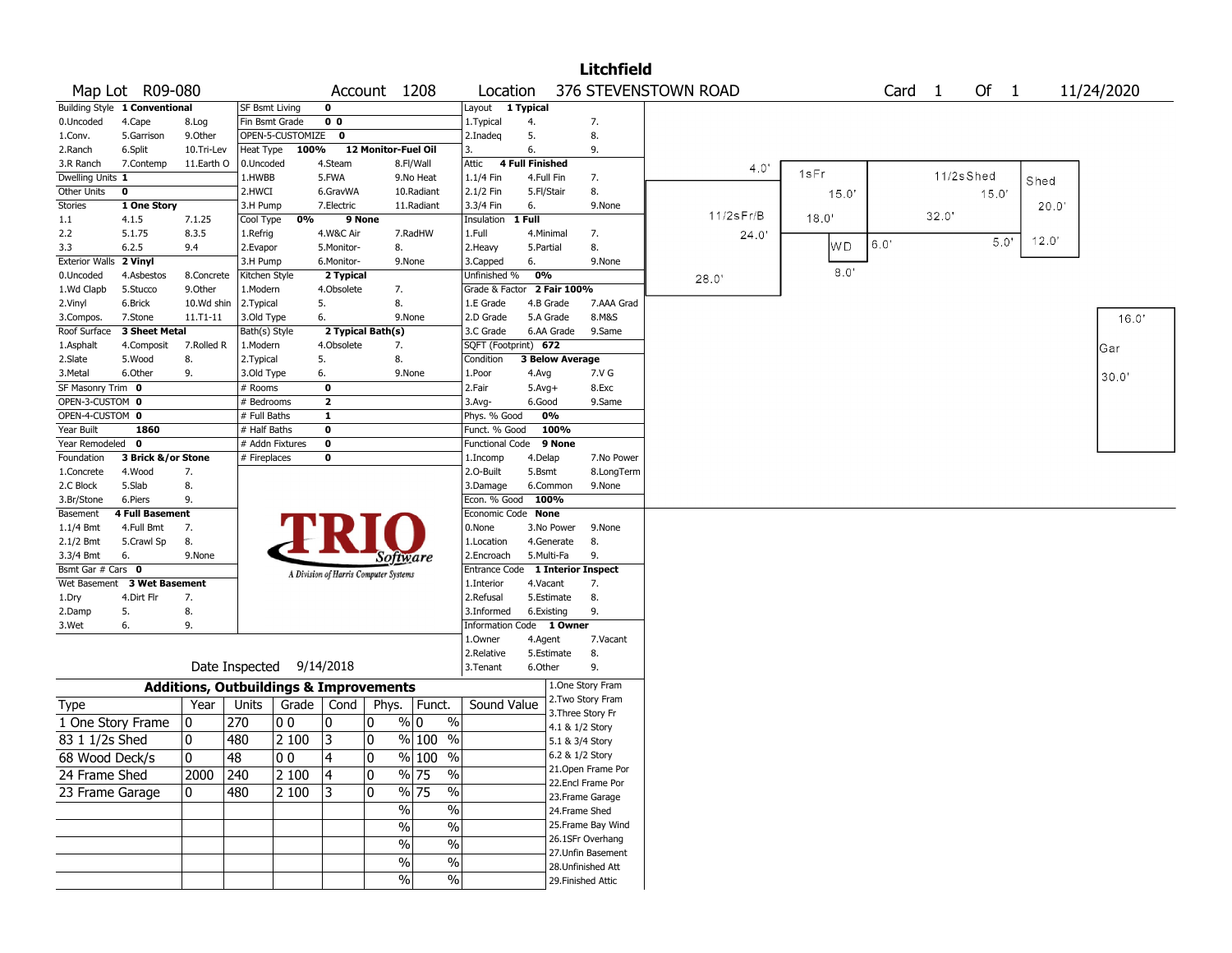|                   | Map Lot R09-081                      | Account 1052 | Location                 |                                   | 396 STEVENSTOWN ROAD      |                                         |                                    |          | Card <sub>1</sub>        | Of $1$        |                                               | 11/24/2020                            |
|-------------------|--------------------------------------|--------------|--------------------------|-----------------------------------|---------------------------|-----------------------------------------|------------------------------------|----------|--------------------------|---------------|-----------------------------------------------|---------------------------------------|
|                   | <b>GREENWOOD, MATTHEW J</b>          |              |                          | <b>Property Data</b>              |                           |                                         |                                    |          | <b>Assessment Record</b> |               |                                               |                                       |
|                   | <b>GREENWOOD, KHRISTEN</b>           |              |                          | Neighborhood 200 Stevenstown Road |                           | Year                                    | Land                               |          | <b>Buildings</b>         |               | Exempt                                        | Total                                 |
|                   | 396 STEVENSTOWN ROAD                 |              |                          |                                   |                           | 2007                                    |                                    | 87,400   |                          | 83,411        | 13,000                                        | 157,811                               |
|                   | LITCHFIELD ME 04350                  |              | <b>Tree Growth Year</b>  | $\mathbf 0$                       |                           |                                         |                                    |          |                          |               |                                               |                                       |
|                   |                                      |              | X Coordinate             |                                   | 0                         | 2008                                    |                                    | 87,400   |                          | 83,411        | 12,350                                        | 158,461                               |
| B1909P103         |                                      |              | Y Coordinate             |                                   | $\mathbf 0$               | 2009                                    |                                    | 71,100   |                          | 92,603        | 9,500                                         | 154,203                               |
| Previous Owner    |                                      |              | Zone/Land Use            | <b>11 Residential</b>             |                           | 2010                                    |                                    | 71,100   |                          | 83,411        | 10,000                                        | 144,511                               |
| LETSCH, BRUCE A   | 2680 STATE ROUTE 80                  |              | Secondary Zone           |                                   |                           | 2011                                    |                                    | 73,500   |                          | 89,479        | 10,000                                        | 152,979                               |
|                   |                                      |              |                          |                                   |                           | 2012                                    |                                    | 73,500   |                          | 89,479        | 10,000                                        | 152,979                               |
|                   | GEORGETOWN NY 13072 4115             |              | Topography 2 Rolling     |                                   |                           | 2013                                    |                                    | 73,500   |                          | 89,479        | 10,000                                        | 152,979                               |
|                   | Sale Date: 6/28/2019                 |              | 1.Level                  | 4.Below St                        | 7.Res Protec              | 2014                                    |                                    | 73,500   |                          | 89,479        | 10,000                                        | 152,979                               |
|                   |                                      |              | 2.Rolling<br>3.Above St  | 5.Low<br>6.Swampy                 | 8.<br>9.                  | 2015                                    |                                    | 73,500   |                          | 89,479        | 10,000                                        | 152,979                               |
|                   |                                      |              | Utilities 4 Drilled Well |                                   | <b>6 Septic System</b>    | 2016                                    |                                    | 73,500   |                          | 89,479        | 15,000                                        | 147,979                               |
|                   |                                      |              |                          |                                   |                           | 2017                                    |                                    | 73,500   |                          | 89,479        | 20,000                                        | 142,979                               |
|                   |                                      |              | 1.Public<br>2. Water     | 4.Dr Well<br>5.Dug Well           | 7.Cesspool<br>8.Lake/Pond | 2018                                    |                                    | 73,500   |                          | 89,479        | 19,200                                        | 143,779                               |
|                   |                                      |              | 3.Sewer                  | 6.Septic                          | 9.None                    | 2019                                    |                                    | 78,500   |                          | 144,800       | 20,000                                        | 203,300                               |
|                   |                                      |              | <b>Street</b>            | 1 Paved                           |                           | 2020                                    |                                    | 78,500   |                          | 144,800       | 0                                             | 223,300                               |
|                   |                                      |              | 1.Paved<br>2.Semi Imp    | 4.Proposed<br>5.R/O/W             | 7.                        |                                         |                                    |          | <b>Land Data</b>         |               |                                               |                                       |
|                   |                                      |              | 3.Gravel                 | 6.                                | 8.<br>9.None              | <b>Front Foot</b>                       | <b>Type</b>                        |          | <b>Effective</b>         |               | <b>Influence</b>                              | <b>Influence</b>                      |
|                   |                                      |              |                          |                                   | $\mathbf 0$               | 11.1-100                                |                                    | Frontage | <b>Depth</b>             | <b>Factor</b> | Code<br>$\frac{9}{6}$                         | <b>Codes</b><br>1.Unimproved          |
|                   | Inspection Witnessed By:             |              |                          |                                   | $\mathbf 0$               | 12.101-200                              |                                    |          |                          |               | $\frac{9}{6}$                                 | 2.Excess Frtg                         |
|                   |                                      |              |                          | <b>Sale Data</b>                  |                           | $13.201+$<br>14.                        |                                    |          |                          |               | $\frac{9}{6}$<br>$\frac{9}{6}$                | 3. Topography<br>4.Size/Shape         |
| X                 |                                      | Date         | Sale Date                |                                   | 6/28/2019                 | 15.                                     |                                    |          |                          |               | $\frac{9}{6}$                                 | 5.Access                              |
| No./Date          | Description                          | Date Insp.   | Price                    |                                   | 252,000                   |                                         |                                    |          |                          |               | $\frac{9}{6}$<br>$\frac{9}{6}$                | 6.Restriction<br>7. Right of Way      |
|                   |                                      |              | Sale Type                | 2 Land & Buildings                |                           | <b>Square Foot</b>                      |                                    |          | <b>Square Feet</b>       |               |                                               | 8.View/Environ                        |
|                   |                                      |              | 1.Land<br>2.L & B        | 4.MFG UNIT<br>5.0ther             | 7.<br>8.                  | 16.Regular Lot                          |                                    |          |                          |               | %                                             | 9.Fract Share                         |
|                   |                                      |              | 3.Building               | 6.                                | 9.                        | 17.Secondary Lot                        |                                    |          |                          |               | %<br>%                                        | <b>Acres</b><br>30. Frontage 1        |
|                   |                                      |              | Financing                | 9 Unknown                         |                           | 18. Excess Land<br>19.Condominium       |                                    |          |                          |               | %                                             | 31. Frontage 2                        |
|                   |                                      |              | 1.Convent                | 4.Seller                          | 7.                        | 20.Miscellaneous                        |                                    |          |                          |               | %                                             | 32.Tillable                           |
| Notes:            |                                      |              |                          |                                   |                           |                                         |                                    |          |                          |               | %                                             | 33.Tillable                           |
|                   |                                      |              | 2.FHA/VA                 | 5.Private                         | 8.                        |                                         |                                    |          |                          |               |                                               |                                       |
|                   | 9/14/2011-OWNER REFUSAL PER PAT DOW. |              | 3.Assumed                | 6.Cash                            | 9.Unknown                 |                                         |                                    |          |                          |               | %                                             | 34.Softwood F&O                       |
|                   |                                      |              | Validity                 | 1 Arms Length Sale                |                           | <b>Fract. Acre</b>                      |                                    |          | <b>Acreage/Sites</b>     |               |                                               | 35. Mixed Wood F&O<br>36.Hardwood F&O |
|                   |                                      |              | 1.Valid                  | 4.Split                           | 7.Renovate                | 21. Houselot (Frac<br>22.Baselot(Fract) | 24                                 |          | 1.00                     | 100           | %<br>0                                        | 37.Softwood TG                        |
|                   |                                      |              | 2.Related                | 5.Partial                         | 8.0ther                   | 23.                                     | $\overline{26}$                    |          | 5.00                     | 100           | $\frac{9}{6}$<br>$\mathbf 0$<br>$\mathbf{0}$  | 38. Mixed Wood TG                     |
|                   |                                      |              | 3.Distress               | 6.Exempt                          | 9.                        | <b>Acres</b>                            | $\overline{27}$<br>$\overline{28}$ |          | 10.00<br>22.00           | 100<br>100    | $\frac{9}{6}$<br>$\frac{9}{6}$<br>$\mathbf 0$ | 39.Hardwood TG                        |
|                   |                                      |              | Verified                 | <b>5 Public Record</b>            |                           | 24. Houselot                            | 44                                 |          | 1.00                     | 100           | $\frac{9}{6}$<br>$\mathbf 0$                  | 40.Wasteland                          |
|                   |                                      |              | 1.Buyer                  | 4.Agent                           | 7.Family                  | 25.Baselot                              |                                    |          |                          |               | $\frac{9}{6}$                                 | 41.Gravel Pit<br>42. Mobile Home Si   |
|                   |                                      |              | 2.Seller                 | 5.Pub Rec                         | 8.0ther                   | 26.Rear 1                               |                                    |          |                          |               | %                                             | 43.Camp Site                          |
| <b>Litchfield</b> |                                      |              | 3.Lender                 | 6.MLS                             | 9.                        | 27.Rear 2<br>28.Rear 3                  |                                    |          | <b>Total Acreage</b>     | 38.00         |                                               | 44.Lot Improvemen<br>45.Access Right  |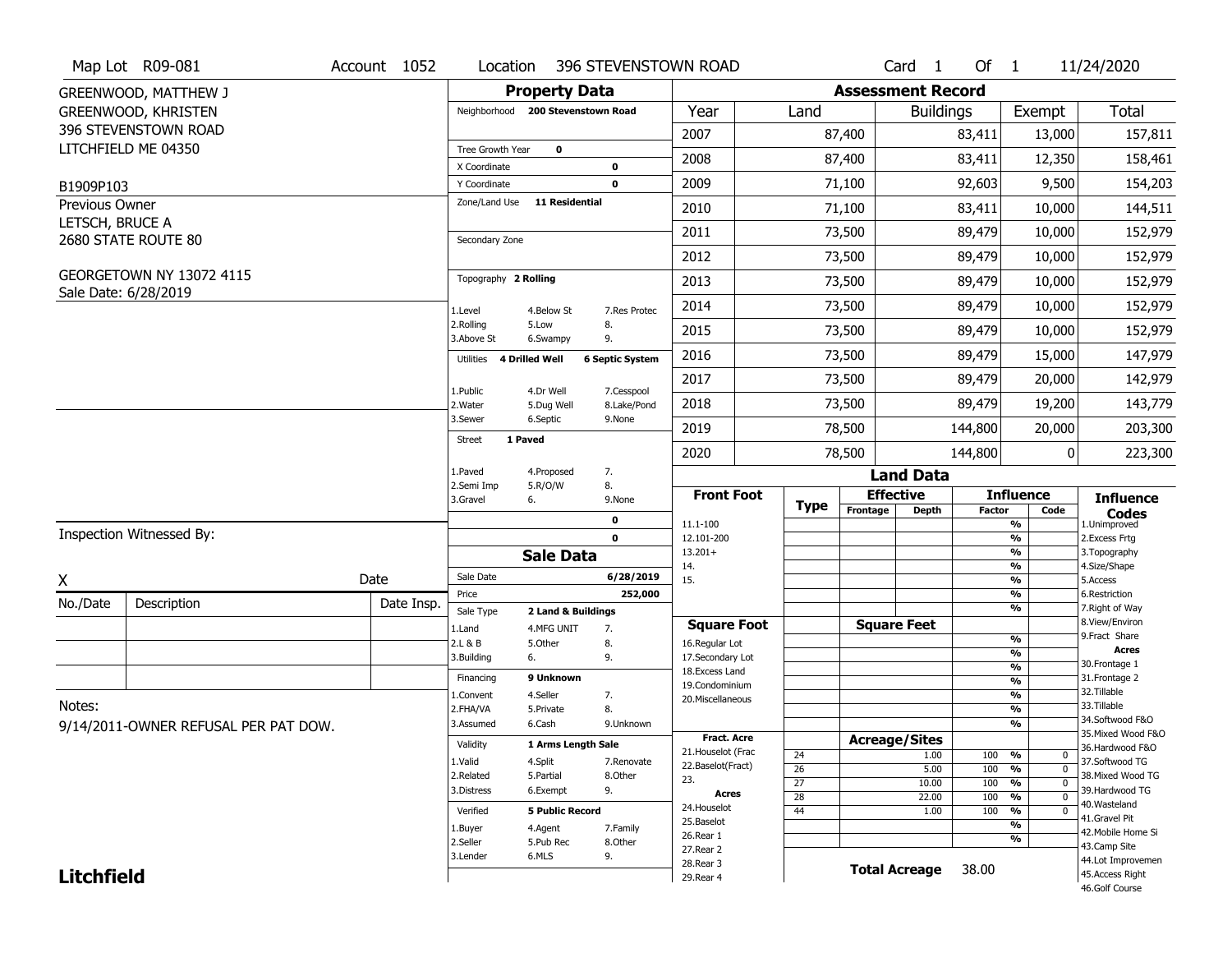|                         |                               |                                                   |                          |                  |                                       |                |               |                                  |                  |                   | <b>Litchfield</b>        |                      |        |       |                   |        |              |            |
|-------------------------|-------------------------------|---------------------------------------------------|--------------------------|------------------|---------------------------------------|----------------|---------------|----------------------------------|------------------|-------------------|--------------------------|----------------------|--------|-------|-------------------|--------|--------------|------------|
|                         | Map Lot R09-081               |                                                   |                          |                  |                                       |                | Account 1052  | Location                         |                  |                   |                          | 396 STEVENSTOWN ROAD |        |       | Card <sub>1</sub> | Of 1   |              | 11/24/2020 |
|                         | Building Style 1 Conventional |                                                   | <b>SF Bsmt Living</b>    |                  | 0                                     |                |               | Layout 1 Typical                 |                  |                   |                          |                      |        |       |                   |        |              |            |
| 0.Uncoded               | 4.Cape                        | 8.Log                                             | Fin Bsmt Grade           |                  | 0 <sub>0</sub>                        |                |               | 1. Typical                       | 4.               |                   | 7.                       |                      | Canopy | 6.0'  |                   |        |              |            |
| 1.Conv.                 | 5.Garrison                    | 9.Other                                           |                          | OPEN-5-CUSTOMIZE | $\mathbf 0$                           |                |               | 2.Inadeg                         | 5.               |                   | 8.                       |                      |        |       |                   |        |              |            |
| 2.Ranch                 | 6.Split                       | 10.Tri-Lev                                        | Heat Type                | 100%             |                                       | 1 Hot Water BB |               | 3.                               | 6.               |                   | 9.                       |                      | Shed   |       |                   |        |              |            |
| 3.R Ranch               | 7.Contemp                     | 11.Earth O                                        | 0.Uncoded                |                  | 4.Steam                               |                | 8.Fl/Wall     | Attic                            | 5 Floor & Stairs |                   |                          |                      |        | 16.0' |                   |        |              |            |
| Dwelling Units 1        |                               |                                                   | 1.HWBB                   |                  | 5.FWA                                 |                | 9.No Heat     | 1.1/4 Fin                        | 4.Full Fin       |                   | 7.                       |                      |        |       |                   | OP     | 0.8          |            |
| Other Units             | 0                             |                                                   | 2.HWCI                   |                  | 6.GravWA                              |                | 10.Radiant    | 2.1/2 Fin                        | 5.Fl/Stair       |                   | 8.                       |                      | 32.0'  |       |                   |        |              |            |
| Stories                 | 2 Two Story                   |                                                   | 3.H Pump                 |                  | 7.Electric                            |                | 11.Radiant    | 3.3/4 Fin                        | 6.               |                   | 9.None                   |                      |        |       |                   | 16.0   |              |            |
| 1.1                     | 4.1.5                         | 7.1.25                                            | Cool Type                | 0%               |                                       | 9 None         |               | Insulation                       | 1 Full           |                   |                          |                      |        |       |                   |        |              |            |
| 2.2                     | 5.1.75                        | 8.3.5                                             | 1.Refrig                 |                  | 4.W&C Air                             |                | 7.RadHW       | 1.Full                           | 4.Minimal        |                   | 7.                       |                      |        |       |                   |        | 4.0'         |            |
| 3.3                     | 6.2.5                         | 9.4                                               | 2.Evapor                 |                  | 5.Monitor-                            |                | 8.            | 2.Heavy                          | 5.Partial        |                   | 8.                       |                      |        |       |                   |        |              |            |
| <b>Exterior Walls</b>   | 2 Vinyl                       |                                                   | 3.H Pump                 |                  | 6.Monitor-                            |                | 9.None        | 3.Capped                         | 6.               |                   | 9.None                   |                      |        |       |                   |        | 31.0'        |            |
| 0.Uncoded               | 4.Asbestos                    | 8.Concrete                                        | Kitchen Style            |                  | 2 Typical                             |                |               | Unfinished %                     | 0%               |                   |                          |                      |        |       |                   |        |              | 16.0'      |
| 1.Wd Clapb              | 5.Stucco                      | 9.0ther                                           | 1.Modern                 |                  | 4.Obsolete                            |                | 7.            | Grade & Factor 3 Average 100%    |                  |                   |                          |                      |        |       |                   |        |              | OP         |
| 2.Vinyl                 | 6.Brick                       | 10.Wd shin                                        | 2.Typical                |                  | 5.                                    |                | 8.            | 1.E Grade                        | 4.B Grade        |                   | 7.AAA Grad               |                      |        |       |                   |        |              |            |
| 3.Compos.               | 7.Stone                       | 11.T1-11                                          | 3.Old Type               |                  | 6.                                    |                | 9.None        | 2.D Grade                        | 5.A Grade        |                   | 8.M&S                    |                      |        |       |                   |        |              |            |
| Roof Surface            | 1 Asphalt Shingles            |                                                   | Bath(s) Style            |                  | 2 Typical Bath(s)                     |                |               | 3.C Grade                        |                  | 6.AA Grade        | 9.Same                   |                      |        |       |                   | 59.0'  |              |            |
| 1.Asphalt               | 4.Composit                    | 7.Rolled R                                        | 1.Modern                 |                  | 4.Obsolete                            |                | 7.            | SQFT (Footprint) 1112            |                  |                   |                          |                      |        |       |                   |        | 6.0"         |            |
| 2.Slate                 | 5.Wood                        | 8.                                                | 2.Typical                |                  | 5.                                    |                | 8.            | Condition                        |                  | 5 Above Average   |                          |                      |        |       |                   |        |              |            |
| 3.Metal                 | 6.Other                       | 9.                                                | 3.Old Type               |                  | 6.                                    |                | 9.None        | 1.Poor                           | 4.Avg            |                   | 7.V G                    |                      |        |       |                   | 2sFr/B |              |            |
| SF Masonry Trim 0       |                               |                                                   | # Rooms                  |                  | 8                                     |                |               | 2.Fair                           | $5.Avg+$         |                   | 8.Exc                    |                      |        |       |                   |        |              |            |
| OPEN-3-CUSTOM 0         |                               |                                                   | # Bedrooms               |                  | з                                     |                |               | 3.Avg-                           | 6.Good           |                   | 9.Same                   |                      |        |       |                   |        | 28.0'        |            |
| OPEN-4-CUSTOM 0         |                               |                                                   | # Full Baths             |                  | $\mathbf{1}$                          |                |               | Phys. % Good                     |                  | 0%                |                          |                      |        |       |                   |        |              |            |
| Year Built              | 1900                          |                                                   | $#$ Half Baths           |                  | 0                                     |                |               | Funct. % Good                    |                  | 100%              |                          |                      |        |       |                   |        |              |            |
| Year Remodeled 1990     |                               |                                                   |                          | # Addn Fixtures  | 0                                     |                |               | <b>Functional Code</b>           |                  | 9 None            |                          |                      |        |       |                   |        | 22.0"        |            |
| Foundation              | 3 Brick &/or Stone<br>4.Wood  |                                                   | # Fireplaces             |                  | 0                                     |                |               | 1.Incomp<br>2.O-Built            | 4.Delap          |                   | 7.No Power<br>8.LongTerm |                      |        |       |                   |        |              |            |
| 1.Concrete<br>2.C Block | 5.Slab                        | 7.<br>8.                                          |                          |                  |                                       |                |               |                                  | 5.Bsmt           | 6.Common          | 9.None                   |                      |        |       |                   | ΟP     |              |            |
| 3.Br/Stone              | 6.Piers                       | 9.                                                |                          |                  |                                       |                |               | 3.Damage<br>Econ. % Good         | 100%             |                   |                          |                      |        |       |                   |        | $20.0'$ 8.0' |            |
| Basement                | 3 3/4 Basement                |                                                   |                          |                  |                                       |                |               | Economic Code None               |                  |                   |                          |                      |        |       |                   |        |              |            |
| 1.1/4 Bmt               | 4.Full Bmt                    | 7.                                                |                          |                  |                                       |                |               | 0.None                           |                  | 3.No Power        | 9.None                   |                      |        |       |                   |        |              |            |
| 2.1/2 Bmt               | 5.Crawl Sp                    | 8.                                                |                          |                  |                                       |                |               | 1.Location                       |                  | 4.Generate        | 8.                       |                      |        |       |                   |        |              |            |
| 3.3/4 Bmt               | 6.                            | 9.None                                            |                          |                  |                                       |                | Software      | 2.Encroach                       | 5.Multi-Fa       |                   | 9.                       |                      |        |       |                   |        |              |            |
| Bsmt Gar # Cars 0       |                               |                                                   |                          |                  |                                       |                |               | Entrance Code 1 Interior Inspect |                  |                   |                          |                      |        |       |                   |        |              |            |
| Wet Basement            | 1 Dry Basement                |                                                   |                          |                  | A Division of Harris Computer Systems |                |               | 1.Interior                       | 4.Vacant         |                   | 7.                       |                      |        |       |                   |        |              |            |
| 1.Dry                   | 4.Dirt Flr                    | 7.                                                |                          |                  |                                       |                |               | 2.Refusal                        |                  | 5.Estimate        | 8.                       |                      |        |       |                   |        |              |            |
| 2.Damp                  | 5.                            | 8.                                                |                          |                  |                                       |                |               | 3.Informed                       | 6.Existing       |                   | 9.                       |                      |        |       |                   |        |              |            |
| 3.Wet                   | 6.                            | 9.                                                |                          |                  |                                       |                |               | Information Code 1 Owner         |                  |                   |                          |                      |        |       |                   |        |              |            |
|                         |                               |                                                   |                          |                  |                                       |                |               | 1.0wner                          | 4.Agent          |                   | 7.Vacant                 |                      |        |       |                   |        |              |            |
|                         |                               |                                                   |                          |                  |                                       |                |               | 2.Relative                       |                  | 5.Estimate        | 8.                       |                      |        |       |                   |        |              |            |
|                         |                               |                                                   | Date Inspected 9/13/2018 |                  |                                       |                |               | 3.Tenant                         | 6.Other          |                   | 9.                       |                      |        |       |                   |        |              |            |
|                         |                               | <b>Additions, Outbuildings &amp; Improvements</b> |                          |                  |                                       |                |               |                                  |                  |                   | 1.One Story Fram         |                      |        |       |                   |        |              |            |
|                         |                               | Year                                              | Units                    |                  | Grade   Cond                          |                |               | Sound Value                      |                  |                   | 2. Two Story Fram        |                      |        |       |                   |        |              |            |
| Type                    |                               |                                                   |                          |                  |                                       | Phys.          | Funct.        |                                  |                  | 3. Three Story Fr |                          |                      |        |       |                   |        |              |            |
| 21 Open Frame           |                               | 0                                                 | 160                      | 0 <sub>0</sub>   | 0                                     | 0              | $\%$ 0        | $\%$                             |                  | 4.1 & 1/2 Story   |                          |                      |        |       |                   |        |              |            |
| 21 Open Frame           |                               | 0                                                 | 64                       | 0 <sub>0</sub>   | 0                                     | 0              | % 0           | $\%$                             |                  | 5.1 & 3/4 Story   |                          |                      |        |       |                   |        |              |            |
| 21 Open Frame           |                               | 0                                                 | 128                      | 0 <sub>0</sub>   | I٥                                    | $\Omega$       | % 0           | $\%$                             |                  | 6.2 & 1/2 Story   |                          |                      |        |       |                   |        |              |            |
| 24 Frame Shed           |                               | 0                                                 | 512                      | 2 100            | $ 3\rangle$                           | 0              | $%100$ %      |                                  |                  |                   | 21. Open Frame Por       |                      |        |       |                   |        |              |            |
| 61 Canopy/s             |                               | 0                                                 | 192                      | 2 100            | 3                                     | 0              | % 75          | $\%$                             |                  |                   | 22.Encl Frame Por        |                      |        |       |                   |        |              |            |
|                         |                               |                                                   |                          |                  |                                       |                |               |                                  |                  |                   | 23. Frame Garage         |                      |        |       |                   |        |              |            |
|                         |                               |                                                   |                          |                  |                                       |                | $\%$          | $\%$                             |                  | 24.Frame Shed     |                          |                      |        |       |                   |        |              |            |
|                         |                               |                                                   |                          |                  |                                       |                | $\frac{0}{0}$ | $\%$                             |                  |                   | 25. Frame Bay Wind       |                      |        |       |                   |        |              |            |
|                         |                               |                                                   |                          |                  |                                       |                | $\%$          | $\%$                             |                  |                   | 26.1SFr Overhang         |                      |        |       |                   |        |              |            |
|                         |                               |                                                   |                          |                  |                                       |                | $\%$          | $\%$                             |                  |                   | 27.Unfin Basement        |                      |        |       |                   |        |              |            |
|                         |                               |                                                   |                          |                  |                                       |                |               |                                  |                  |                   | 28.Unfinished Att        |                      |        |       |                   |        |              |            |
|                         |                               |                                                   |                          |                  |                                       |                | $\frac{0}{0}$ | %                                |                  |                   | 29. Finished Attic       |                      |        |       |                   |        |              |            |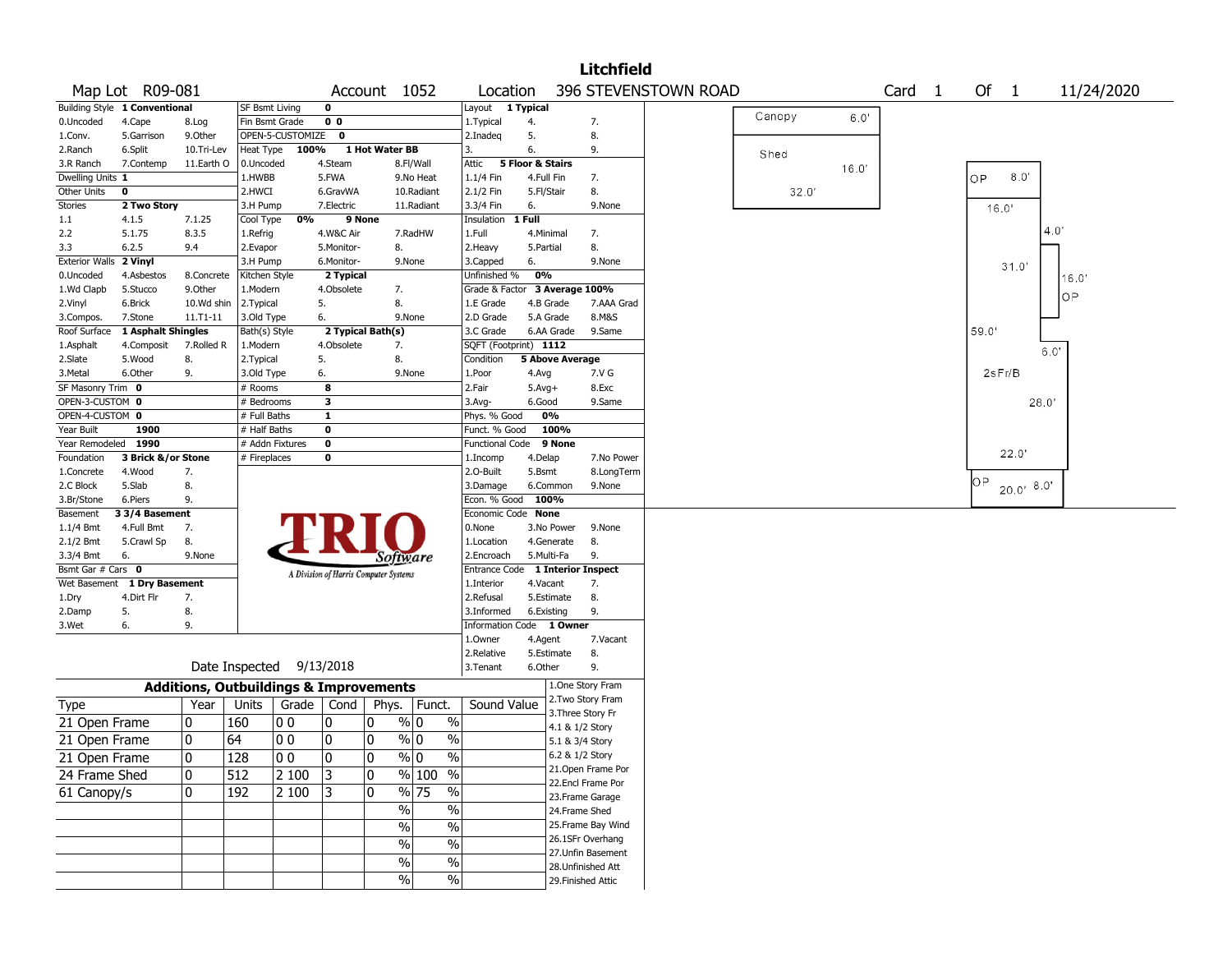|                         | Map Lot R09-082                                        | Account 1853 | Location                     |                                   | STEVENSTOWN ROAD      |                                    |    |             |                          | Card <sub>1</sub> | Of 1             |                                           | 11/24/2020                           |
|-------------------------|--------------------------------------------------------|--------------|------------------------------|-----------------------------------|-----------------------|------------------------------------|----|-------------|--------------------------|-------------------|------------------|-------------------------------------------|--------------------------------------|
| <b>WESTON, PHILIP A</b> |                                                        |              |                              | <b>Property Data</b>              |                       |                                    |    |             | <b>Assessment Record</b> |                   |                  |                                           |                                      |
|                         | 419 STEVENSTOWN RD                                     |              |                              | Neighborhood 200 Stevenstown Road |                       | Year                               |    | Land        |                          | <b>Buildings</b>  |                  | Exempt                                    | Total                                |
|                         | LITCHFIELD ME 04350                                    |              |                              |                                   |                       | 2007                               |    |             | 19,000                   |                   | $\boldsymbol{0}$ | 0                                         | 19,000                               |
|                         |                                                        |              | Tree Growth Year             | $\mathbf 0$                       |                       | 2008                               |    |             | 18,925                   |                   | $\mathbf 0$      | 0                                         | 18,925                               |
|                         |                                                        |              | X Coordinate<br>Y Coordinate |                                   | 0<br>$\mathbf 0$      | 2009                               |    |             | 19,856                   |                   | $\boldsymbol{0}$ | 0                                         | 19,856                               |
| B904P457                |                                                        |              | Zone/Land Use                | <b>11 Residential</b>             |                       | 2010                               |    |             | 20,110                   |                   | 0                | 0                                         | 20,110                               |
|                         |                                                        |              |                              |                                   |                       | 2011                               |    |             | 20,110                   |                   | $\boldsymbol{0}$ | 0                                         | 20,110                               |
|                         |                                                        |              | Secondary Zone               |                                   |                       | 2012                               |    |             | 20,110                   |                   | $\mathbf 0$      | 0                                         | 20,110                               |
|                         |                                                        |              | Topography 2 Rolling         |                                   |                       | 2013                               |    |             | 20,140                   |                   | 0                | 0                                         | 20,140                               |
|                         |                                                        |              |                              |                                   |                       | 2014                               |    |             | 14,015                   |                   | $\mathbf 0$      | 0                                         | 14,015                               |
|                         |                                                        |              | 1.Level<br>2.Rolling         | 4.Below St<br>5.Low               | 7.Res Protec<br>8.    | 2015                               |    |             | 14,075                   |                   | $\boldsymbol{0}$ | 0                                         | 14,075                               |
|                         |                                                        |              | 3.Above St                   | 6.Swampy                          | 9.                    | 2016                               |    |             | 14,075                   |                   | $\boldsymbol{0}$ | 0                                         | 14,075                               |
|                         |                                                        |              | Utilities 9 None             |                                   | 9 None                |                                    |    |             |                          |                   |                  | 0                                         |                                      |
|                         |                                                        |              | 1.Public                     | 4.Dr Well                         | 7.Cesspool            | 2017                               |    |             | 14,075                   |                   | $\boldsymbol{0}$ |                                           | 14,075                               |
|                         |                                                        |              | 2. Water<br>3.Sewer          | 5.Dug Well<br>6.Septic            | 8.Lake/Pond<br>9.None | 2018                               |    |             | 15,295                   |                   | 0                | 0                                         | 15,295                               |
|                         |                                                        |              | <b>Street</b>                | 1 Paved                           |                       | 2019                               |    |             | 15,300                   |                   | $\boldsymbol{0}$ | 0                                         | 15,300                               |
|                         |                                                        |              | 1.Paved                      | 4.Proposed                        | 7.                    | 2020                               |    |             | 15,300                   | <b>Land Data</b>  | $\mathbf 0$      | 0                                         | 15,300                               |
|                         |                                                        |              | 2.Semi Imp                   | 5.R/O/W                           | 8.                    | <b>Front Foot</b>                  |    |             | <b>Effective</b>         |                   |                  | <b>Influence</b>                          |                                      |
|                         |                                                        |              | 3.Gravel                     | 6.                                | 9.None                |                                    |    | <b>Type</b> | Frontage                 | <b>Depth</b>      | <b>Factor</b>    | Code                                      | <b>Influence</b>                     |
|                         | Inspection Witnessed By:                               |              |                              |                                   | $\mathbf 0$<br>0      | 11.1-100                           |    |             |                          |                   |                  | $\frac{9}{6}$<br>$\frac{9}{6}$            | <b>Codes</b><br>1.Unimproved         |
|                         |                                                        |              |                              | <b>Sale Data</b>                  |                       | 12.101-200<br>$13.201+$            |    |             |                          |                   |                  | $\frac{9}{6}$                             | 2.Excess Frtg<br>3. Topography       |
|                         |                                                        |              | Sale Date                    |                                   |                       | 14.                                |    |             |                          |                   |                  | %                                         | 4.Size/Shape                         |
| X                       |                                                        | Date         | Price                        |                                   |                       | 15.                                |    |             |                          |                   |                  | $\frac{9}{6}$<br>%                        | 5.Access<br>6.Restriction            |
| No./Date                | Description                                            | Date Insp.   | Sale Type                    |                                   |                       |                                    |    |             |                          |                   |                  | %                                         | 7. Right of Way                      |
|                         |                                                        |              | 1.Land                       | 4.MFG UNIT                        | 7.                    | <b>Square Foot</b>                 |    |             | <b>Square Feet</b>       |                   |                  |                                           | 8.View/Environ<br>9. Fract Share     |
|                         |                                                        |              | 2.L & B<br>3.Building        | 5.Other<br>6.                     | 8.<br>9.              | 16.Regular Lot<br>17.Secondary Lot |    |             |                          |                   |                  | %<br>%                                    | <b>Acres</b>                         |
|                         |                                                        |              |                              |                                   |                       | 18. Excess Land                    |    |             |                          |                   |                  | %                                         | 30. Frontage 1                       |
|                         |                                                        |              | Financing                    |                                   |                       | 19.Condominium                     |    |             |                          |                   |                  | %                                         | 31. Frontage 2<br>32.Tillable        |
| Notes:                  |                                                        |              | 1.Convent<br>2.FHA/VA        | 4.Seller<br>5.Private             | 7.<br>8.              | 20.Miscellaneous                   |    |             |                          |                   |                  | %<br>%                                    | 33.Tillable                          |
|                         | '14 adjust Farmland values to State recommended rates. |              | 3.Assumed                    | 6.Cash                            | 9.Unknown             |                                    |    |             |                          |                   |                  | %                                         | 34.Softwood F&O                      |
|                         |                                                        |              | Validity                     |                                   |                       | Fract. Acre                        |    |             | <b>Acreage/Sites</b>     |                   |                  |                                           | 35. Mixed Wood F&O                   |
|                         |                                                        |              |                              |                                   |                       | 21. Houselot (Frac                 | 47 |             |                          | 35.00             | 100              | %<br>0                                    | 36.Hardwood F&O                      |
|                         |                                                        |              | 1.Valid<br>2.Related         | 4.Split<br>5.Partial              | 7.Renovate<br>8.Other | 22.Baselot(Fract)                  | 35 |             |                          | 10.00             | 100              | $\frac{9}{6}$<br>$\overline{0}$           | 37.Softwood TG<br>38. Mixed Wood TG  |
|                         |                                                        |              | 3.Distress                   | 6.Exempt                          | 9.                    | 23.                                |    |             |                          |                   |                  | $\overline{\frac{9}{6}}$                  | 39.Hardwood TG                       |
|                         |                                                        |              |                              |                                   |                       | Acres<br>24. Houselot              |    |             |                          |                   |                  | $\frac{9}{6}$                             | 40. Wasteland                        |
|                         |                                                        |              | Verified                     |                                   |                       | 25.Baselot                         |    |             |                          |                   |                  | $\overline{\frac{9}{6}}$<br>$\frac{9}{6}$ | 41.Gravel Pit                        |
|                         |                                                        |              | 1.Buyer                      | 4.Agent                           | 7.Family              | 26.Rear 1                          |    |             |                          |                   |                  | $\overline{\frac{9}{6}}$                  | 42. Mobile Home Si                   |
|                         |                                                        |              | 2.Seller                     | 5.Pub Rec                         | 8.Other               | 27. Rear 2                         |    |             |                          |                   |                  |                                           | 43.Camp Site                         |
|                         |                                                        |              |                              |                                   |                       |                                    |    |             |                          |                   |                  |                                           |                                      |
| <b>Litchfield</b>       |                                                        |              | 3.Lender                     | 6.MLS                             | 9.                    | 28. Rear 3<br>29. Rear 4           |    |             | <b>Total Acreage</b>     |                   | 45.00            |                                           | 44.Lot Improvemen<br>45.Access Right |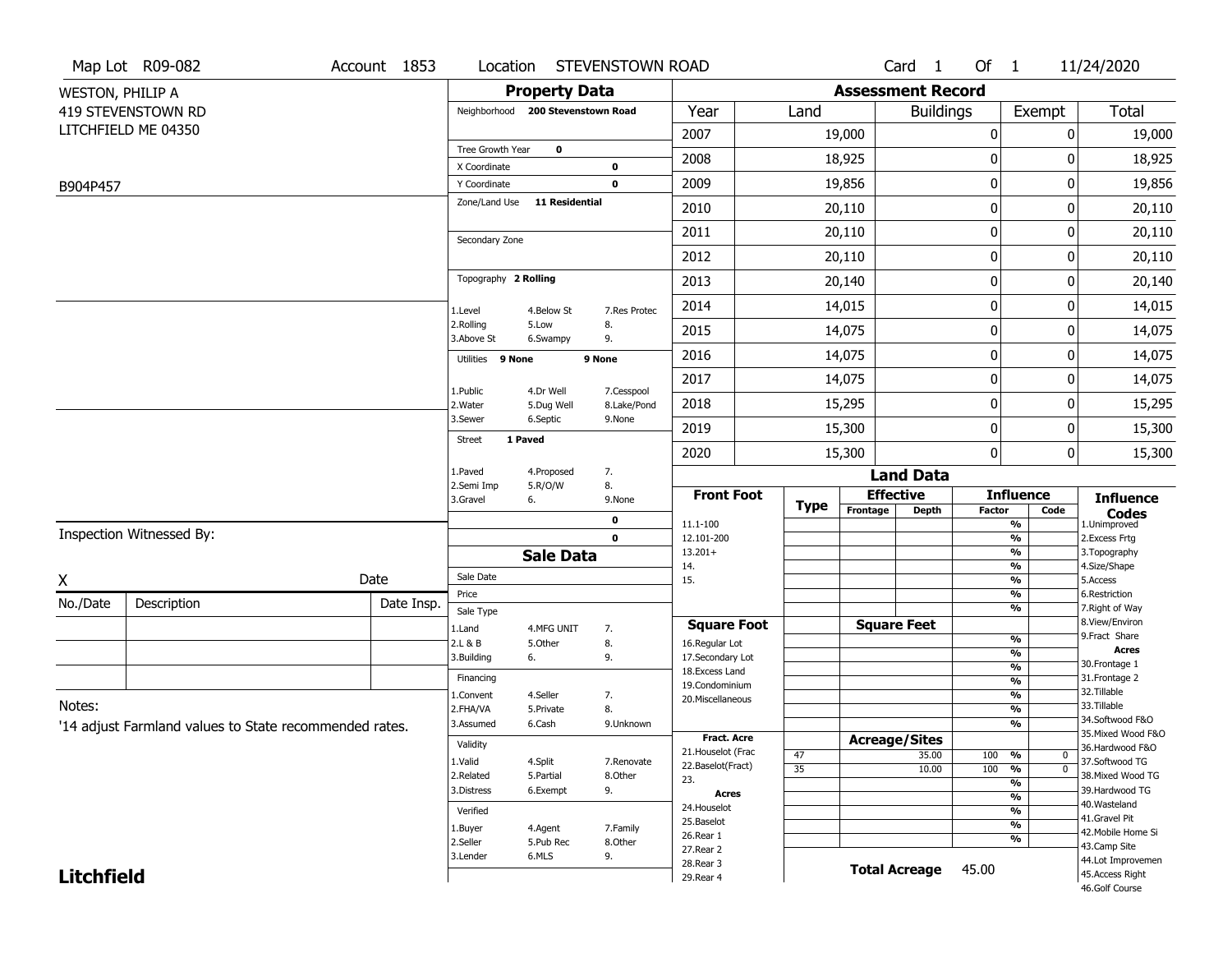|                       |                 |                                                   |                 |                  |            |                                       |                          |                        |            |                                    | <b>Litchfield</b>  |                  |                   |        |            |
|-----------------------|-----------------|---------------------------------------------------|-----------------|------------------|------------|---------------------------------------|--------------------------|------------------------|------------|------------------------------------|--------------------|------------------|-------------------|--------|------------|
|                       | Map Lot R09-082 |                                                   |                 |                  |            | Account 1853                          |                          | Location               |            |                                    |                    | STEVENSTOWN ROAD | Card <sub>1</sub> | Of $1$ | 11/24/2020 |
| <b>Building Style</b> |                 |                                                   | SF Bsmt Living  |                  |            |                                       |                          | Layout                 |            |                                    |                    |                  |                   |        |            |
| 0.Uncoded             | 4.Cape          | 8.Log                                             | Fin Bsmt Grade  |                  |            |                                       |                          | 1. Typical             | 4.         |                                    | 7.                 |                  |                   |        |            |
| 1.Conv.               | 5.Garrison      | 9.Other                                           |                 | OPEN-5-CUSTOMIZE |            |                                       |                          | 2.Inadeq               | 5.         |                                    | 8.                 |                  |                   |        |            |
| 2.Ranch               | 6.Split         | 10.Tri-Lev                                        | Heat Type       | 100%             |            |                                       |                          | 3.                     | 6.         |                                    | 9.                 |                  |                   |        |            |
| 3.R Ranch             | 7.Contemp       | 11.Earth O                                        | 0.Uncoded       |                  | 4.Steam    | 8.Fl/Wall                             |                          | Attic                  |            |                                    |                    |                  |                   |        |            |
| Dwelling Units        |                 |                                                   | 1.HWBB          |                  | 5.FWA      |                                       | 9.No Heat                | 1.1/4 Fin              | 4.Full Fin |                                    | 7.                 |                  |                   |        |            |
| Other Units           |                 |                                                   | 2.HWCI          |                  | 6.GravWA   |                                       | 10.Radiant               | 2.1/2 Fin              | 5.Fl/Stair |                                    | 8.                 |                  |                   |        |            |
| <b>Stories</b>        |                 |                                                   | 3.H Pump        |                  | 7.Electric |                                       | 11.Radiant               | 3.3/4 Fin              | 6.         |                                    | 9.None             |                  |                   |        |            |
| 1.1                   | 4.1.5           | 7.1.25                                            | Cool Type       | 0%               |            |                                       |                          | Insulation             |            |                                    |                    |                  |                   |        |            |
| 2.2                   | 5.1.75          | 8.3.5                                             | 1.Refrig        |                  | 4.W&C Air  |                                       | 7.RadHW                  | 1.Full                 | 4.Minimal  |                                    | 7.                 |                  |                   |        |            |
| 3.3                   | 6.2.5           | 9.4                                               | 2.Evapor        |                  | 5.Monitor- | 8.                                    |                          | 2.Heavy                | 5.Partial  |                                    | 8.                 |                  |                   |        |            |
| <b>Exterior Walls</b> |                 |                                                   | 3.H Pump        |                  | 6.Monitor- | 9.None                                |                          | 3.Capped               | 6.         |                                    | 9.None             |                  |                   |        |            |
| 0.Uncoded             | 4.Asbestos      | 8.Concrete                                        | Kitchen Style   |                  |            |                                       |                          | Unfinished %           |            |                                    |                    |                  |                   |        |            |
| 1.Wd Clapb            | 5.Stucco        | 9.Other                                           | 1.Modern        |                  | 4.Obsolete | 7.                                    |                          | Grade & Factor         |            |                                    |                    |                  |                   |        |            |
| 2.Vinyl               | 6.Brick         | 10.Wd shin                                        | 2.Typical       |                  | 5.         | 8.                                    |                          | 1.E Grade              | 4.B Grade  |                                    | 7.AAA Grad         |                  |                   |        |            |
| 3.Compos.             | 7.Stone         | 11.T1-11                                          | 3.Old Type      |                  | 6.         | 9.None                                |                          | 2.D Grade              | 5.A Grade  |                                    | 8.M&S              |                  |                   |        |            |
| Roof Surface          |                 |                                                   | Bath(s) Style   |                  |            |                                       |                          | 3.C Grade              |            | 6.AA Grade                         | 9.Same             |                  |                   |        |            |
| 1.Asphalt             | 4.Composit      | 7.Rolled R                                        | 1.Modern        |                  | 4.Obsolete | 7.                                    |                          | SQFT (Footprint)       |            |                                    |                    |                  |                   |        |            |
| 2.Slate               | 5.Wood          | 8.                                                | 2. Typical      |                  | 5.         | 8.                                    |                          | Condition              |            |                                    |                    |                  |                   |        |            |
| 3.Metal               | 6.Other         | 9.                                                | 3.Old Type      |                  | 6.         | 9.None                                |                          | 1.Poor                 | 4.Avg      |                                    | 7.V G              |                  |                   |        |            |
| SF Masonry Trim       |                 |                                                   | # Rooms         |                  |            |                                       |                          | 2.Fair                 | $5.Avg+$   |                                    | 8.Exc              |                  |                   |        |            |
| OPEN-3-CUSTOM         |                 |                                                   | # Bedrooms      |                  |            |                                       |                          | 3.Avg-                 | 6.Good     |                                    | 9.Same             |                  |                   |        |            |
| OPEN-4-CUSTOM         |                 |                                                   | # Full Baths    |                  |            |                                       |                          | Phys. % Good           |            |                                    |                    |                  |                   |        |            |
| Year Built            |                 |                                                   | # Half Baths    |                  |            |                                       |                          | Funct. % Good          |            |                                    |                    |                  |                   |        |            |
| Year Remodeled        |                 |                                                   | # Addn Fixtures |                  |            |                                       |                          | <b>Functional Code</b> |            |                                    |                    |                  |                   |        |            |
| Foundation            |                 |                                                   | # Fireplaces    |                  |            |                                       |                          | 1.Incomp               | 4.Delap    |                                    | 7.No Power         |                  |                   |        |            |
| 1.Concrete            | 4.Wood          | 7.                                                |                 |                  |            |                                       |                          | 2.O-Built              | 5.Bsmt     |                                    | 8.LongTerm         |                  |                   |        |            |
| 2.C Block             | 5.Slab          | 8.                                                |                 |                  |            |                                       |                          | 3.Damage               | 6.Common   |                                    | 9.None             |                  |                   |        |            |
| 3.Br/Stone            | 6.Piers         | 9.                                                |                 |                  |            |                                       |                          | Econ. % Good           |            |                                    |                    |                  |                   |        |            |
| Basement              |                 |                                                   |                 |                  |            |                                       |                          | Economic Code          |            |                                    |                    |                  |                   |        |            |
| 1.1/4 Bmt             | 4.Full Bmt      | 7.                                                |                 |                  |            |                                       |                          | 0.None                 |            | 3.No Power                         | 9.None             |                  |                   |        |            |
| 2.1/2 Bmt             | 5.Crawl Sp      | 8.                                                |                 |                  |            |                                       |                          | 1.Location             |            | 4.Generate                         | 8.                 |                  |                   |        |            |
| 3.3/4 Bmt             | 6.              | 9.None                                            |                 |                  |            | Software                              |                          | 2.Encroach             | 5.Multi-Fa |                                    | 9.                 |                  |                   |        |            |
| Bsmt Gar # Cars       |                 |                                                   |                 |                  |            | A Division of Harris Computer Systems |                          | Entrance Code 0        |            |                                    |                    |                  |                   |        |            |
| Wet Basement          |                 |                                                   |                 |                  |            |                                       |                          | 1.Interior             | 4.Vacant   |                                    | 7.                 |                  |                   |        |            |
| 1.Dry                 | 4.Dirt Flr      | 7.                                                |                 |                  |            |                                       |                          | 2.Refusal              | 5.Estimate |                                    | 8.                 |                  |                   |        |            |
| 2.Damp                | 5.              | 8.                                                |                 |                  |            |                                       |                          | 3.Informed             | 6.Existing |                                    | 9.                 |                  |                   |        |            |
| 3.Wet                 | 6.              | 9.                                                |                 |                  |            |                                       |                          | Information Code 0     |            |                                    |                    |                  |                   |        |            |
|                       |                 |                                                   |                 |                  |            |                                       |                          | 1.Owner                | 4.Agent    |                                    | 7.Vacant           |                  |                   |        |            |
|                       |                 |                                                   |                 |                  |            |                                       |                          | 2.Relative             | 5.Estimate |                                    | 8.                 |                  |                   |        |            |
|                       |                 |                                                   | Date Inspected  |                  |            |                                       |                          | 3.Tenant               | 6.Other    |                                    | 9.                 |                  |                   |        |            |
|                       |                 | <b>Additions, Outbuildings &amp; Improvements</b> |                 |                  |            |                                       |                          |                        |            |                                    | 1.One Story Fram   |                  |                   |        |            |
| Type                  |                 | Year                                              | Units           | Grade            | Cond       | Phys.                                 | Funct.                   | Sound Value            |            |                                    | 2. Two Story Fram  |                  |                   |        |            |
|                       |                 |                                                   |                 |                  |            | $\%$                                  | $\%$                     |                        |            |                                    | 3. Three Story Fr  |                  |                   |        |            |
|                       |                 |                                                   |                 |                  |            | $\%$                                  | $\%$                     |                        |            | 4.1 & 1/2 Story<br>5.1 & 3/4 Story |                    |                  |                   |        |            |
|                       |                 |                                                   |                 |                  |            |                                       |                          |                        |            | 6.2 & 1/2 Story                    |                    |                  |                   |        |            |
|                       |                 |                                                   |                 |                  |            | $\frac{0}{0}$                         | $\frac{0}{0}$            |                        |            |                                    | 21. Open Frame Por |                  |                   |        |            |
|                       |                 |                                                   |                 |                  |            | $\sqrt{20}$                           | $\%$                     |                        |            |                                    | 22.Encl Frame Por  |                  |                   |        |            |
|                       |                 |                                                   |                 |                  |            | $\frac{9}{6}$                         | $\overline{\frac{0}{6}}$ |                        |            |                                    | 23. Frame Garage   |                  |                   |        |            |
|                       |                 |                                                   |                 |                  |            | $\sqrt{6}$                            | $\overline{\frac{0}{0}}$ |                        |            |                                    | 24.Frame Shed      |                  |                   |        |            |
|                       |                 |                                                   |                 |                  |            |                                       | $\overline{\frac{0}{6}}$ |                        |            |                                    | 25.Frame Bay Wind  |                  |                   |        |            |
|                       |                 |                                                   |                 |                  |            | $\sqrt{6}$                            |                          |                        |            |                                    | 26.1SFr Overhang   |                  |                   |        |            |
|                       |                 |                                                   |                 |                  |            | $\sqrt{6}$                            | $\%$                     |                        |            |                                    | 27.Unfin Basement  |                  |                   |        |            |
|                       |                 |                                                   |                 |                  |            | %                                     | $\frac{0}{0}$            |                        |            |                                    | 28. Unfinished Att |                  |                   |        |            |
|                       |                 |                                                   |                 |                  |            | $\sqrt{6}$                            | $\%$                     |                        |            |                                    | 29. Finished Attic |                  |                   |        |            |
|                       |                 |                                                   |                 |                  |            |                                       |                          |                        |            |                                    |                    |                  |                   |        |            |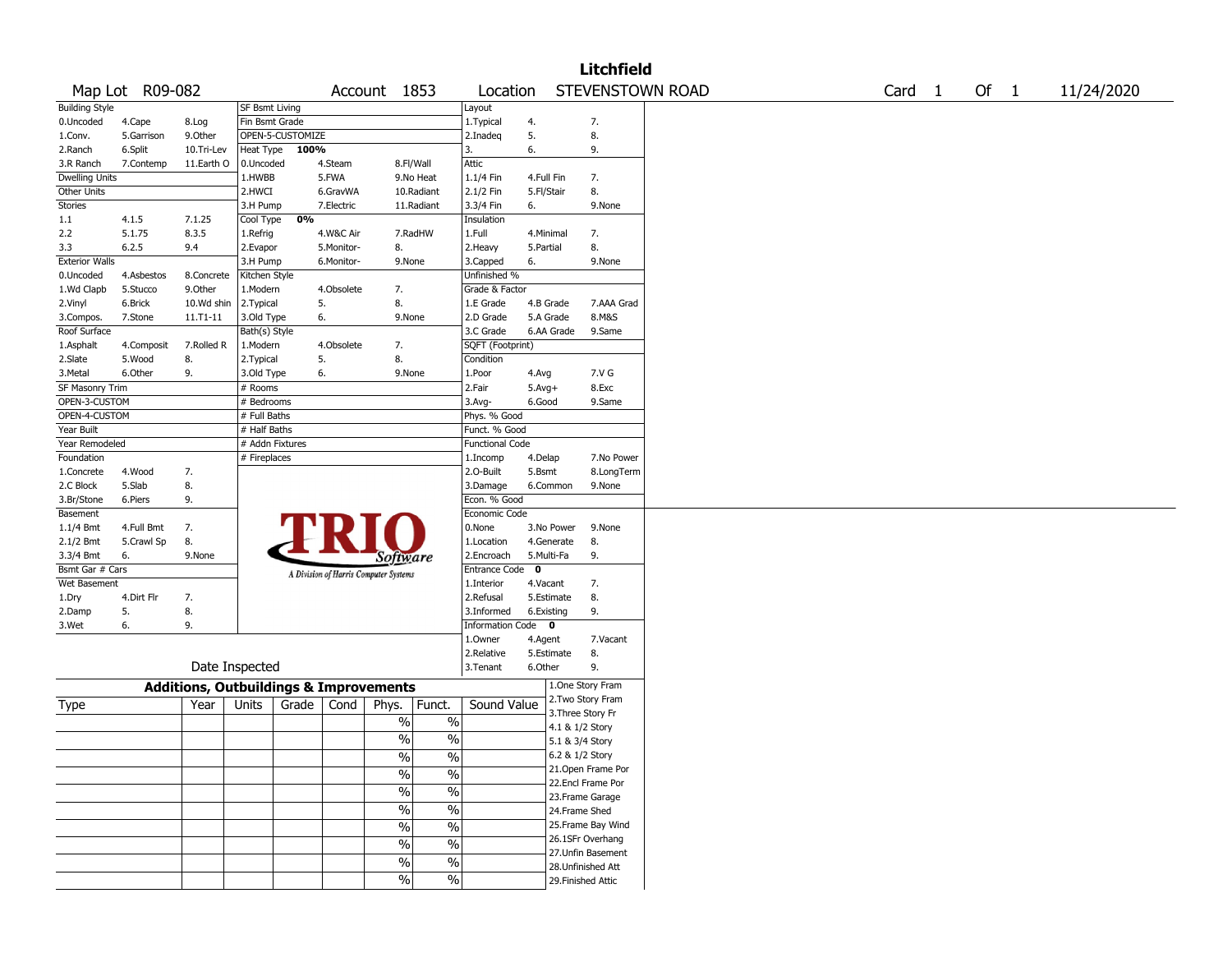|                       | Map Lot R09-083                              | Account 1807 | Location                          |                         | 442 STEVENSTOWN ROAD      |                                    |                       |                          | Card <sub>1</sub>    | Of $1$        |                                                      | 11/24/2020                            |
|-----------------------|----------------------------------------------|--------------|-----------------------------------|-------------------------|---------------------------|------------------------------------|-----------------------|--------------------------|----------------------|---------------|------------------------------------------------------|---------------------------------------|
|                       | CARPENTER, SAMUEL                            |              |                                   | <b>Property Data</b>    |                           |                                    |                       | <b>Assessment Record</b> |                      |               |                                                      |                                       |
|                       | 442 STEVENSTOWN ROAD                         |              | Neighborhood 200 Stevenstown Road |                         |                           | Year                               | Land                  |                          | <b>Buildings</b>     |               | Exempt                                               | Total                                 |
|                       | LITCHFIELD ME 04350                          |              |                                   |                         |                           | 2007                               |                       | 73,250                   |                      | 128,965       | 13,000                                               | 189,215                               |
|                       |                                              |              | Tree Growth Year                  | $\mathbf 0$             |                           | 2008                               |                       | 73,250                   |                      | 127,517       | 12,350                                               | 188,417                               |
|                       |                                              |              | X Coordinate<br>Y Coordinate      |                         | 0<br>0                    | 2009                               |                       | 64,250                   |                      | 138,427       | 9,500                                                | 193,177                               |
|                       | B4320P169 B11829P39                          |              | Zone/Land Use                     | <b>11 Residential</b>   |                           |                                    |                       |                          |                      |               |                                                      |                                       |
| Previous Owner        | <b>WALLACE ANGELA M</b>                      |              |                                   |                         |                           | 2010                               |                       | 64,250                   |                      | 118,047       | 10,000                                               | 172,297                               |
| <b>MARTIN STEPHEN</b> |                                              |              | Secondary Zone                    |                         |                           | 2011                               |                       | 64,250                   |                      | 111,286       | 10,000                                               | 165,536                               |
|                       | 442 STEVENSTOWN ROAD                         |              |                                   |                         |                           | 2012                               |                       | 64,250                   |                      | 111,286       | 10,000                                               | 165,536                               |
|                       | LITCHFIELD ME 04350<br>Sale Date: 10/20/2014 |              | Topography 2 Rolling              |                         |                           | 2013                               |                       | 64,250                   |                      | 110,205       | 10,000                                               | 164,455                               |
|                       |                                              |              | 1.Level                           | 4.Below St              | 7.Res Protec              | 2014                               |                       | 64,250                   |                      | 109,919       | 10,000                                               | 164,169                               |
|                       |                                              |              | 2.Rolling<br>3.Above St           | 5.Low<br>6.Swampy       | 8.<br>9.                  | 2015                               |                       | 64,250                   |                      | 108,851       | 0                                                    | 173,101                               |
|                       |                                              |              | 4 Drilled Well<br>Utilities       |                         | <b>6 Septic System</b>    | 2016                               |                       | 64,250                   |                      | 108,566       | 0                                                    | 172,816                               |
|                       |                                              |              |                                   |                         |                           | 2017                               |                       | 64,250                   |                      | 107,485       | 0                                                    | 171,735                               |
|                       |                                              |              | 1.Public<br>2. Water              | 4.Dr Well<br>5.Dug Well | 7.Cesspool<br>8.Lake/Pond | 2018                               |                       | 64,250                   |                      | 107,200       | 0                                                    | 171,450                               |
|                       |                                              |              | 3.Sewer                           | 6.Septic                | 9.None                    | 2019                               |                       | 69,500                   |                      | 132,800       | 0                                                    | 202,300                               |
|                       |                                              |              | 1 Paved<br><b>Street</b>          |                         |                           | 2020                               |                       | 69,500                   |                      | 132,800       | $\overline{0}$                                       | 202,300                               |
|                       |                                              |              | 1.Paved                           | 4.Proposed              | 7.                        |                                    |                       |                          | <b>Land Data</b>     |               |                                                      |                                       |
|                       |                                              |              | 2.Semi Imp<br>3.Gravel            | 5.R/O/W<br>6.           | 8.<br>9.None              | <b>Front Foot</b>                  |                       |                          | <b>Effective</b>     |               | <b>Influence</b>                                     | <b>Influence</b>                      |
|                       |                                              |              |                                   |                         | 0                         | 11.1-100                           | <b>Type</b>           | Frontage                 | <b>Depth</b>         | <b>Factor</b> | Code<br>%                                            | <b>Codes</b><br>1.Unimproved          |
|                       | Inspection Witnessed By:                     |              |                                   |                         | $\mathbf 0$               | 12.101-200                         |                       |                          |                      |               | %                                                    | 2. Excess Frtg                        |
|                       |                                              |              |                                   | <b>Sale Data</b>        |                           | $13.201+$<br>14.                   |                       |                          |                      |               | %<br>%                                               | 3. Topography<br>4.Size/Shape         |
| X                     |                                              | Date         | Sale Date                         |                         | 10/20/2014                | 15.                                |                       |                          |                      |               | %                                                    | 5.Access                              |
| No./Date              | Description                                  | Date Insp.   | Price                             |                         | 175,000                   |                                    |                       |                          |                      |               | %                                                    | 6.Restriction                         |
|                       |                                              |              | Sale Type                         | 2 Land & Buildings      |                           | <b>Square Foot</b>                 |                       |                          | <b>Square Feet</b>   |               | %                                                    | 7. Right of Way<br>8.View/Environ     |
|                       |                                              |              | 1.Land<br>2.L & B                 | 4.MFG UNIT<br>5.Other   | 7.<br>8.                  | 16.Regular Lot                     |                       |                          |                      |               | %                                                    | 9.Fract Share                         |
|                       |                                              |              | 3.Building                        | 6.                      | 9.                        | 17.Secondary Lot                   |                       |                          |                      |               | %                                                    | <b>Acres</b>                          |
|                       |                                              |              | Financing                         | 9 Unknown               |                           | 18. Excess Land                    |                       |                          |                      |               | $\overline{\frac{9}{6}}$<br>$\overline{\frac{9}{6}}$ | 30.Frontage 1<br>31. Frontage 2       |
|                       |                                              |              | 1.Convent                         | 4.Seller                | 7.                        | 19.Condominium<br>20.Miscellaneous |                       |                          |                      |               | $\overline{\frac{9}{6}}$                             | 32.Tillable                           |
| Notes:                |                                              |              | 2.FHA/VA                          | 5.Private               | 8.                        |                                    |                       |                          |                      |               | $\overline{\frac{9}{6}}$                             | 33.Tillable                           |
|                       |                                              |              | 3.Assumed                         | 6.Cash                  | 9.Unknown                 |                                    |                       |                          |                      |               | $\overline{\frac{9}{6}}$                             | 34.Softwood F&O                       |
|                       |                                              |              | Validity                          | 1 Arms Length Sale      |                           | Fract. Acre                        |                       |                          | <b>Acreage/Sites</b> |               |                                                      | 35. Mixed Wood F&O<br>36.Hardwood F&O |
|                       |                                              |              | 1.Valid                           | 4.Split                 | 7.Renovate                | 21. Houselot (Frac                 | 24                    |                          | 1.00                 | 100           | %<br>$\mathbf 0$                                     | 37.Softwood TG                        |
|                       |                                              |              | 2.Related                         | 5.Partial               | 8.Other                   | 22.Baselot(Fract)<br>23.           | 26                    |                          | 5.00                 | 100           | %<br>$\mathbf 0$                                     | 38. Mixed Wood TG                     |
|                       |                                              |              | 3.Distress                        | 6.Exempt                | 9.                        | <b>Acres</b>                       | $\overline{27}$       |                          | 10.00                | 100           | %<br>$\mathbf 0$                                     | 39.Hardwood TG                        |
|                       |                                              |              | Verified                          | <b>5 Public Record</b>  |                           | 24. Houselot                       | $\overline{28}$<br>44 |                          | 4.00<br>1.00         | 100<br>100    | %<br>$\mathbf 0$<br>%<br>$\mathbf 0$                 | 40. Wasteland                         |
|                       |                                              |              |                                   |                         |                           | 25.Baselot                         |                       |                          |                      |               | %                                                    | 41.Gravel Pit                         |
|                       |                                              |              | 1.Buyer<br>2.Seller               | 4.Agent<br>5.Pub Rec    | 7.Family<br>8.Other       | 26.Rear 1                          |                       |                          |                      |               | %                                                    | 42. Mobile Home Si                    |
|                       |                                              |              |                                   |                         |                           |                                    |                       |                          |                      |               |                                                      | 43.Camp Site                          |
|                       |                                              |              |                                   |                         |                           | 27. Rear 2                         |                       |                          |                      |               |                                                      |                                       |
| <b>Litchfield</b>     |                                              |              | 3.Lender                          | 6.MLS                   | 9.                        | 28. Rear 3<br>29. Rear 4           |                       |                          | <b>Total Acreage</b> | 20.00         |                                                      | 44.Lot Improvemen<br>45.Access Right  |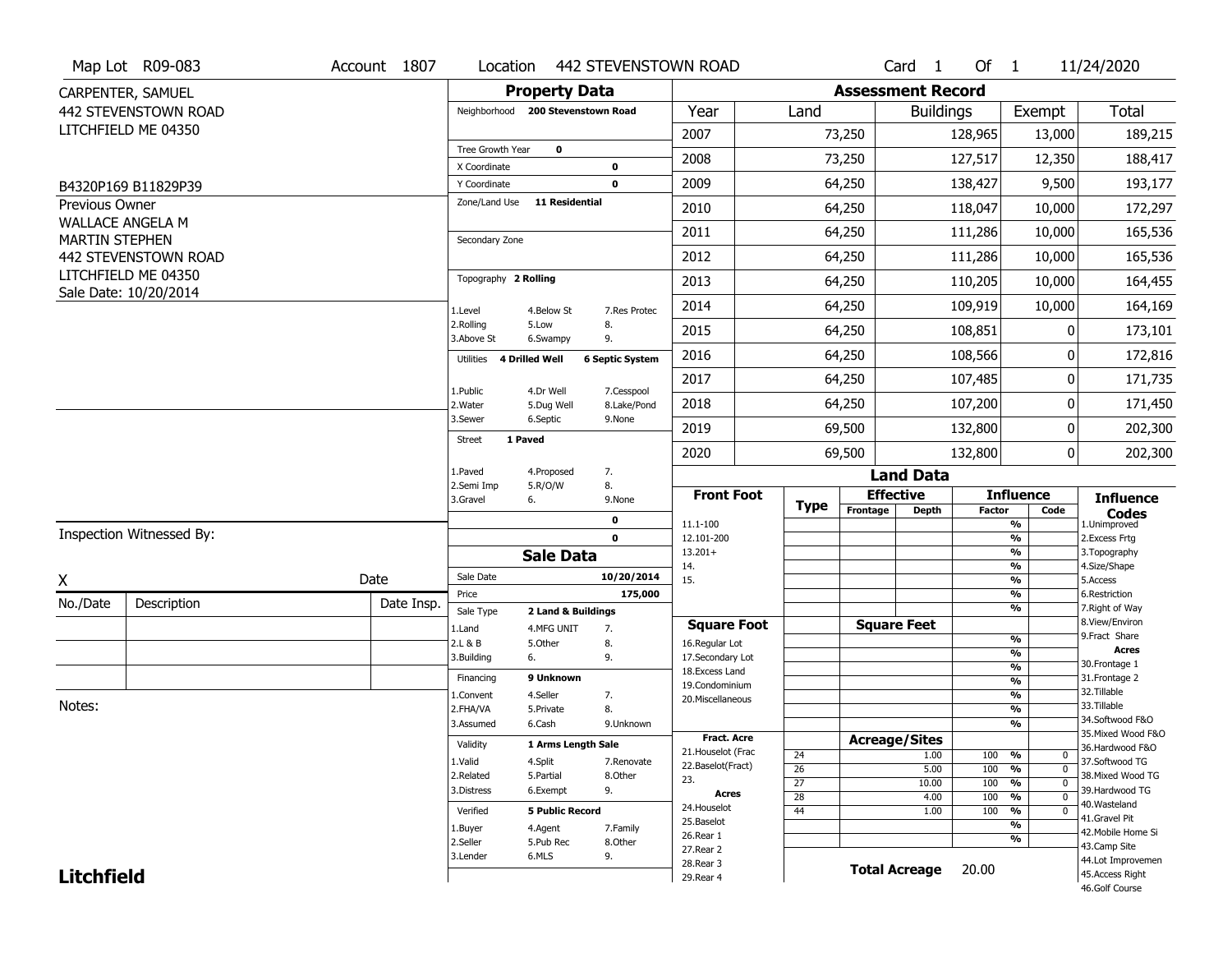|                       |                           |              |                                                   |                  |                |                                       |                        |                               |            |                        | <b>Litchfield</b>    |                   |       |             |                   |       |            |
|-----------------------|---------------------------|--------------|---------------------------------------------------|------------------|----------------|---------------------------------------|------------------------|-------------------------------|------------|------------------------|----------------------|-------------------|-------|-------------|-------------------|-------|------------|
|                       | Map Lot R09-083           |              |                                                   |                  |                | Account 1807                          |                        | Location                      |            |                        | 442 STEVENSTOWN ROAD |                   |       |             | Card <sub>1</sub> | Of 1  | 11/24/2020 |
|                       | Building Style 8 Log Home |              | <b>SF Bsmt Living</b>                             |                  | $\mathbf 0$    |                                       |                        | Layout 1 Typical              |            |                        |                      |                   |       |             |                   |       |            |
| 0.Uncoded             | 4.Cape                    | 8.Log        | Fin Bsmt Grade                                    |                  | 0 <sub>0</sub> |                                       |                        | 1. Typical                    | 4.         |                        | 7.                   |                   |       |             |                   |       |            |
| 1.Conv.               | 5.Garrison                | 9.Other      |                                                   | OPEN-5-CUSTOMIZE | $\mathbf 0$    |                                       |                        | 2.Inadeg                      | 5.         |                        | 8.                   |                   |       |             |                   |       |            |
| 2.Ranch               | 6.Split                   | 10.Tri-Lev   | Heat Type                                         | 100%             |                | <b>5 Forced Warm Air</b>              |                        | 3.                            | 6.         |                        | 9.                   |                   |       |             |                   |       |            |
| 3.R Ranch             | 7.Contemp                 | 11.Earth O   | 0.Uncoded                                         |                  | 4.Steam        |                                       | 8.Fl/Wall              | 9 None<br>Attic               |            |                        |                      |                   |       |             |                   |       |            |
| Dwelling Units 1      |                           |              | 1.HWBB                                            |                  | 5.FWA          |                                       | 9.No Heat              | 1.1/4 Fin                     | 4.Full Fin |                        | 7.                   |                   |       |             |                   |       |            |
| Other Units           | 0                         |              | 2.HWCI                                            |                  | 6.GravWA       |                                       | 10.Radiant             | 2.1/2 Fin                     | 5.Fl/Stair |                        | 8.                   |                   |       |             |                   |       | 11/2sBam   |
| Stories               | 4 One & 1/2 Story         |              | 3.H Pump                                          |                  | 7.Electric     |                                       | 11.Radiant             | 3.3/4 Fin                     | 6.         |                        | 9.None               |                   |       |             |                   | 36.0' |            |
| 1.1                   | 4.1.5                     | 7.1.25       | Cool Type                                         | 0%               | 9 None         |                                       |                        | Insulation                    | 1 Full     |                        |                      |                   |       |             |                   |       |            |
| 2.2                   | 5.1.75                    | 8.3.5        | 1.Refrig                                          |                  | 4.W&C Air      |                                       | 7.RadHW                | 1.Full                        |            | 4.Minimal              | 7.                   |                   |       |             |                   |       |            |
| 3.3                   | 6.2.5                     | 9.4          | 2.Evapor                                          |                  | 5.Monitor-     | 8.                                    |                        | 2. Heavy                      | 5.Partial  |                        | 8.                   |                   |       |             |                   |       |            |
| Exterior Walls 13 Log |                           |              | 3.H Pump                                          |                  | 6.Monitor-     |                                       | 9.None                 | 3.Capped                      | 6.         |                        | 9.None               |                   |       |             |                   |       |            |
| 0.Uncoded             | 4.Asbestos                | 8.Concrete   | Kitchen Style                                     |                  | 2 Typical      |                                       |                        | Unfinished %                  | 0%         |                        |                      |                   |       |             |                   |       |            |
| 1.Wd Clapb            | 5.Stucco                  | 9.0ther      | 1.Modern                                          |                  | 4.Obsolete     | 7.                                    |                        | Grade & Factor 3 Average 100% |            |                        |                      |                   |       |             |                   |       | 36.0'      |
| 2.Vinyl               | 6.Brick                   | 10.Wd shin   | 2. Typical                                        |                  | 5.             | 8.                                    |                        | 1.E Grade                     |            | 4.B Grade              | 7.AAA Grad           |                   |       |             |                   |       |            |
| 3.Compos.             | 7.Stone                   | $11.71 - 11$ | 3.Old Type                                        |                  | 6.             |                                       | 9.None                 | 2.D Grade                     |            | 5.A Grade              | 8.M&S                | 10.0 <sup>°</sup> |       |             |                   |       |            |
| Roof Surface          | 1 Asphalt Shingles        |              | Bath(s) Style                                     |                  |                | 2 Typical Bath(s)                     |                        | 3.C Grade                     |            | 6.AA Grade             | 9.Same               |                   |       |             |                   |       |            |
| 1.Asphalt             | 4.Composit                | 7.Rolled R   | 1.Modern                                          |                  | 4.Obsolete     | 7.                                    |                        | SQFT (Footprint) 988          |            |                        |                      |                   |       | 11/2sFr/B   |                   |       |            |
| 2.Slate               | 5.Wood                    | 8.           | 2. Typical                                        |                  | 5.             | 8.                                    |                        | Condition                     |            | <b>3 Below Average</b> |                      | <b>WD</b>         |       |             |                   |       |            |
| 3.Metal               | 6.Other                   | 9.           | 3.Old Type                                        |                  | 6.             |                                       | 9.None                 | 1.Poor                        | 4.Avg      |                        | 7.V G                |                   | 26.0' |             |                   |       |            |
| SF Masonry Trim 0     |                           |              | # Rooms                                           |                  | 5              |                                       |                        | 2.Fair                        | $5.Avg+$   |                        | 8.Exc                |                   |       |             |                   |       |            |
| OPEN-3-CUSTOM 0       |                           |              | # Bedrooms                                        |                  | $\mathbf{2}$   |                                       |                        | $3.$ Avg-                     | 6.Good     |                        | 9.Same               | 36.0'             |       |             |                   |       |            |
| OPEN-4-CUSTOM 0       |                           |              | # Full Baths                                      |                  | $\mathbf{2}$   |                                       |                        | Phys. % Good                  |            | 0%                     |                      |                   |       |             |                   |       | <b>N/V</b> |
| Year Built            | 1985                      |              | $#$ Half Baths                                    |                  | 0              |                                       |                        | Funct. % Good                 |            | 100%                   |                      |                   |       | 38.0'       |                   |       |            |
| Year Remodeled 0      |                           |              |                                                   | # Addn Fixtures  | $\mathbf 0$    |                                       |                        | Functional Code               |            | 9 None                 |                      |                   |       |             |                   |       |            |
| Foundation            | 1 Concrete                |              | # Fireplaces                                      |                  | 0              |                                       |                        | 1.Incomp                      | 4.Delap    |                        | 7.No Power           |                   |       |             |                   |       |            |
| 1.Concrete            | 4.Wood                    | 7.           |                                                   |                  |                |                                       |                        | 2.0-Built                     | 5.Bsmt     |                        | 8.LongTerm           |                   | 12.0' |             | 10.0'             |       |            |
| 2.C Block             | 5.Slab                    | 8.           |                                                   |                  |                |                                       |                        | 3.Damage                      |            | 6.Common               | 9.None               |                   | 22.0' | OP<br>26.0' |                   |       |            |
| 3.Br/Stone            | 6.Piers                   | 9.           |                                                   |                  |                |                                       |                        | Econ. % Good                  |            | 100%                   |                      |                   |       |             |                   |       |            |
| Basement              | <b>4 Full Basement</b>    |              |                                                   |                  |                |                                       |                        | Economic Code None            |            |                        |                      |                   |       |             |                   |       |            |
| 1.1/4 Bmt             | 4.Full Bmt                | 7.           |                                                   |                  |                |                                       |                        | 0.None                        |            | 3.No Power             | 9.None               |                   |       |             |                   |       |            |
| 2.1/2 Bmt             | 5.Crawl Sp                | 8.           |                                                   |                  |                |                                       |                        | 1.Location                    |            | 4.Generate             | 8.                   |                   |       |             |                   |       |            |
| 3.3/4 Bmt             | 6.                        | 9.None       |                                                   |                  |                | Software                              |                        | 2.Encroach                    |            | 5.Multi-Fa             | 9.                   |                   |       |             |                   |       |            |
| Bsmt Gar # Cars 0     |                           |              |                                                   |                  |                | A Division of Harris Computer Systems |                        | Entrance Code 5 Estimated     |            |                        |                      |                   |       |             |                   |       |            |
| Wet Basement          | 1 Dry Basement            |              |                                                   |                  |                |                                       |                        | 1.Interior                    | 4.Vacant   |                        | 7.                   |                   |       |             |                   |       |            |
| 1.Dry                 | 4.Dirt Flr                | 7.           |                                                   |                  |                |                                       |                        | 2.Refusal                     |            | 5.Estimate             | 8.                   |                   |       |             |                   |       |            |
| 2.Damp                | 5.                        | 8.           |                                                   |                  |                |                                       |                        | 3.Informed                    |            | 6.Existing             | 9.                   |                   |       |             |                   |       |            |
| 3.Wet                 | 6.                        | 9.           |                                                   |                  |                |                                       |                        | Information Code 5 Estimate   |            |                        |                      |                   |       |             |                   |       |            |
|                       |                           |              |                                                   |                  |                |                                       |                        | 1.0wner                       | 4.Agent    |                        | 7.Vacant             |                   |       |             |                   |       |            |
|                       |                           |              |                                                   |                  |                |                                       |                        | 2.Relative                    |            | 5.Estimate             | 8.                   |                   |       |             |                   |       |            |
|                       |                           |              | Date Inspected 9/24/2018                          |                  |                |                                       |                        | 3. Tenant                     | 6.Other    |                        | 9.                   |                   |       |             |                   |       |            |
|                       |                           |              | <b>Additions, Outbuildings &amp; Improvements</b> |                  |                |                                       |                        |                               |            |                        | 1.One Story Fram     |                   |       |             |                   |       |            |
| Type                  |                           | Year         | Units                                             | Grade   Cond     |                | Phys.                                 | Funct.                 | Sound Value                   |            |                        | 2. Two Story Fram    |                   |       |             |                   |       |            |
|                       |                           |              |                                                   |                  |                |                                       |                        |                               |            |                        | 3. Three Story Fr    |                   |       |             |                   |       |            |
| 21 Open Frame         |                           | 0            | 260                                               | O O              | 0              | 0                                     | % 0<br>$\%$            |                               |            | 4.1 & 1/2 Story        |                      |                   |       |             |                   |       |            |
| 68 Wood Deck/s        |                           | 0            | 480                                               | 00               | 0              | 0                                     | $\%$ 0<br>$\%$         |                               |            | 5.1 & 3/4 Story        |                      |                   |       |             |                   |       |            |
| 84 1 1/2s Barn        |                           | 1980         | 1296                                              | 3 100            | 14             | $\mathbf{0}$                          | $\frac{0}{0}$<br>%  90 |                               |            | 6.2 & 1/2 Story        |                      |                   |       |             |                   |       |            |
|                       |                           |              |                                                   |                  |                | %                                     | $\frac{0}{0}$          |                               |            |                        | 21. Open Frame Por   |                   |       |             |                   |       |            |
|                       |                           |              |                                                   |                  |                |                                       |                        |                               |            |                        | 22.Encl Frame Por    |                   |       |             |                   |       |            |
|                       |                           |              |                                                   |                  |                | $\overline{\frac{0}{0}}$              | $\frac{0}{0}$          |                               |            |                        | 23.Frame Garage      |                   |       |             |                   |       |            |
|                       |                           |              |                                                   |                  |                | $\sqrt{6}$                            | $\frac{1}{2}$          |                               |            | 24.Frame Shed          |                      |                   |       |             |                   |       |            |
|                       |                           |              |                                                   |                  |                | $\sqrt{6}$                            | $\frac{1}{2}$          |                               |            |                        | 25. Frame Bay Wind   |                   |       |             |                   |       |            |
|                       |                           |              |                                                   |                  |                | $\frac{0}{0}$                         | $\frac{1}{2}$          |                               |            |                        | 26.1SFr Overhang     |                   |       |             |                   |       |            |
|                       |                           |              |                                                   |                  |                |                                       |                        |                               |            |                        | 27. Unfin Basement   |                   |       |             |                   |       |            |
|                       |                           |              |                                                   |                  |                | $\%$                                  | $\%$                   |                               |            |                        | 28. Unfinished Att   |                   |       |             |                   |       |            |
|                       |                           |              |                                                   |                  |                | $\%$                                  | $\%$                   |                               |            |                        | 29. Finished Attic   |                   |       |             |                   |       |            |
|                       |                           |              |                                                   |                  |                |                                       |                        |                               |            |                        |                      |                   |       |             |                   |       |            |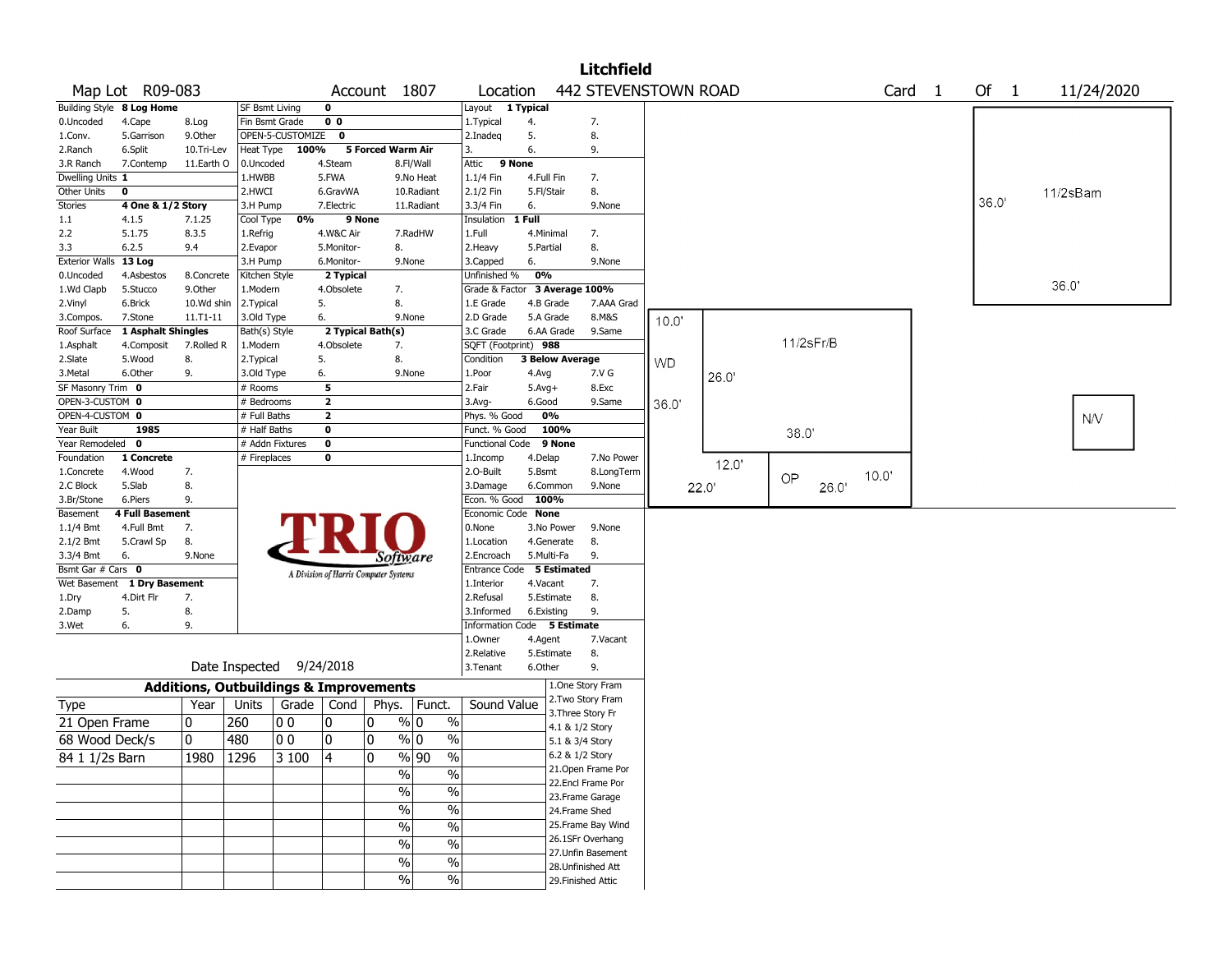|                         | Map Lot R09-084                                        | Account 1850 | Location                     |                                   | STEVENSTOWN ROAD          |                                   |                 |                          | Card 1           | Of 1             |                                | 11/24/2020                          |
|-------------------------|--------------------------------------------------------|--------------|------------------------------|-----------------------------------|---------------------------|-----------------------------------|-----------------|--------------------------|------------------|------------------|--------------------------------|-------------------------------------|
| <b>WESTON, PHILIP A</b> |                                                        |              |                              | <b>Property Data</b>              |                           |                                   |                 | <b>Assessment Record</b> |                  |                  |                                |                                     |
| <b>WESTON ANNE E</b>    |                                                        |              |                              | Neighborhood 200 Stevenstown Road |                           | Year                              | Land            |                          | <b>Buildings</b> |                  | Exempt                         | Total                               |
|                         | 419 STEVENSTOWN RD                                     |              |                              |                                   |                           | 2007                              |                 | 9,950                    |                  | 0                | 0                              | 9,950                               |
|                         | LITCHFIELD ME 04350                                    |              | Tree Growth Year             | $\mathbf 0$                       |                           | 2008                              |                 | 9,950                    |                  | 0                | 0                              | 9,950                               |
|                         |                                                        |              | X Coordinate<br>Y Coordinate |                                   | 0<br>0                    | 2009                              |                 | 10,244                   |                  | $\boldsymbol{0}$ | 0                              | 10,244                              |
| B3726P331               |                                                        |              | Zone/Land Use                | <b>11 Residential</b>             |                           |                                   |                 |                          |                  |                  |                                |                                     |
|                         |                                                        |              |                              |                                   |                           | 2010                              |                 | 10,283                   |                  | $\boldsymbol{0}$ | 0                              | 10,283                              |
|                         |                                                        |              | Secondary Zone               |                                   |                           | 2011                              |                 | 10,283                   |                  | $\boldsymbol{0}$ | 0                              | 10,283                              |
|                         |                                                        |              |                              |                                   |                           | 2012                              |                 | 10,283                   |                  | 0                | 0                              | 10,283                              |
|                         |                                                        |              | Topography 2 Rolling         |                                   |                           | 2013                              |                 | 10,292                   |                  | $\boldsymbol{0}$ | 0                              | 10,292                              |
|                         |                                                        |              | 1.Level                      | 4.Below St                        | 7.Res Protec              | 2014                              |                 | 6,967                    |                  | $\boldsymbol{0}$ | 0                              | 6,967                               |
|                         |                                                        |              | 2.Rolling<br>3.Above St      | 5.Low<br>6.Swampy                 | 8.<br>9.                  | 2015                              |                 | 6,985                    |                  | $\boldsymbol{0}$ | 0                              | 6,985                               |
|                         |                                                        |              | Utilities 9 None             |                                   | 9 None                    | 2016                              |                 | 6,985                    |                  | 0                | 0                              | 6,985                               |
|                         |                                                        |              |                              |                                   |                           | 2017                              |                 | 6,985                    |                  | $\boldsymbol{0}$ | 0                              | 6,985                               |
|                         |                                                        |              | 1.Public<br>2. Water         | 4.Dr Well<br>5.Dug Well           | 7.Cesspool<br>8.Lake/Pond | 2018                              |                 | 7,351                    |                  | $\boldsymbol{0}$ | 0                              | 7,351                               |
|                         |                                                        |              | 3.Sewer                      | 6.Septic                          | 9.None                    | 2019                              |                 | 7,400                    |                  | $\boldsymbol{0}$ | 0                              | 7,400                               |
|                         |                                                        |              | <b>Street</b>                | 1 Paved                           |                           | 2020                              |                 | 7,400                    |                  | 0                | 0                              | 7,400                               |
|                         |                                                        |              | 1.Paved                      | 4.Proposed                        | 7.                        |                                   |                 |                          | <b>Land Data</b> |                  |                                |                                     |
|                         |                                                        |              | 2.Semi Imp<br>3.Gravel       | 5.R/O/W<br>6.                     | 8.<br>9.None              | <b>Front Foot</b>                 |                 | <b>Effective</b>         |                  |                  | <b>Influence</b>               | <b>Influence</b>                    |
|                         |                                                        |              |                              |                                   | 0                         | 11.1-100                          | <b>Type</b>     | Frontage                 | <b>Depth</b>     | <b>Factor</b>    | Code<br>%                      | <b>Codes</b><br>1.Unimproved        |
|                         | Inspection Witnessed By:                               |              |                              |                                   | $\mathbf 0$               | 12.101-200                        |                 |                          |                  |                  | $\frac{9}{6}$                  | 2.Excess Frtg                       |
|                         |                                                        |              |                              | <b>Sale Data</b>                  |                           | $13.201+$<br>14.                  |                 |                          |                  |                  | $\frac{9}{6}$<br>$\frac{9}{6}$ | 3. Topography<br>4.Size/Shape       |
| Χ                       |                                                        | Date         | Sale Date                    |                                   |                           | 15.                               |                 |                          |                  |                  | $\frac{9}{6}$                  | 5.Access                            |
| No./Date                | Description                                            | Date Insp.   | Price                        |                                   |                           |                                   |                 |                          |                  |                  | $\frac{9}{6}$<br>$\frac{9}{6}$ | 6.Restriction<br>7. Right of Way    |
|                         |                                                        |              | Sale Type<br>1.Land          | 4.MFG UNIT                        | 7.                        | <b>Square Foot</b>                |                 | <b>Square Feet</b>       |                  |                  |                                | 8.View/Environ                      |
|                         |                                                        |              | 2.L & B                      | 5.Other                           | 8.                        | 16.Regular Lot                    |                 |                          |                  |                  | %                              | 9.Fract Share<br><b>Acres</b>       |
|                         |                                                        |              | 3.Building                   | 6.                                | 9.                        | 17.Secondary Lot                  |                 |                          |                  |                  | %<br>$\frac{9}{6}$             | 30. Frontage 1                      |
|                         |                                                        |              | Financing                    |                                   |                           | 18. Excess Land<br>19.Condominium |                 |                          |                  |                  | $\frac{9}{6}$                  | 31. Frontage 2                      |
| Notes:                  |                                                        |              | 1.Convent                    | 4.Seller                          | 7.                        | 20.Miscellaneous                  |                 |                          |                  |                  | $\frac{9}{6}$                  | 32.Tillable<br>33.Tillable          |
|                         |                                                        |              | 2.FHA/VA<br>3.Assumed        | 5.Private<br>6.Cash               | 8.<br>9.Unknown           |                                   |                 |                          |                  |                  | $\frac{9}{6}$<br>$\frac{9}{6}$ | 34.Softwood F&O                     |
|                         | '14 adjust Farmland values to State recommended rates. |              |                              |                                   |                           | <b>Fract. Acre</b>                |                 | <b>Acreage/Sites</b>     |                  |                  |                                | 35. Mixed Wood F&O                  |
|                         |                                                        |              | Validity                     |                                   |                           | 21. Houselot (Frac                | 47              |                          | 19.00            | 100              | %<br>0                         | 36.Hardwood F&O                     |
|                         |                                                        |              | 1.Valid                      | 4.Split                           | 7.Renovate                | 22.Baselot(Fract)                 | $\overline{35}$ |                          | 3.00             | 100              | $\overline{0}$<br>%            | 37.Softwood TG                      |
|                         |                                                        |              | 2.Related<br>3.Distress      | 5.Partial<br>6.Exempt             | 8.Other<br>9.             | 23.                               |                 |                          |                  |                  | $\frac{9}{6}$                  | 38. Mixed Wood TG<br>39.Hardwood TG |
|                         |                                                        |              |                              |                                   |                           | <b>Acres</b><br>24. Houselot      |                 |                          |                  |                  | $\frac{9}{6}$                  | 40. Wasteland                       |
|                         |                                                        |              | Verified                     |                                   |                           | 25.Baselot                        |                 |                          |                  |                  | $\frac{9}{6}$<br>$\frac{9}{6}$ | 41.Gravel Pit                       |
|                         |                                                        |              | 1.Buyer<br>2.Seller          | 4.Agent<br>5.Pub Rec              | 7.Family<br>8.Other       | 26.Rear 1                         |                 |                          |                  |                  | %                              | 42. Mobile Home Si                  |
|                         |                                                        |              | 3.Lender                     | 6.MLS                             | 9.                        | 27.Rear 2                         |                 |                          |                  |                  |                                | 43.Camp Site<br>44.Lot Improvemen   |
| <b>Litchfield</b>       |                                                        |              |                              |                                   |                           | 28. Rear 3                        |                 | <b>Total Acreage</b>     |                  | 22.00            |                                | 45.Access Right                     |
|                         |                                                        |              |                              |                                   |                           | 29. Rear 4                        |                 |                          |                  |                  |                                | 46.Golf Course                      |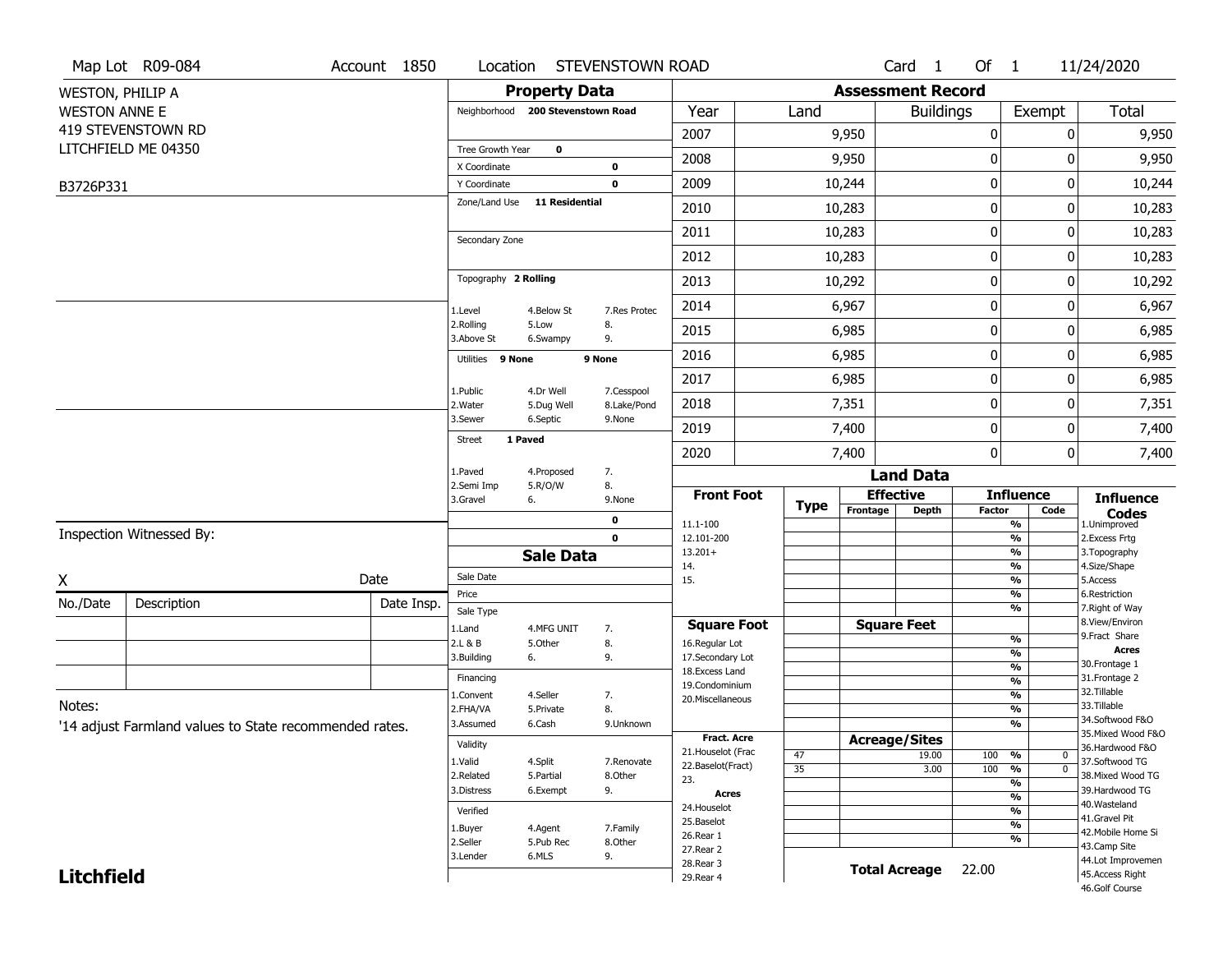|                                |                 |                                                   |                                 |                  |            |                                       |                          |                                    |                   |                 | <b>Litchfield</b>  |                  |                   |        |            |
|--------------------------------|-----------------|---------------------------------------------------|---------------------------------|------------------|------------|---------------------------------------|--------------------------|------------------------------------|-------------------|-----------------|--------------------|------------------|-------------------|--------|------------|
|                                | Map Lot R09-084 |                                                   |                                 |                  |            | Account 1850                          |                          | Location                           |                   |                 |                    | STEVENSTOWN ROAD | Card <sub>1</sub> | Of $1$ | 11/24/2020 |
| <b>Building Style</b>          |                 |                                                   | <b>SF Bsmt Living</b>           |                  |            |                                       |                          | Layout                             |                   |                 |                    |                  |                   |        |            |
| 0.Uncoded                      | 4.Cape          | 8.Log                                             | Fin Bsmt Grade                  |                  |            |                                       |                          | 1.Typical                          | 4.                |                 | 7.                 |                  |                   |        |            |
| 1.Conv.                        | 5.Garrison      | 9.Other                                           |                                 | OPEN-5-CUSTOMIZE |            |                                       |                          | 2.Inadeq                           | 5.                |                 | 8.                 |                  |                   |        |            |
| 2.Ranch                        | 6.Split         | 10.Tri-Lev                                        | Heat Type                       | 100%             |            |                                       |                          | 3.                                 | 6.                |                 | 9.                 |                  |                   |        |            |
| 3.R Ranch                      | 7.Contemp       | 11.Earth O                                        | 0.Uncoded                       |                  | 4.Steam    | 8.Fl/Wall                             |                          | Attic                              |                   |                 |                    |                  |                   |        |            |
| Dwelling Units                 |                 |                                                   | 1.HWBB                          |                  | 5.FWA      |                                       | 9.No Heat                | 1.1/4 Fin                          | 4.Full Fin        |                 | 7.                 |                  |                   |        |            |
| Other Units                    |                 |                                                   | 2.HWCI                          |                  | 6.GravWA   |                                       | 10.Radiant               | 2.1/2 Fin                          | 5.Fl/Stair        |                 | 8.                 |                  |                   |        |            |
| Stories                        |                 |                                                   | 3.H Pump                        |                  | 7.Electric |                                       | 11.Radiant               | 3.3/4 Fin                          | 6.                |                 | 9.None             |                  |                   |        |            |
| 1.1                            | 4.1.5           | 7.1.25                                            | Cool Type                       | 0%               |            |                                       |                          | Insulation                         |                   |                 |                    |                  |                   |        |            |
| 2.2                            | 5.1.75          | 8.3.5                                             | 1.Refrig                        |                  | 4.W&C Air  |                                       | 7.RadHW                  | 1.Full                             | 4.Minimal         |                 | 7.                 |                  |                   |        |            |
| 3.3                            | 6.2.5           | 9.4                                               | 2.Evapor                        |                  | 5.Monitor- | 8.                                    |                          | 2. Heavy                           | 5.Partial         |                 | 8.                 |                  |                   |        |            |
| <b>Exterior Walls</b>          |                 |                                                   | 3.H Pump                        |                  | 6.Monitor- | 9.None                                |                          | 3.Capped                           | 6.                |                 | 9.None             |                  |                   |        |            |
| 0.Uncoded                      | 4.Asbestos      | 8.Concrete                                        | Kitchen Style                   |                  |            |                                       |                          | Unfinished %                       |                   |                 |                    |                  |                   |        |            |
| 1.Wd Clapb                     | 5.Stucco        | 9.0ther                                           | 1.Modern                        |                  | 4.Obsolete | 7.                                    |                          | Grade & Factor                     |                   |                 |                    |                  |                   |        |            |
| 2.Vinyl                        | 6.Brick         | 10.Wd shin                                        | 2.Typical                       | 5.               |            | 8.                                    |                          | 1.E Grade                          | 4.B Grade         |                 | 7.AAA Grad         |                  |                   |        |            |
| 3.Compos.                      | 7.Stone         | 11.T1-11                                          | 3.Old Type                      |                  | 6.         | 9.None                                |                          | 2.D Grade                          | 5.A Grade         |                 | 8.M&S              |                  |                   |        |            |
| Roof Surface                   |                 |                                                   | Bath(s) Style                   |                  |            |                                       |                          | 3.C Grade                          | 6.AA Grade        |                 | 9.Same             |                  |                   |        |            |
| 1.Asphalt                      | 4.Composit      | 7.Rolled R                                        | 1.Modern                        |                  | 4.Obsolete | 7.                                    |                          | SQFT (Footprint)                   |                   |                 |                    |                  |                   |        |            |
| 2.Slate                        | 5.Wood          | 8.                                                | 2.Typical                       | 5.               |            | 8.                                    |                          | Condition                          |                   |                 |                    |                  |                   |        |            |
| 3.Metal                        | 6.Other         | 9.                                                | 3.Old Type                      |                  | 6.         | 9.None                                |                          | 1.Poor                             | 4.Avg             |                 | 7.V G              |                  |                   |        |            |
| SF Masonry Trim                |                 |                                                   | # Rooms                         |                  |            |                                       |                          | 2.Fair                             | $5.Avg+$          |                 | 8.Exc              |                  |                   |        |            |
| OPEN-3-CUSTOM<br>OPEN-4-CUSTOM |                 |                                                   | # Bedrooms                      |                  |            |                                       |                          | 3.Avg-                             | 6.Good            |                 | 9.Same             |                  |                   |        |            |
|                                |                 |                                                   | # Full Baths                    |                  |            |                                       |                          | Phys. % Good                       |                   |                 |                    |                  |                   |        |            |
| Year Built<br>Year Remodeled   |                 |                                                   | # Half Baths<br># Addn Fixtures |                  |            |                                       |                          | Funct. % Good                      |                   |                 |                    |                  |                   |        |            |
|                                |                 |                                                   | # Fireplaces                    |                  |            |                                       |                          | <b>Functional Code</b><br>1.Incomp |                   |                 | 7.No Power         |                  |                   |        |            |
| Foundation<br>1.Concrete       | 4.Wood          | 7.                                                |                                 |                  |            |                                       |                          | 2.0-Built                          | 4.Delap<br>5.Bsmt |                 | 8.LongTerm         |                  |                   |        |            |
| 2.C Block                      | 5.Slab          | 8.                                                |                                 |                  |            |                                       |                          | 3.Damage                           | 6.Common          |                 | 9.None             |                  |                   |        |            |
| 3.Br/Stone                     | 6.Piers         | 9.                                                |                                 |                  |            |                                       |                          | Econ. % Good                       |                   |                 |                    |                  |                   |        |            |
| Basement                       |                 |                                                   |                                 |                  |            |                                       |                          | Economic Code                      |                   |                 |                    |                  |                   |        |            |
| 1.1/4 Bmt                      | 4.Full Bmt      | 7.                                                |                                 |                  |            |                                       |                          | 0.None                             | 3.No Power        |                 | 9.None             |                  |                   |        |            |
| 2.1/2 Bmt                      | 5.Crawl Sp      | 8.                                                |                                 |                  |            |                                       |                          | 1.Location                         | 4.Generate        |                 | 8.                 |                  |                   |        |            |
| 3.3/4 Bmt                      | 6.              | 9.None                                            |                                 |                  |            | Software                              |                          | 2.Encroach                         | 5.Multi-Fa        |                 | 9.                 |                  |                   |        |            |
| Bsmt Gar # Cars                |                 |                                                   |                                 |                  |            |                                       |                          | <b>Entrance Code</b>               | $\mathbf{o}$      |                 |                    |                  |                   |        |            |
| Wet Basement                   |                 |                                                   |                                 |                  |            | A Division of Harris Computer Systems |                          | 1.Interior                         | 4.Vacant          |                 | 7.                 |                  |                   |        |            |
| 1.Dry                          | 4.Dirt Flr      | 7.                                                |                                 |                  |            |                                       |                          | 2.Refusal                          | 5.Estimate        |                 | 8.                 |                  |                   |        |            |
| 2.Damp                         | 5.              | 8.                                                |                                 |                  |            |                                       |                          | 3.Informed                         | 6.Existing        |                 | 9.                 |                  |                   |        |            |
| 3.Wet                          | 6.              | 9.                                                |                                 |                  |            |                                       |                          | <b>Information Code</b>            | $\bullet$         |                 |                    |                  |                   |        |            |
|                                |                 |                                                   |                                 |                  |            |                                       |                          | 1.Owner                            | 4.Agent           |                 | 7.Vacant           |                  |                   |        |            |
|                                |                 |                                                   |                                 |                  |            |                                       |                          | 2.Relative                         | 5.Estimate        |                 | 8.                 |                  |                   |        |            |
|                                |                 | Date Inspected                                    |                                 |                  |            |                                       |                          | 3.Tenant                           | 6.Other           |                 | 9.                 |                  |                   |        |            |
|                                |                 |                                                   |                                 |                  |            |                                       |                          |                                    |                   |                 | 1.One Story Fram   |                  |                   |        |            |
|                                |                 | <b>Additions, Outbuildings &amp; Improvements</b> |                                 |                  |            |                                       |                          |                                    |                   |                 | 2. Two Story Fram  |                  |                   |        |            |
| Type                           |                 | Year                                              | Units                           | Grade            | Cond       | Phys.                                 | Funct.                   | Sound Value                        |                   |                 | 3. Three Story Fr  |                  |                   |        |            |
|                                |                 |                                                   |                                 |                  |            | $\%$                                  | $\%$                     |                                    |                   | 4.1 & 1/2 Story |                    |                  |                   |        |            |
|                                |                 |                                                   |                                 |                  |            | $\%$                                  | $\%$                     |                                    |                   | 5.1 & 3/4 Story |                    |                  |                   |        |            |
|                                |                 |                                                   |                                 |                  |            | $\frac{0}{0}$                         | $\frac{0}{0}$            |                                    |                   | 6.2 & 1/2 Story |                    |                  |                   |        |            |
|                                |                 |                                                   |                                 |                  |            | $\frac{0}{6}$                         | $\overline{\frac{0}{0}}$ |                                    |                   |                 | 21.Open Frame Por  |                  |                   |        |            |
|                                |                 |                                                   |                                 |                  |            |                                       |                          |                                    |                   |                 | 22.Encl Frame Por  |                  |                   |        |            |
|                                |                 |                                                   |                                 |                  |            | $\frac{9}{6}$                         | $\overline{\frac{0}{0}}$ |                                    |                   |                 | 23. Frame Garage   |                  |                   |        |            |
|                                |                 |                                                   |                                 |                  |            | $\sqrt{6}$                            | $\overline{\frac{0}{0}}$ |                                    |                   | 24.Frame Shed   |                    |                  |                   |        |            |
|                                |                 |                                                   |                                 |                  |            | $\frac{1}{2}$                         | $\overline{\frac{0}{0}}$ |                                    |                   |                 | 25. Frame Bay Wind |                  |                   |        |            |
|                                |                 |                                                   |                                 |                  |            | $\frac{9}{6}$                         | $\overline{\frac{0}{0}}$ |                                    |                   |                 | 26.1SFr Overhang   |                  |                   |        |            |
|                                |                 |                                                   |                                 |                  |            |                                       |                          |                                    |                   |                 | 27. Unfin Basement |                  |                   |        |            |
|                                |                 |                                                   |                                 |                  |            | %                                     | $\overline{\frac{0}{0}}$ |                                    |                   |                 | 28.Unfinished Att  |                  |                   |        |            |
|                                |                 |                                                   |                                 |                  |            | $\frac{0}{0}$                         | $\overline{\frac{0}{6}}$ |                                    |                   |                 | 29. Finished Attic |                  |                   |        |            |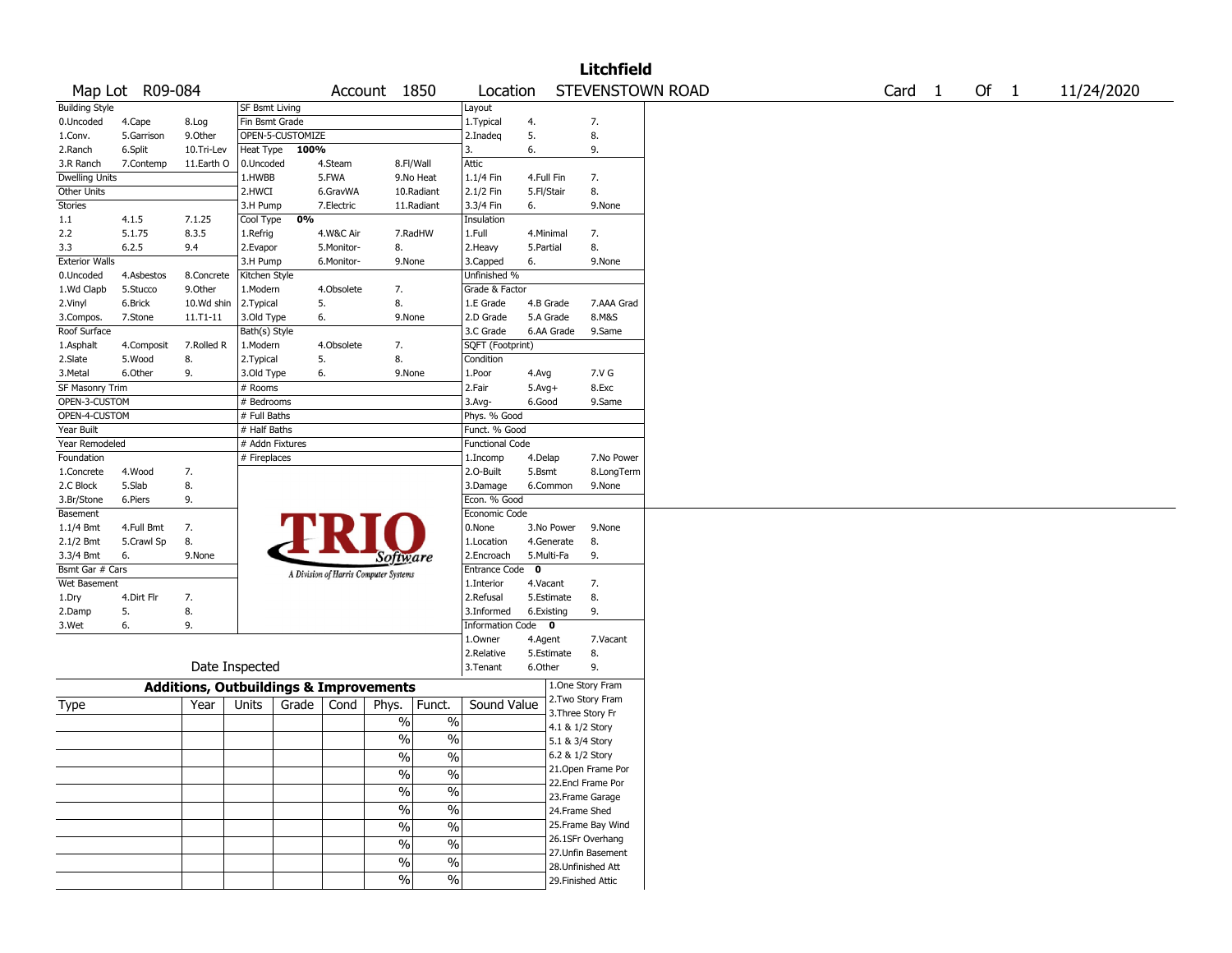|                   | Map Lot R09-085                                                                                               | Account 2909 | Location                           | POND ROAD                                                   |                                     |                                    |                          | Card <sub>1</sub>    | Of $1$        |                                                                                          | 11/24/2020                           |
|-------------------|---------------------------------------------------------------------------------------------------------------|--------------|------------------------------------|-------------------------------------------------------------|-------------------------------------|------------------------------------|--------------------------|----------------------|---------------|------------------------------------------------------------------------------------------|--------------------------------------|
|                   | CARTONIO, ANTHONY                                                                                             |              |                                    | <b>Property Data</b>                                        |                                     |                                    | <b>Assessment Record</b> |                      |               |                                                                                          |                                      |
|                   | CARTONIO, PAMELA                                                                                              |              | Neighborhood 167 Plains Road       |                                                             | Year                                | Land                               |                          | <b>Buildings</b>     |               | Exempt                                                                                   | Total                                |
|                   | 26 WHISPERING PINES LANE                                                                                      |              |                                    |                                                             | 2017                                |                                    | 134,400                  |                      | 0             | 0                                                                                        | 134,400                              |
|                   | LITCHFIELD ME 04350                                                                                           |              | Tree Growth Year                   | $\mathbf 0$                                                 | 2018                                |                                    | 134,400                  |                      | $\mathbf{0}$  | ŋ                                                                                        | 134,400                              |
|                   |                                                                                                               |              | X Coordinate                       | 0                                                           |                                     |                                    |                          |                      |               |                                                                                          |                                      |
| B12557P99         |                                                                                                               |              | Y Coordinate                       | $\mathbf 0$                                                 | 2019                                |                                    | 59,100                   |                      | 3,000         | 0                                                                                        | 62,100                               |
|                   |                                                                                                               |              | Zone/Land Use                      | 14 Cobbosscontee Stream                                     | 2020                                |                                    | 59,100                   |                      | 3,000         | 0                                                                                        | 62,100                               |
|                   |                                                                                                               |              | Secondary Zone                     |                                                             |                                     |                                    |                          |                      |               |                                                                                          |                                      |
|                   |                                                                                                               |              | Topography 1 Level                 |                                                             |                                     |                                    |                          |                      |               |                                                                                          |                                      |
|                   |                                                                                                               |              | 1.Level<br>2.Rolling<br>3.Above St | 4.Below St<br>7.Res Protec<br>8.<br>5.Low<br>9.<br>6.Swampy |                                     |                                    |                          |                      |               |                                                                                          |                                      |
|                   |                                                                                                               |              | 4 Drilled Well<br>Utilities        | <b>6 Septic System</b>                                      |                                     |                                    |                          |                      |               |                                                                                          |                                      |
|                   |                                                                                                               |              | 1.Public                           | 4.Dr Well<br>7.Cesspool                                     |                                     |                                    |                          |                      |               |                                                                                          |                                      |
|                   |                                                                                                               |              | 2. Water                           | 8.Lake/Pond<br>5.Dug Well                                   |                                     |                                    |                          |                      |               |                                                                                          |                                      |
|                   |                                                                                                               |              | 3.Sewer                            | 6.Septic<br>9.None                                          |                                     |                                    |                          |                      |               |                                                                                          |                                      |
|                   |                                                                                                               |              | 3 Gravel<br><b>Street</b>          |                                                             |                                     |                                    |                          |                      |               |                                                                                          |                                      |
|                   |                                                                                                               |              | 1.Paved                            | 7.<br>4.Proposed                                            |                                     |                                    |                          | <b>Land Data</b>     |               |                                                                                          |                                      |
|                   |                                                                                                               |              | 2.Semi Imp                         | 5.R/O/W<br>8.                                               | <b>Front Foot</b>                   |                                    |                          | <b>Effective</b>     |               | <b>Influence</b>                                                                         | <b>Influence</b>                     |
|                   |                                                                                                               |              | 3.Gravel<br>6.                     | 9.None                                                      |                                     | <b>Type</b>                        | Frontage                 | Depth                | <b>Factor</b> | Code                                                                                     | <b>Codes</b>                         |
|                   | Inspection Witnessed By:                                                                                      |              |                                    | 0<br>$\mathbf 0$                                            | 11.1-100<br>12.101-200              |                                    |                          |                      |               | %<br>$\frac{9}{6}$                                                                       | 1.Unimproved<br>2.Excess Frtg        |
|                   |                                                                                                               |              |                                    | <b>Sale Data</b>                                            | $13.201+$                           |                                    |                          |                      |               | %                                                                                        | 3. Topography                        |
|                   |                                                                                                               | Date         | Sale Date                          | 2/24/2017                                                   | 14.                                 |                                    |                          |                      |               | %                                                                                        | 4.Size/Shape<br>5.Access             |
| X                 |                                                                                                               |              |                                    |                                                             |                                     |                                    |                          |                      |               |                                                                                          |                                      |
| No./Date          |                                                                                                               |              | Price                              | 65,000                                                      | 15.                                 |                                    |                          |                      |               | %<br>%                                                                                   | 6.Restriction                        |
|                   | Description                                                                                                   | Date Insp.   | Sale Type                          | 1 Land Only                                                 |                                     |                                    |                          |                      |               | %                                                                                        | 7. Right of Way                      |
|                   |                                                                                                               |              | 1.Land                             | 4.MFG UNIT<br>7.                                            | <b>Square Foot</b>                  |                                    |                          | <b>Square Feet</b>   |               |                                                                                          | 8.View/Environ                       |
|                   |                                                                                                               |              | 2.L & B                            | 8.<br>5.0ther                                               | 16.Regular Lot                      |                                    |                          |                      |               | $\frac{9}{6}$<br>%                                                                       | 9. Fract Share<br><b>Acres</b>       |
|                   |                                                                                                               |              | 3.Building<br>6.                   | 9.                                                          | 17.Secondary Lot<br>18. Excess Land |                                    |                          |                      |               | $\frac{9}{6}$                                                                            | 30. Frontage 1                       |
|                   |                                                                                                               |              | Financing                          | 9 Unknown                                                   | 19.Condominium                      |                                    |                          |                      |               | %                                                                                        | 31. Frontage 2                       |
| Notes:            |                                                                                                               |              | 1.Convent                          | 4.Seller<br>7.                                              | 20. Miscellaneous                   |                                    |                          |                      |               | $\frac{9}{6}$                                                                            | 32.Tillable<br>33.Tillable           |
|                   |                                                                                                               |              | 2.FHA/VA<br>3.Assumed              | 8.<br>5.Private<br>6.Cash<br>9.Unknown                      |                                     |                                    |                          |                      |               | %<br>%                                                                                   | 34.Softwood F&O                      |
|                   | 4/11/19 VAC ADD 2 42' BOX TRAILERS AS SV SHEDS<br>'17 new lot 21.6 acres from U07 Lot 6 W/ 200'+- shorefront. |              | Validity                           | 8 Other Non Valid                                           | <b>Fract. Acre</b>                  |                                    | <b>Acreage/Sites</b>     |                      |               |                                                                                          | 35. Mixed Wood F&O                   |
|                   |                                                                                                               |              | 1.Valid                            | 4.Split<br>7.Renovate                                       | 21. Houselot (Frac                  | 21                                 |                          | 0.50                 | 50            | %<br>3                                                                                   | 36.Hardwood F&O<br>37.Softwood TG    |
|                   |                                                                                                               |              | 2.Related                          | 5.Partial<br>8.Other                                        | 22.Baselot(Fract)<br>23.            | 30                                 |                          | 0.50                 | 50            | $\frac{9}{6}$                                                                            | 38. Mixed Wood TG                    |
|                   |                                                                                                               |              | 3.Distress                         | 6.Exempt<br>9.                                              | Acres                               | $\overline{26}$<br>$\overline{27}$ |                          | 5.00<br>10.00        | 100<br>100    | $\overline{\mathfrak{o}}$<br>$\frac{9}{6}$<br>$\overline{\mathfrak{o}}$<br>$\frac{9}{6}$ | 39.Hardwood TG                       |
|                   |                                                                                                               |              | Verified                           | 4 Agent                                                     | 24. Houselot                        | $\overline{28}$                    |                          | 5.60                 | 100           | $\overline{0}$<br>%                                                                      | 40.Wasteland                         |
|                   |                                                                                                               |              | 1.Buyer                            | 4.Agent<br>7.Family                                         | 25.Baselot                          |                                    |                          |                      |               | $\overline{\frac{9}{6}}$                                                                 | 41.Gravel Pit<br>42. Mobile Home Si  |
|                   |                                                                                                               |              | 2.Seller                           | 8.Other<br>5.Pub Rec                                        | 26.Rear 1<br>27. Rear 2             |                                    |                          |                      |               | %                                                                                        | 43.Camp Site                         |
| <b>Litchfield</b> |                                                                                                               |              | 3.Lender                           | 6.MLS<br>9.                                                 | 28.Rear 3<br>29. Rear 4             |                                    |                          | <b>Total Acreage</b> | 21.60         |                                                                                          | 44.Lot Improvemen<br>45.Access Right |